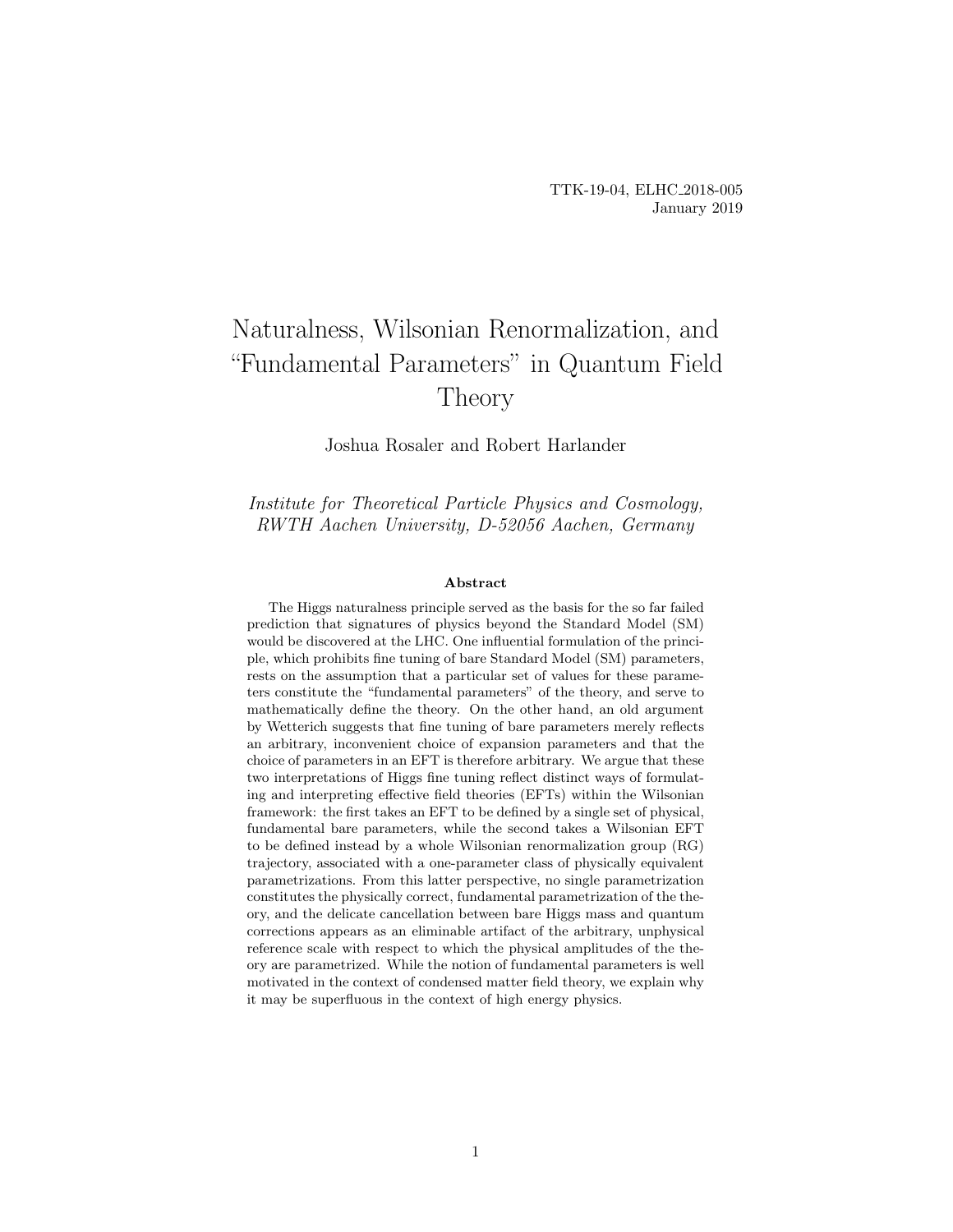## Contents

| $\mathbf{1}$ |                                                           | Introduction                                                                                                                                       | $\boldsymbol{2}$ |  |
|--------------|-----------------------------------------------------------|----------------------------------------------------------------------------------------------------------------------------------------------------|------------------|--|
| $\mathbf{2}$ | <b>Foundational Assumptions</b>                           |                                                                                                                                                    | 5                |  |
|              | 2.1                                                       | Wilsonian Path Integral Approach to Non-Perturbative Calcula-<br>tion of QFT Observables $\ldots \ldots \ldots \ldots \ldots \ldots \ldots \ldots$ | $6\phantom{.}6$  |  |
|              | 2.2                                                       | The Wilsonian Renormalization Group                                                                                                                | 8                |  |
| 3            |                                                           | The Higgs Fine Tuning Naturalness Problem                                                                                                          | 10               |  |
| 4            |                                                           | Motivating Naturalness: Wilsonian Effective Field Theories<br>(EFTs) and "Fundamental Parameters"                                                  | 11               |  |
|              | 4.1                                                       | Naturalness and Fundamental Parameters $\dots \dots \dots \dots$                                                                                   | 12               |  |
|              | 4.2                                                       | Defining Wilsonian EFTs in Terms of Fundamental Parameters.                                                                                        | 15               |  |
|              | 4.3                                                       | Higgs Fine Tuning and Fundamental Parameters                                                                                                       | 17               |  |
| 5            | Deflating Naturalness: Wilsonian EFTs without Fundamental |                                                                                                                                                    |                  |  |
|              |                                                           | Parameters                                                                                                                                         | 18               |  |
|              | 5.1<br>$5.2\,$                                            | Wilsonian EFT's without Fundamental Parameters<br>Objection 1: Aren't Wilsonian RG Transformations Coarse Grain-                                   | 20               |  |
|              |                                                           |                                                                                                                                                    | 26               |  |
|              | 5.3                                                       | Objection 2: Doesn't Larger $\Lambda$ Imply a More Encompassing The-                                                                               |                  |  |
|              |                                                           |                                                                                                                                                    | 28               |  |
|              | 5.4<br>5.5                                                | Objection 3: What are the Hilbert Space and Hamiltonian? $\ldots$                                                                                  | 30<br>31         |  |
|              | 5.6                                                       | Higgs Fine Tuning without Fundamental Parameters<br>Scientific Realism and Wilsonian EFT's                                                         | 33               |  |
|              |                                                           |                                                                                                                                                    |                  |  |
| 6            |                                                           | "Formal" vs. "Physical" Views of the High-Energy/Condensed-                                                                                        |                  |  |
|              |                                                           | <b>Matter Analogy</b>                                                                                                                              | 36               |  |
| 7            |                                                           | Conclusion                                                                                                                                         | 38               |  |

# 1 Introduction

The naturalness principle has served as an extremely influential guide to model building in high-energy physics for the past several decades, notably functioning as the basis for theoretical arguments in favor of supersymmetry, and for the expectation of discovering signatures of physics Beyond the Standard Model (BSM) at the Large Hadron Collider (LHC). The principle has been formulated variously as a prohibition against "unlikely" fine-tuning of Standard Model (SM) parameters, a prohibition on delicate sensitivity between physics at different energy scales, and as the requirement that all dimensionless parameters in an effective field theory be of order one unless protected by a symmetry.

The continuing absence of BSM physics up to ever higher energies, combined with the notorious quadratic dependence of the physical Higgs mass on heavy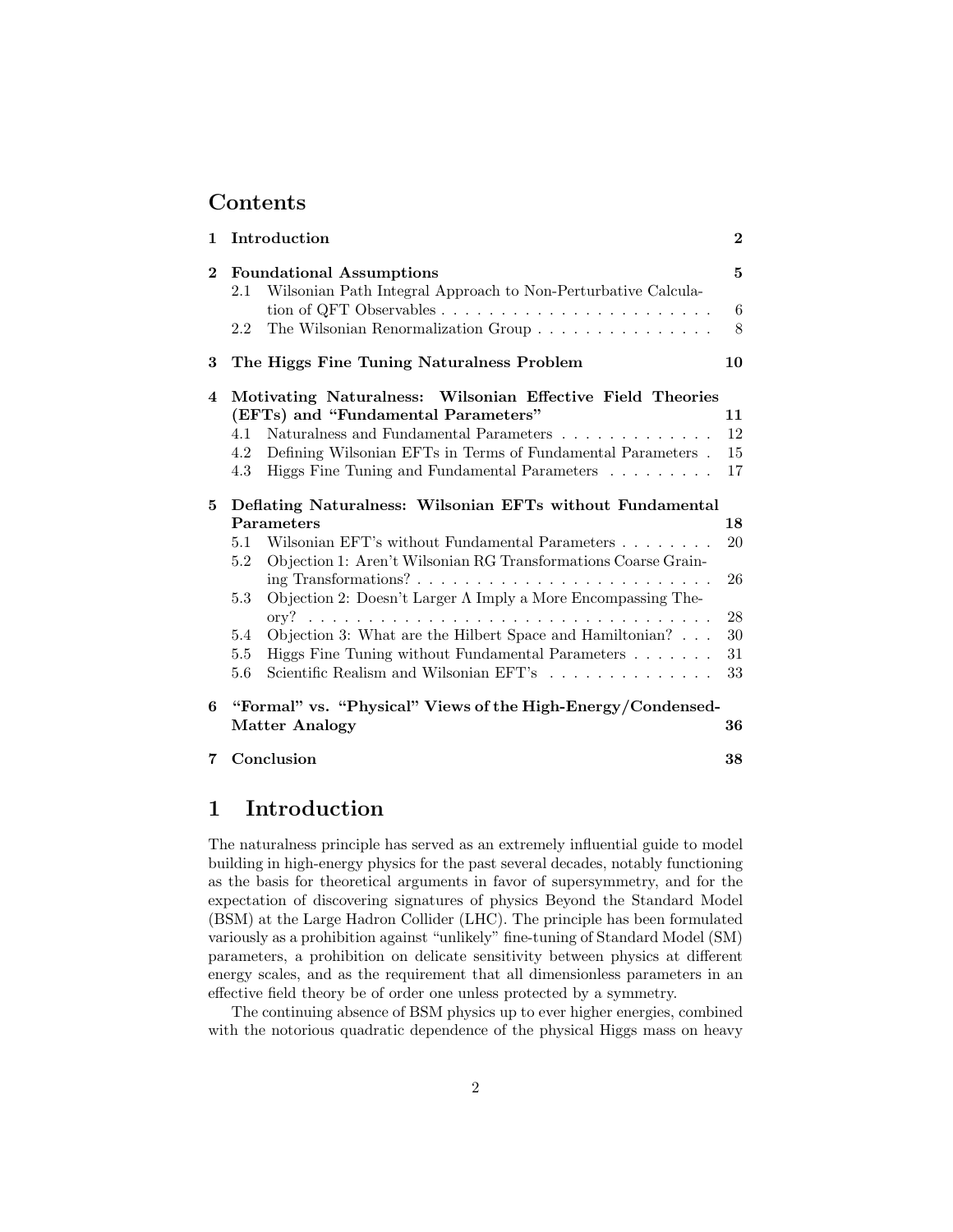scales, entails increasingly strong violations of naturalness in all of these formulations. There remains an important open question concerning what to make of this fact. One possibility is to regard failure of naturalness as "crying out for explanation" by some deeper theory.  $\frac{1}{1}$  Another is to simply accept failure of naturalness as a brute fact. Still another is to abandon the Higgs naturalness principle entirely.

In favor of the first view, that failure of naturalness in the SM remains a special puzzle to be resolved by BSM theories, Giudice writes, "If the LHC rules out dynamical solutions to Higgs naturalness at the weak scale, it does not eradicate the problem: a doctor who is unable to find the right diagnosis cannot simply declare the patient healed. Even in post-natural times, the concept of naturalness cannot simply be ignored ... One way or another, naturalness will still play a role in the post-naturalness era" (Giudice, 2017). Thus, on Giudice's view, although we are entering a "post-naturalness" era, failure of Higgs naturalness remains as much a problem as ever. On the other hand, several voices have urged abandonment of the naturalness principle itself - at least, as it has been applied in the cases of the Higgs and of the cosmological constant, which are closely analogous (Woit, 2014), (Hossenfelder, 2018). Since our discussion below inclines toward this latter point of view, we wish to acknowledge at the outset that from one perspective, it may seem all too easy, now that failure of naturalness in the Standard Model has been increasingly empirically confirmed, to join the chorus of voices decrying naturalness. However, we emphasize that the status of the naturalness principle itself is far from settled by existing evidence: violation of naturalness by the Standard Model <sup>2</sup> does not in and of itself imply that the fault lies with the naturalness principle since it may be the case, as Giudice suggests, that failure of naturalness in the SM is a puzzle to be resolved by some BSM theory.

Nevertheless, the naturalness principle's so far failed prediction of new physics at the LHC motivates careful re-examination of the arguments that have been advanced in its favor. Here, we probe a possible point of weakness in the rationale for one influential formulation of the naturalness principle, which precludes "unlikely" or "contrived" tuning of the Standard Model's bare parameters. <sup>3</sup> We show how this rationale, advanced by some of the original advocates of the naturalness principle, is grounded in the notion that there exists a single phys-

<sup>&</sup>lt;sup>1</sup>This characterization of the naturalness problem, in which the Higgs mass is said in some sense to "cry out" or "scream" for explanation, has been recently examined at length in (Hossenfelder, 2018).

<sup>2</sup>As is sometimes noted, there is no sharp division between "natural" and "unnatural" theories; naturalness is a matter of degree, often associated with the degree of fine tuning or sensitivity to a theory's "fundamental parameters." Thus, it is to some degree a matter of taste at precisely what point one takes the SM to have violated the naturalness criterion.

<sup>&</sup>lt;sup>3</sup>In this discussion, we do not explicitly address alternative formulations of the naturalness criterion, such as those that preclude delicate sensitivity between physics at different scales, and those that require dimensionless parameters to be of order one. For extended philosophical analysis of naturalness in the first sense, see Williams' (Williams, 2015); for a physicist's perspective on naturalness in this sense, see Giudice's (Giudice, 2013). For discussion of naturalness in the second sense, see for example the original article by 't Hooft, ('t Hooft, 1980), and Wells' (Wells, 2015).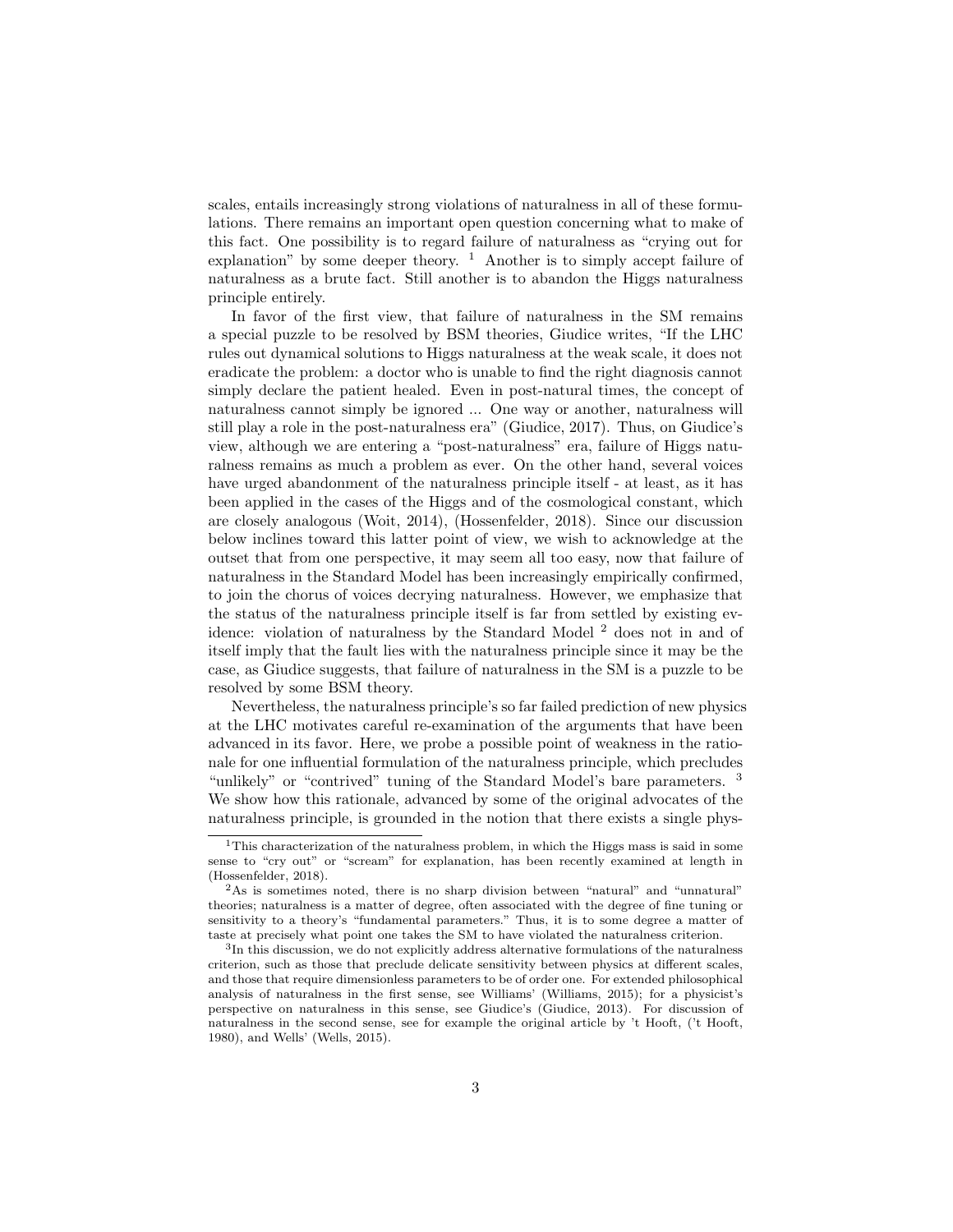ically correct, "fundamental" parametrization for a given Wilsonian effective field theory (EFTs) in particle physics, such as the Standard Model or quantum electrodynamics. We then revisit an alternative but relatively little-discussed argument suggesting that fine tuning of bare parameters is unproblematic because it merely reflects an inconvenient choice of expansion parameters rather than an unlikely coincidence in need of explanation. We emphasize that this view of fine tuning appears implicitly to do without the notion of a fundamental parametrization, and thus to reflect an alternative understanding of the Wilsonian approach to effective field theory. In an effort to flesh out the details of this alternative view more explicitly, we sketch one possible interpretation of Wilsonian EFTs and the Wilsonian renormalization group (RG), according to which no single parametrization of the theory counts as more fundamental than any other, or as the "true" parametrization of the theory. In this view, a Wilsonian EFT is not specified by any single parametrization, but instead by an entire Wilsonian RG trajectory, which specifies a one-parameter class of physically equivalent parametrizations. Since the mathematical apparatus of Wilsonian renormalization permits one to calculate correlation functions, and any observables constructed from them, using any one of this continuous infinity of parametrizations, we argue that the notion of fundamental parameters may constitute an idle metaphysical supposition. This view reflects a different formulation and physical interpretation of Wilsonian EFTs from the one based on fundamental parameters, in that it differs on the question of how a Wilsonian EFT is mathematically defined and on which parts of the theory's formalism represent real physical features in the world. However, we also underscore several respects in which this approach requires further development before it can be said to constitute a mathematically rigorous definition of quantum field theory.

In our discussion, we emphasize that one way of motivating the concept of fundamental parameters in high energy physics (HEP) has been by analogies with condensed matter physics (CMP), where the notion of a single fundamental set of parameters associated with the physical cutoff scale of the theory is more obviously appropriate. Indeed, this analogy served as a major source of inspiration for Wilson in the development of his approach to renormalization. Employing D. Fraser's distinction between "formal" and "physical" analogies, we argue that the strategy of motivating naturalness and the concept of fundamental parameters by analogies with condensed matter theory rests on what may be an overly physical interpretation of this analogy. On the other hand, we emphasize that several formulations of naturalness invoking the concept of fundamental parameters, including Susskind's original 1979 paper on naturalness, make no reference to the high-energy/condensed-matter analogy, and that our discussion therefore addresses just one possible motivation for the notion of fundamental parameters in QFT.

Our discussion is outlined as follows. Section 2 establishes several foundational assumptions about the formal definition of Wilsonian effective field theories that will serve to ground our later discussion of naturalness. Section 3 introduces the formulation of the Higgs naturalness problem as arising from the need for a delicate cancellation between the bare Higgs mass and its quantum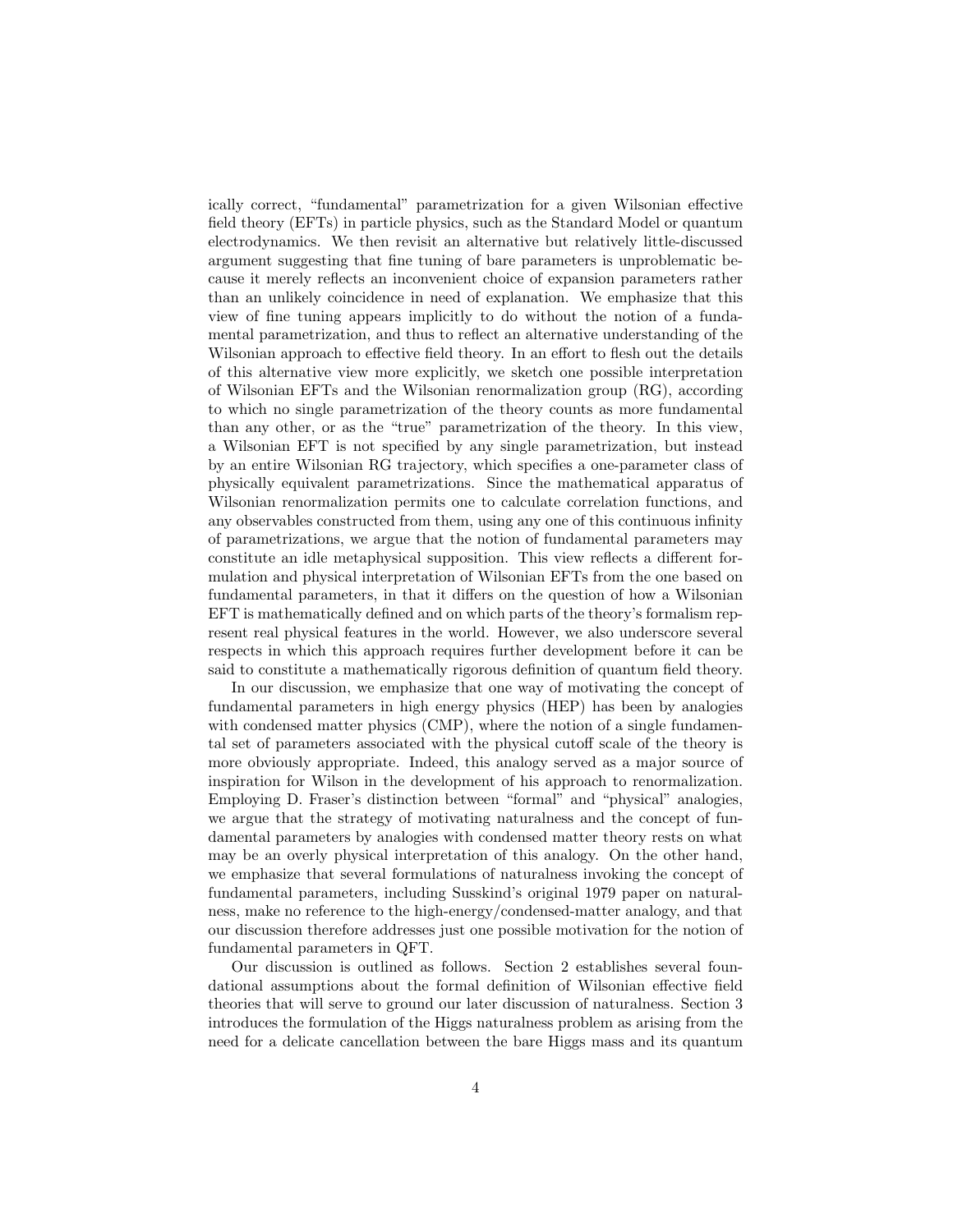corrections, and introduces two conflicting views of this cancellation: the first view takes this cancellation as an instance of mysterious fine tuning, while the other sees it as an unphysical and unproblematic artifact of convention. Section 4 reviews the historical motivations for imposing naturalness cited by original proponents of the naturalness principle, underscoring the reliance of these formulations on the notion of fundamental parameters. We attempt to state explicitly the core features of the interpretation of Wilsonian EFTs based on fundamental parameters, and consider the status of Higgs fine tuning from this perspective. Section 5 sketches one interpretation of Wilsonian EFTs in the absence of fundamental parameters, exploring the notion that an EFT is specified by its whole Wilsonian RG trajectory, points along which correspond to physically equivalent parametrizations of a single model rather than parametrizations of distinct models. We offer several arguments in support of this alternative view, and identify points where it requires further development. We show that from this perspective, Higgs fine tuning is an eliminable artifact associated with one conventional choice of bare parametrization, rather than a physical coincidence urgently demanding explanation by deeper theories. Finally, we consider the implications of this view for debates about the physical interpretation of quantum field theory. In Section 6, we review D. Fraser's distinction between "formal" and "physical" analogies, and specifically between "formal" and "physical" interpretations of the HEP/CMP analogy, which helps to characterize the difference between the two views of Wilsonian EFT's considered here. Section 7 is the Conclusion.

### 2 Foundational Assumptions

How is a quantum field theory mathematically defined? This is a notoriously difficult and controversial question, with the difficulties arising in large part as a consequence of the infinite number of degrees of freedom described by the theory, and the resulting infinities that occur in perturbative expansions of QFT amplitudes. There exist multiple rival research programs, including the algebraic and constructive approaches to quantum field theory, that have attempted in different ways to place QFT on firm mathematical foundations. However, continuum approaches such as the algebraic approach are only known to work in contrived and unphysical settings - for example, in which the number of spacetime dimensions is less than four - and thus far have had difficulty incorporating any of the physically realistic QFT's, such as the Standard Model or quantum electrodynamics, used to describe the phenomenology observed in accelerators like the LHC. Largely for this reason, we consider here the alternative approach based on Wilson's effective field theory approach to renormalization and quantum field theory, which takes quantum field theories such as the Standard Model and quantum electrodynamics to be defined with a finite cutoff, and thereby avoids the problematic infinities that occur in axiomatic continuum approaches. <sup>4</sup>

<sup>4</sup>The virtues and shortcomings of such a cutoff-based approach, as contrasted with axiomatic, continuum-based approaches such as algebraic quantum field theory (AQFT) and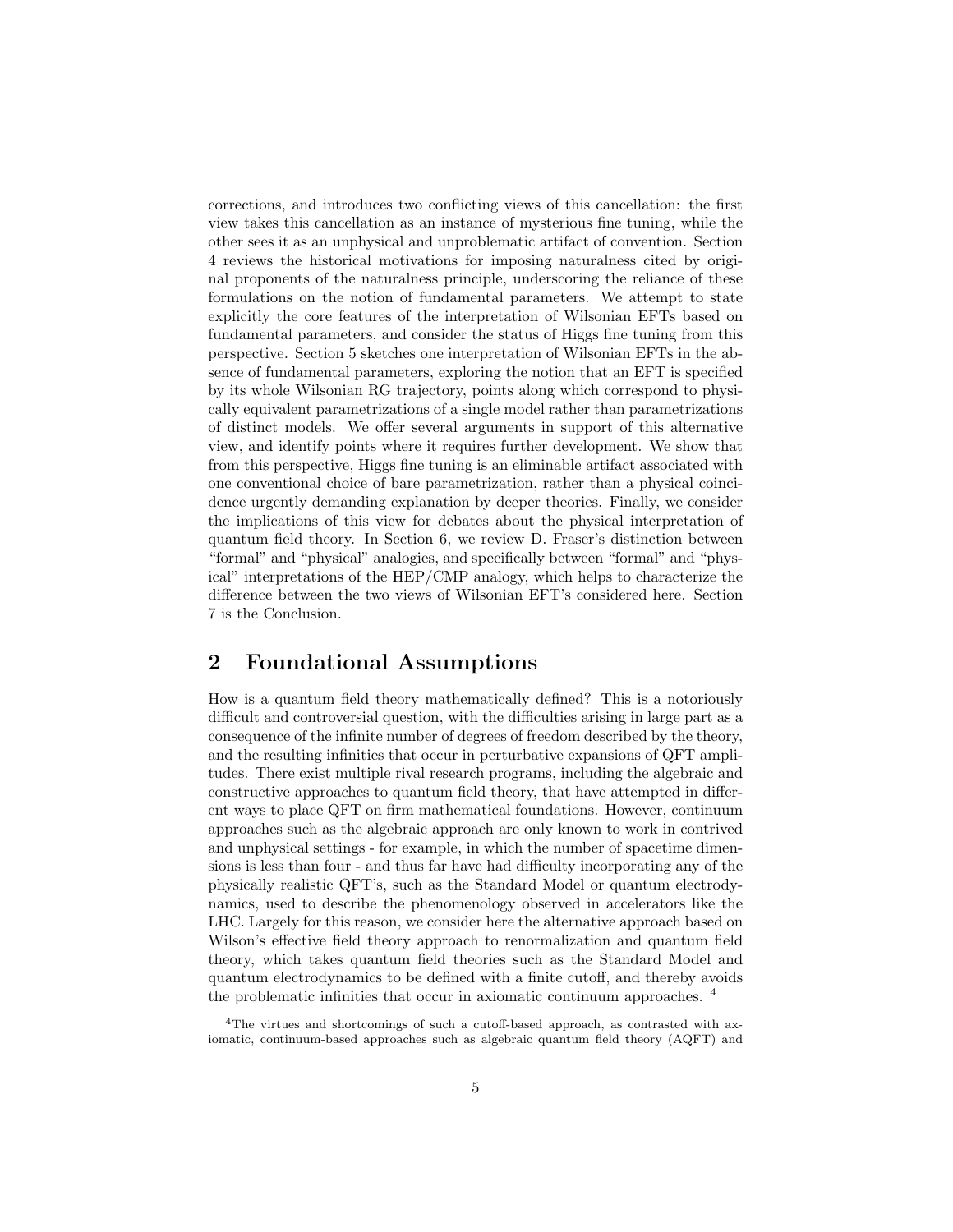Beyond the infinities that occur in perturbative expansions, there is the closely related problem of how to define a quantum field theory outside the context of perturbation theory. <sup>5</sup> Such problems are especially salient in the context of low-energy QCD calculations, where perturbation theory breaks down. To address both problems, the Wilsonian strategy of defining a QFT with a finite cutoff is often employed; see for example (Collins, 1984) and (Montvay and Münster, 1997). As is often emphasized, this strategy permits one to numerically define the amplitudes of a QFT in a way that is completely finite and does not rely on the assumption of small coupling; perturbative expansions are then understood as generating approximations to these non-perturbatively defined quantities. In our discussion of naturalness below, we likewise understand QFT amplitudes to be non-perturbatively defined in this manner. Since QFTs so defined are generally understood to be empirically valid only up to some finite physical cutoff scale  $\Lambda_{phys}$ , they are often designated as "effective field theories" (EFT's). However, as we discuss in later sections, there may be more than one way to interpret the Wilsonian formalism, and to make use of this formalism in efforts to give a rigorous definition of QFT - one based on the assumption that there exists a set of "fundamental parameters" that serve to uniquely define the EFT, and another that treats different finite parametrizations on equal footing.

### 2.1 Wilsonian Path Integral Approach to Non-Perturbative Calculation of QFT Observables

In practice, generating predictions from an EFT proceeds via the calculation of n-point correlation functions, which can be defined non-perturbatively via the imposition of a finite cutoff  $\Lambda$  in the expression for the path integral. S-matrix elements, cross sections, pole masses, and other physical quantities can then be constructed from the correlation functions. The cutoff helps to ensure that all such quantities are mathematically well-defined, in the sense that it is possible to assign a definite numerical value to them.

All correlation functions, and any observables built from them, can be calculated from the Feynman path integral, which is mathematically defined via the imposition of a cutoff regulator - e.g., a hard momentum cutoff, a smooth momentum cutoff, or a real space lattice - and Wick rotation to Euclidean spacetime. Adopting a lattice spacing a for concreteness, which imposes an effective momentum cutoff  $\Lambda$  of order  $\frac{2\pi}{a}$ , the path integral  $\mathcal{Z}[J]$  for a theory with Lagrangian  $\mathcal{L}(\phi(x))$  in the presence of a classical external source field  $J(x)$  is

constructive field theory, have been debated extensively by Wallace and Fraser in (Wallace, 2006), (Wallace, 2011), (Fraser, 2009), (Fraser, 2011). Largely for the reasons articulated by Wallace - in particular, the difficulty in axiomatic approaches of making contact with the empirical success of the Standard Model - we choose to ground our discussion in a Wilsonian cutoff-based rather than an axiomatic approach to the formulation of quantum field theory. For technical discussion of constructive approaches to defining QFT on the continuum, see for example (Rivasseau, 2014). For philosophical discussion of constructive QFT see Hancox-Li (Hancox-Li, 2017).

<sup>&</sup>lt;sup>5</sup>For philosophical analysis of approaches to the foundations of QFT based on perturbation theory, see, for example, the recent work of Miller and J. Fraser (Miller, 2016), (Fraser, 2017).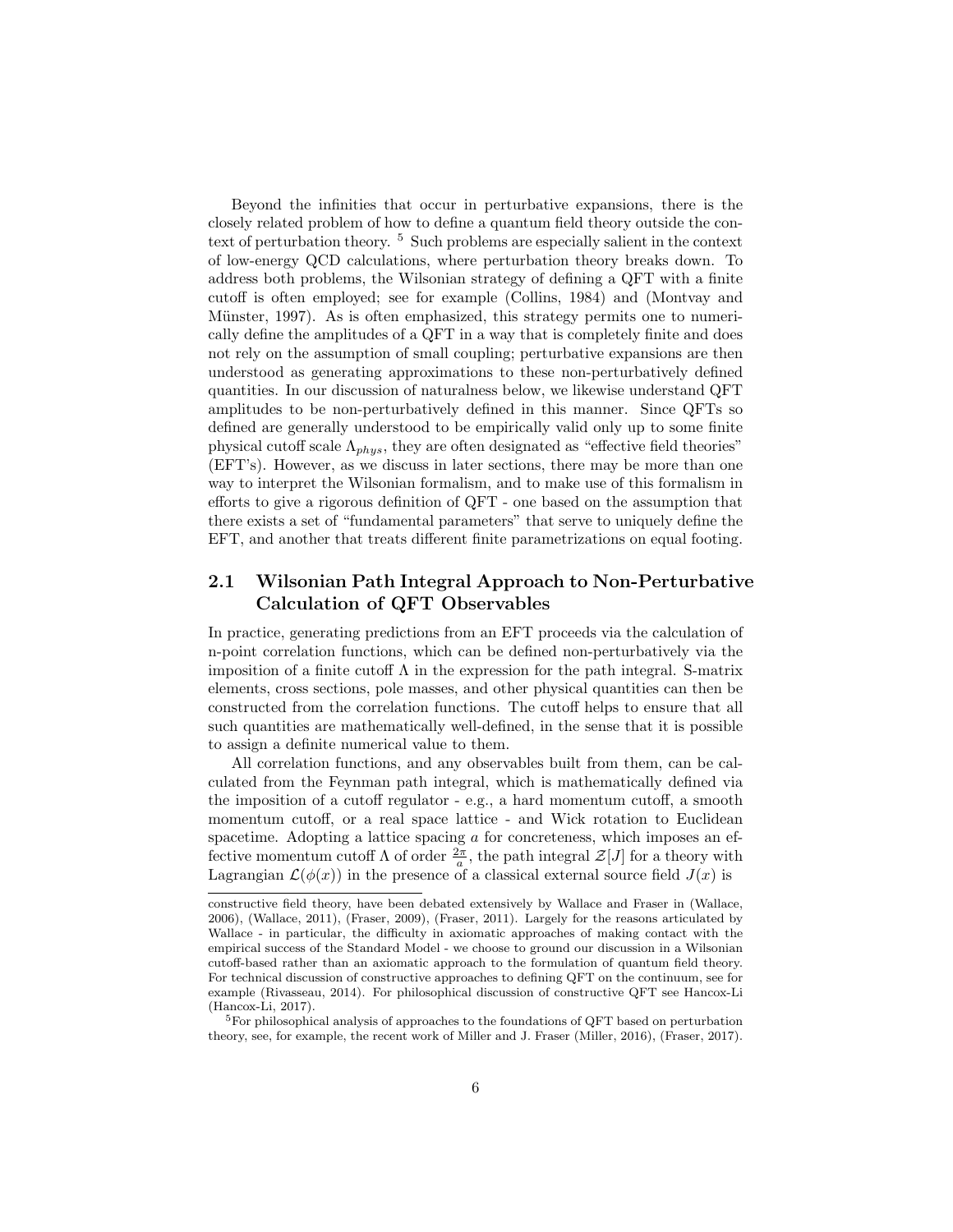$$
\mathcal{Z}[J] = \int^{\Lambda} \mathcal{D}\phi \ e^{i \int d^4x [\mathcal{L}(\phi(x)) + J(x)\phi(x)]}
$$
\n
$$
\equiv \int \Pi_{i=1}^{M} d\phi_i \ e^{ia^4 \sum_{i=1}^{M} [\mathcal{L}(\phi_i) + J_i\phi_i]},
$$
\n(1)

where  $\mathcal{L}(\phi(x))$  is the "bare" Lagrangian of the theory,  $M = (|L/a|)^4$ , a is the lattice spacing on a hypercubic 4-D lattice (note that the time dimension has now been discretized as well), L is the length of each edge of the lattice,  $J_i \equiv$  $J(x_i)$  is a background source field,  $\phi_i \equiv \phi(x_i)$ , and  $x_i \equiv (n_0a, n_1a, n_2a, n_3a)$ for  $n_{\alpha} \in \mathbb{Z}$  and  $-\frac{L}{2a} \leq n_{\alpha} \leq \frac{L}{2a}$ ,  $\alpha = 0, 1, 2, 3$ . The lengths a and L function, respectively, as a UV regulator associated with an upper momentum cutoff of  $\Lambda = \frac{2\pi}{a}$  and an IR regulator associated with lower momentum cutoff  $\frac{2\pi}{L}$ . <sup>6</sup>

In keeping with the Wilsonian approach, the bare Lagrangian  $\mathcal L$  is taken to consist of all terms consistent with a given choice of fields  $\phi$  and symmetries; in the case where  $\phi$  is a scalar field and the theory possesses  $\phi \to -\phi$  symmetry,

$$
\mathcal{L} = \sum_{n} g_n \mathcal{O}_n
$$
  
=  $g_1 (\partial_\mu \phi)^2 + g_2 \phi^2 + g_3 \phi^4 + g_4 \phi^6 + g_5 (\partial_\mu \phi)^2 \phi^2 + g_6 \phi^8 + \dots,$  (2)

where the bare parameters  $g_i$  can be any real numbers. Here, we use the term "bare" to refer to any parametrization of the theory of the form given by the path integral (1) and Lagrangian (2); that is, a "bare" parameter on our usage is a parameter appearing in the Lagrangian of the path integral, whatever the chosen value of  $\Lambda$ . <sup>7</sup> The calculation of physical quantities such as pole masses and cross sections from  $\mathcal{Z}[J]$  is mediated via the calculation of *n*-point Green's functions  $G^{(n)}(x_1, ..., x_n)$ , which encode the full dynamics of the QFT:

$$
G^{(n)}(x_1, ..., x_n) \equiv \frac{\int^{\Lambda} \mathcal{D}\phi \ \phi(x_1) \ \dots \ \phi(x_n) \ e^{i \int d^4 x \sum_n g_n \mathcal{O}_n}}{\int^{\Lambda} \mathcal{D}\phi \ e^{i \int d^4 x \sum_n g_n \mathcal{O}_n}} \tag{3}
$$

$$
= \frac{(-i)^n}{\mathcal{Z}[0]} \frac{\delta^n}{\delta J(x_1) \ \dots \ \delta J(x_n)} \Big|_{J=0} \mathcal{Z}[J].
$$

 ${}^{6}$ For the purposes of our discussion, only the UV regulator  $a$  will be relevant; the IR regulator L will not play a role.

<sup>7</sup>We should acknowledge here a distinct use of the term "bare" within the context of Wilsonian renormalization, in which it is only the path integral parametrization for some particular choice of cutoff  $\Lambda_0$ , associated with the physical cutoff scale of the theory, that constitutes the "bare" parametrization. Parametrizations related to this parametrization via Wilsonian RG transformations are designated on this usage as "renormalized." This usage reflects the presence in statistical mechanical or condensed matter applications of a sharply defined physical cutoff and fundamental bare parameters associated with a real physical lattice. By contrast, the usage of "bare" employed here, in which bare parameters absorb the  $\Lambda$ dependence of  $Z[J]$  without being attached to any particular value of  $\Lambda$ , is consistent with perturbative renormalization schemes, in which the bare parameters are also not uniquely attached to any single value of Λ.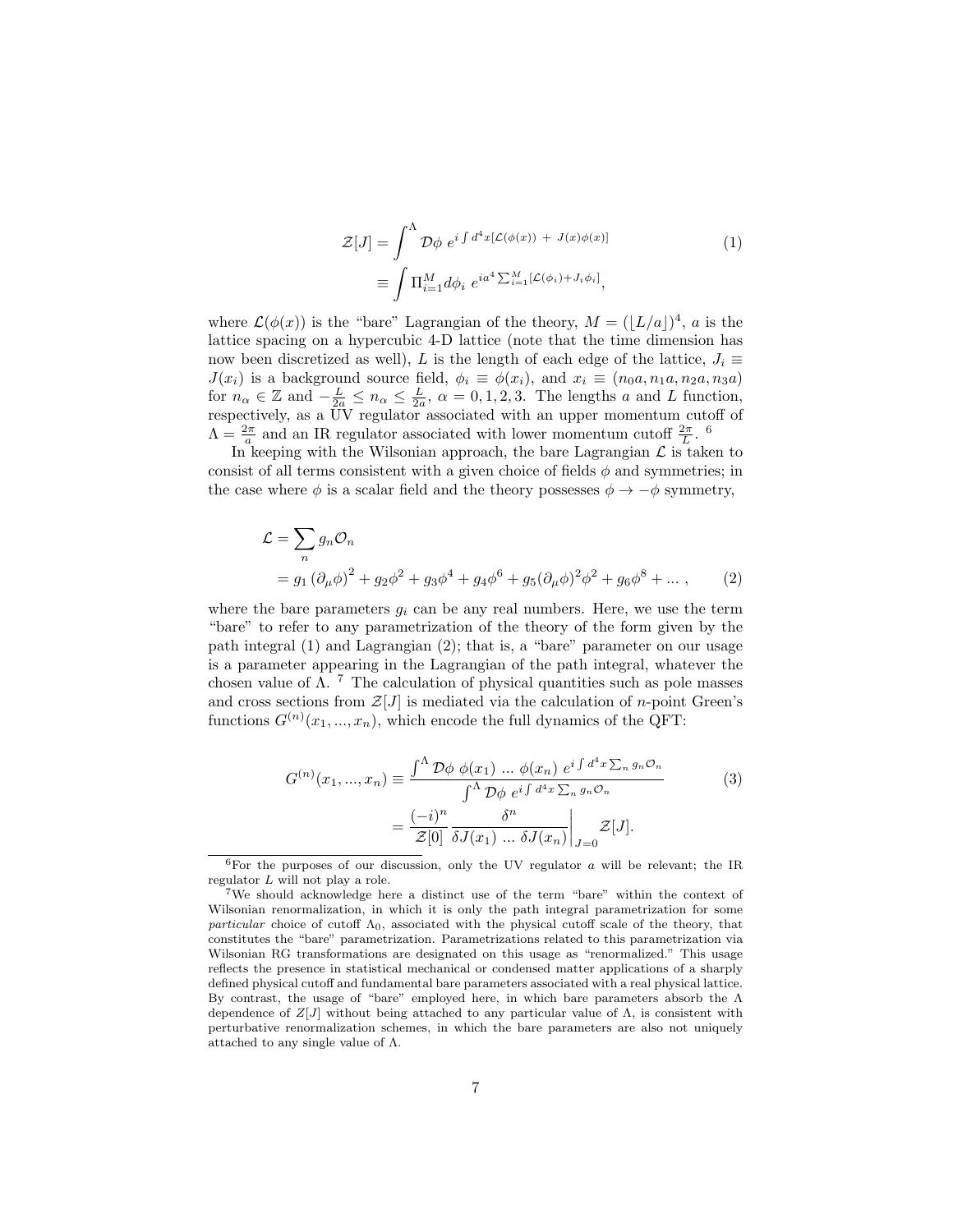For example, the physical or "pole" mass  $m_p$  is calculated from the bare parameters as the lowest-lying pole of the Fourier transform of the two-point function,

$$
G^{(2)}(x_1, x_2) = \int^{\Lambda} \frac{d^4 p}{(2\pi)^4} e^{ip(x_1 - x_2)} \left[ \frac{iZ(g, \Lambda)}{p^2 - m_p^2(g, \Lambda)} + \int^{\Lambda}_{\sim 4m_p^2} d\mu \frac{\rho(\mu)}{p^2 - \mu^2} \right], \tag{4}
$$

where  $\rho(\mu)$  is the so-called spectral density function,  $g \equiv (g_1, g_2, g_3, \dots)$ ; the symbol  $\sim$  in the lower limit  $\sim 4m_p^2$  of the second integral is intended to signal the possibility of bound states below the threshold energy-squared for multiparticle production  $(2m_p)^2$ . The field renormalization  $Z(g,\Lambda)$  is defined as  $Z(g,\Lambda) \equiv |\langle \lambda(0)|\hat{\phi}(0)|\Omega\rangle|^2$ , where  $|\lambda(0)\rangle$  is a one-particle energy eigenstate of the full interacting theory with zero spatial momentum. The S-matrix element for  $2 \rightarrow n-2$  particle scattering can be calculated from Green's functions via the LSZ reduction formula:

$$
S(p_1, ..., p_n; g, \Lambda) = \tilde{G}^{(n)}(p_1, ..., p_n; g, \Lambda) \quad \tilde{G}^{(2), -1}(p_1; g, \Lambda) \dots \tilde{G}^{(2), -1}(p_n; g, \Lambda).
$$
\n(5)

This in turn can be used to infer the differential and total cross section of the process in question. Note that the above relations are non-perturbative, and that all quantities defined are finite and in principle calculable from first principles.

### 2.2 The Wilsonian Renormalization Group

The Wilsonian renormalization group (RG) is a set of transformations on the parameters g and  $\Lambda$  of  $\mathcal{Z}[J]$ , that leave the value of  $\mathcal{Z}[J]$  exactly unchanged. From this it follows that the values of physical quantities such as pole masses and (mod-squared) S-matrix elements computed from  $\mathcal{Z}[J]$  remain exactly unchanged under these transformations. <sup>8</sup> Thus, the Wilsonian RG determines the cutoff dependence  $q(\Lambda)$  that must be ascribed to bare Lagrangian parameters g in order that  $\mathcal{Z}[J]$  remain invariant. The process of transforming from a bare parametrization  $(g(\Lambda), \Lambda)$  at one cutoff scale to another bare parametrization  $(g(\Lambda'), \Lambda')$  at a slightly lower cutoff scale is implemented by splitting the path integral into an integration over field modes  $\phi_{\Lambda}$  with momenta less than or equal to some lowered cutoff  $\Lambda' = \Lambda - \delta \Lambda$ , and an integration over field modes  $\phi_{\delta\Lambda} = \phi_{\Lambda} - \phi_{\Lambda'}$  with momenta greater than  $\Lambda'$  but less than  $\Lambda$ , and then explicitly performing the latter integral:

<sup>8</sup>The "mod-squared" in parentheses is intended to signal that S-matrix elements possess an unphysical global phase, so are likely not themselves directly physical. However, squared S-matrix elements, which are used to compute the cross sections measured in accelerators, do not depend on this global phase.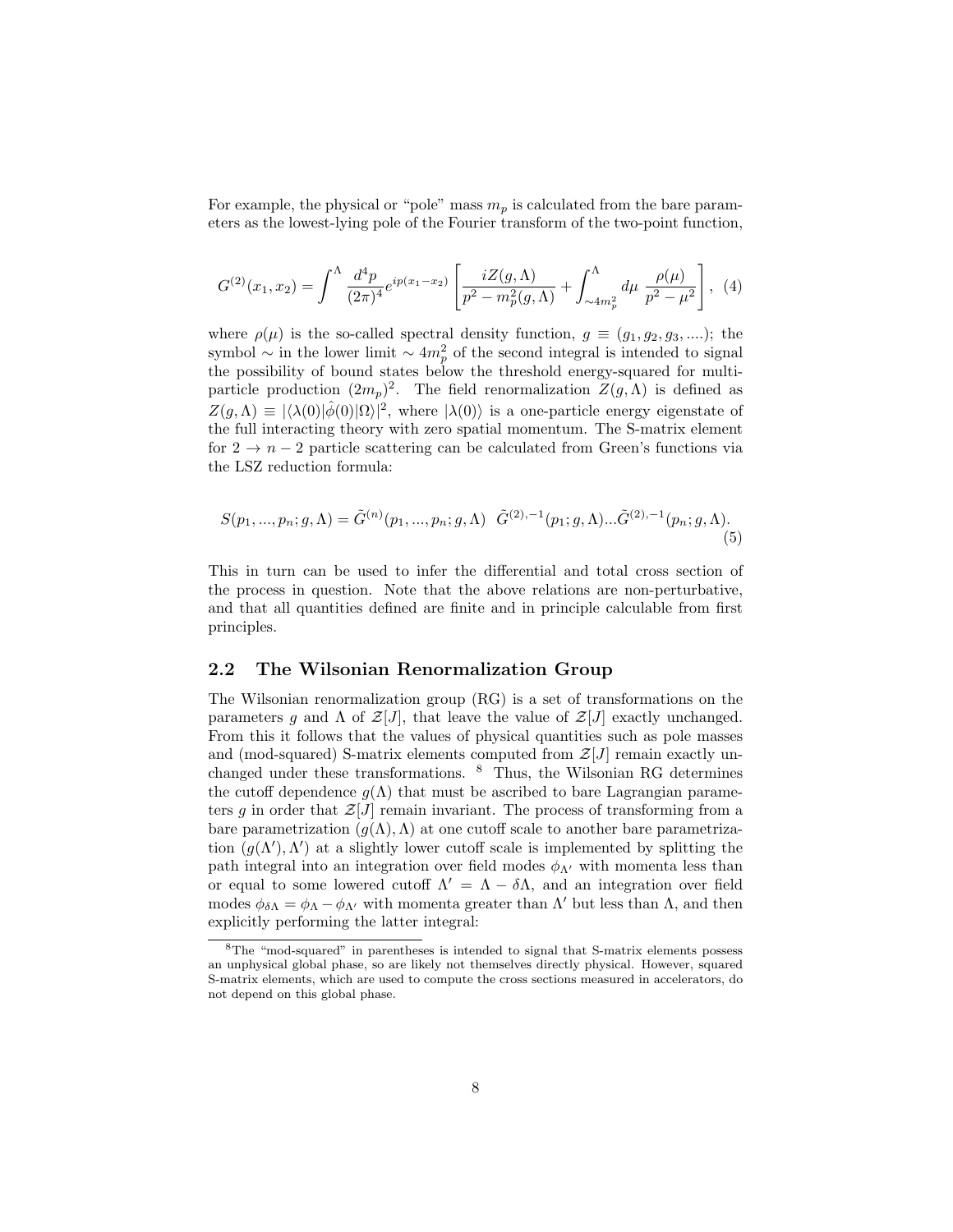$$
\mathcal{Z}[0] = \int \mathcal{D}\phi_{\Lambda} e^{i \int d^4x \mathcal{L}(\phi_{\Lambda};g(\Lambda))}
$$
  
= 
$$
\int \mathcal{D}\phi_{\Lambda'} \left( \int \mathcal{D}\phi_{\delta\Lambda} e^{i \int d^4x \mathcal{L}(\phi_{\Lambda} + \phi_{\delta\Lambda};g(\Lambda))} \right)
$$
  
= 
$$
\int \mathcal{D}\phi_{\Lambda'} e^{i \int d^4x \mathcal{L}(\phi_{\Lambda'};g(\Lambda'))}
$$
(6)

where  $e^{i \int d^4x \mathcal{L}(\phi_{\Lambda'};g(\Lambda'))} \equiv \int \mathcal{D}\phi_{\delta\Lambda}e^{i \int d^4x \mathcal{L}(\phi_{\Lambda'}+\phi_{\delta\Lambda};g(\Lambda))}$ . 9 The effect of integrating over the field modes  $\phi_{\delta\Lambda}$  is to alter the values of coefficients of the Lagrangian, yielding a new bare Lagrangian  $\mathcal{L}(\phi_{\Lambda'}, g(\Lambda'))$ , which is a function of the fields with lowered cutoff  $\Lambda'$  with altered bare coefficients  $g(\Lambda')$ . Iterating this procedure by successively integrating over infinitesimal momentum shells, one obtains the continuous functional dependence  $g(\Lambda)$  of the infinite set of bare parameters on the adjustable cutoff parameter  $\Lambda$ , where  $q(\Lambda)$  =  $(g_1(\Lambda), g_2(\Lambda), g_3(\Lambda), \ldots)$ . This functional dependence is determined by an infinite set of coupled first-order differential equations,

$$
\Lambda \frac{dg_i(\Lambda)}{d\Lambda} = \beta_i(g(\Lambda), \Lambda) \tag{7}
$$

and in initial conditions  $g(\Lambda_0) \equiv (g_1(\Lambda_0), g_2(\Lambda_0), g_3(\Lambda_0), \dots)$  specifying the values of all bare parameters at some particular scale  $\Lambda_0$ . The beta functions  $\beta_i$ can in principle be calculated from the path integral exactly by solving the Wilson-Polchinski equation, which serves as the basis for one approach to the non-perturbative or "exact" renormalization group (Polchinski, 1984), (Rosten, 2012). <sup>10</sup> Assuming that the bare couplings are sufficiently small, one may also calculate the functions  $\beta_i$  perturbatively, Taylor expanding the exponential of the interaction term in the Lagrangian and then using Wick's Theorem (or its path integral equivalent) to perform the integration over the high-energy field modes  $\phi_{\delta\Lambda}$ , treating the low-energy modes  $\phi_{\Lambda'}$  as external fields. <sup>11</sup>

<sup>&</sup>lt;sup>9</sup>Here we have assumed that in the expressions  $\mathcal{L}(\phi_{\Lambda'}; g(\Lambda'))$  and  $\mathcal{L}(\phi_{\Lambda}; g(\Lambda))$ ,  $\mathcal{L}(\phi_{\Lambda}; g)$ is the most general function of  $\phi$  allowed by the symmetries of the theory; thus, changes to the Lagrangian induced by the Wilsonian RG flow are determined entirely by changes in the coefficients g specified by the RG trajectory  $q(\Lambda)$ .

<sup>&</sup>lt;sup>10</sup>There is a second popular approach to non-perturbative renormalization, which we do not discuss here, based on variation of an IR rather than a UV cutoff, and describing the scale dependence of parameters in the so-called effective average action, which is governed by the Wetterich equation (Wetterich, 1991), (Wetterich, 1993), (Berges et al., 2002), (Delamotte, 2012).

 $11$ See, e.g., (Srednicki, 2007), Ch. 29., or (Peskin and Schroeder, 1995), Ch. 12 for details of this perturbative analysis.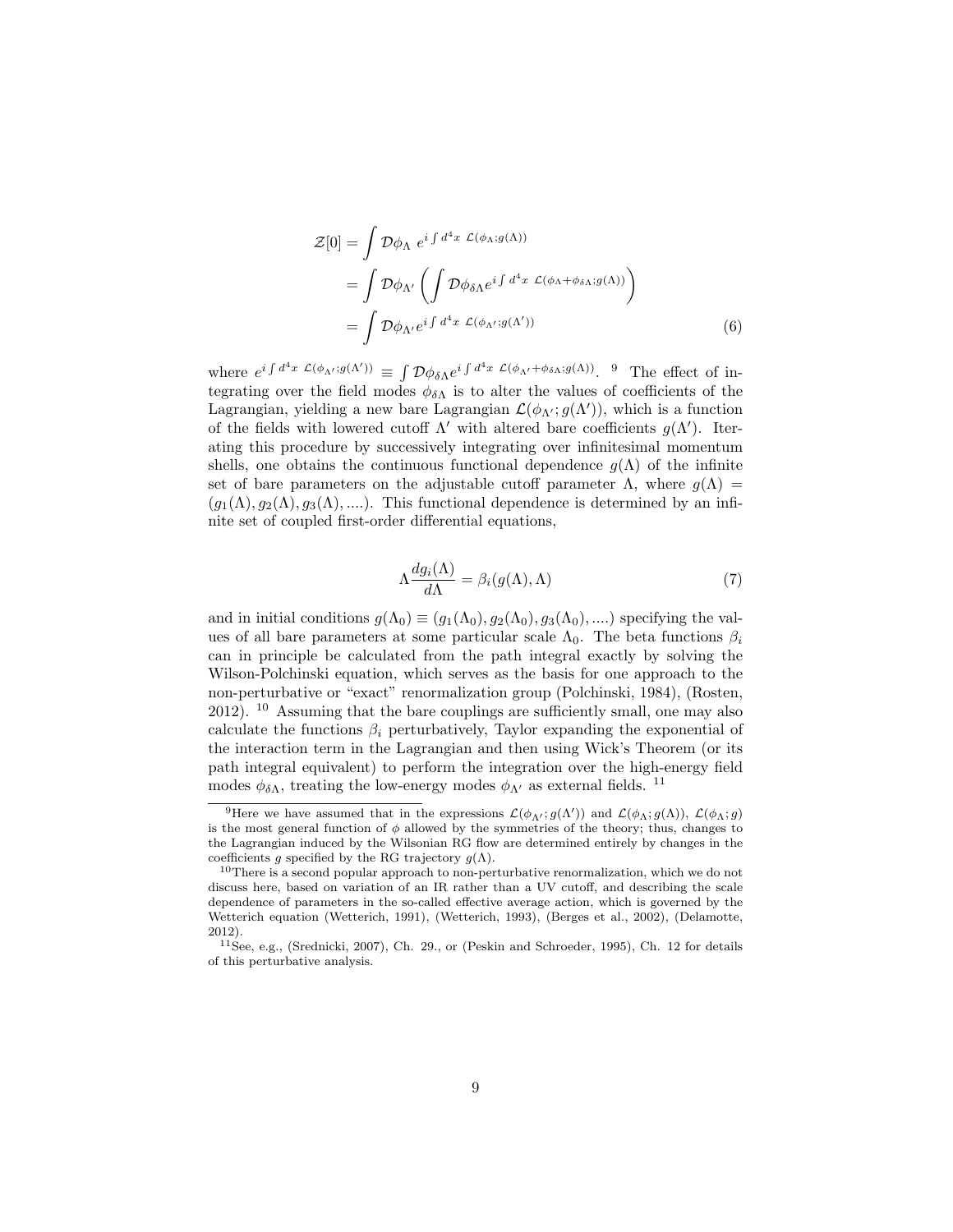### 3 The Higgs Fine Tuning Naturalness Problem

The original and perhaps most cited formulation of the Higgs fine tuning naturalness problem <sup>12</sup> rests on the observation that the leading contribution to the perturbative one-loop expansion of the (squared) Higgs pole mass  $m_p^2$  in terms of bare SM parameters gives,

$$
m_p^2 = m_0^2 + \delta m^2
$$
  
=  $m_0^2 - \frac{y_t^2}{8\pi^2} \Lambda_{SM}^2 + ...$   
=  $\Lambda_{SM}^2 (\tilde{m}_0 - \frac{y_t^2}{8\pi^2}) + ...$  (8)

where  $y_t$  is the top quark Yukawa coupling,  $\Lambda_{SM}$  the Standard Model's physical cutoff (that is, the scale at which it ceases to be empirically valid), <sup>13</sup>  $m_0^2$  is the bare Higgs mass, and  $\tilde{m}_0^2 \equiv \frac{\tilde{m}_0^2}{\Lambda_{SM}^2}$  is the dimensionless bare Higgs mass in units of  $\Lambda_{SM}$ . <sup>14</sup> The corrections  $\delta m^2$  also receive smaller contributions from lighter quarks, which can be neglected in the approximation where only the dominant correction to the Higgs bare mass is considered. By contrast with all other particle masses in the Standard Model, whose quantum corrections depend logarithmically on the cutoff, the Higgs mass undergoes quantum corrections that depend quadratically on the cutoff. Measurements at the LHC have further determined that  $m_p^2 = (125 \text{ GeV})^2$ , and that  $(1 \times 10^3 \text{ GeV})^2 \lesssim \Lambda_{SM}^2 \lesssim (10^{19} \text{ GeV})^2$ . While the lower limit  $(1 \times 10^3 \text{ GeV})^2$  has been set on the basis of LHC measurements, the upper limit, equal to the Planck scale, is set by theoretical expectations regarding the scales at which quantum gravitational effects can no longer be ignored. Together, these facts imply that the bare Higgs mass  $m_0^2$  must be "fine tuned" in order to recover the measured value of the physical, pole mass of the Higgs. The minimal degree of fine tuning required to recover the measured pole mass  $m_p^2 \sim \mathcal{O}(10^4)$  increases with the empirically established lower bound on  $\Lambda_{SM}^2$ . At the lower limit of the allowed range for  $\Lambda_{SM}$ ,  $\Lambda_{SM} = 1 \times 10^3$  GeV, the relation (8) gives,

$$
\mathcal{O}(10^4) = \mathcal{O}(10^6) - \mathcal{O}(10^6)
$$

 $^{12}\mathrm{We}$  note that there exists a separate formulation of the Higgs fine tuning that concerns the running  $\overline{MS}$  Higgs mass rather than the bare Higgs mass. While the formulation considered here concerns the relationship between the Higgs bare mass (in a cutoff-based scheme) and the Higgs pole mass, the  $\overline{MS}$  formulation concerns the relationship between the  $\overline{MS}$  scalar mass in an EFT where fields much heavier than the scalar have been integrated out, and the  $\overline{MS}$  scalar in an EFT where these fields occur explicitly in the Lagrangian; see, e.g., (Skiba, 2010). We defer detailed consideration of this formulation to future work.

<sup>&</sup>lt;sup>13</sup>At leading non-trivial order perturbation theory, one can take  $y_t$  to be either a bare coupling or a renormalized coupling, since the corresponding expressions only differ at higher orders in perturbation theory.

<sup>&</sup>lt;sup>14</sup>See, for example, (Martin, 2010), for a formulation of the Higgs naturalness problem along these lines.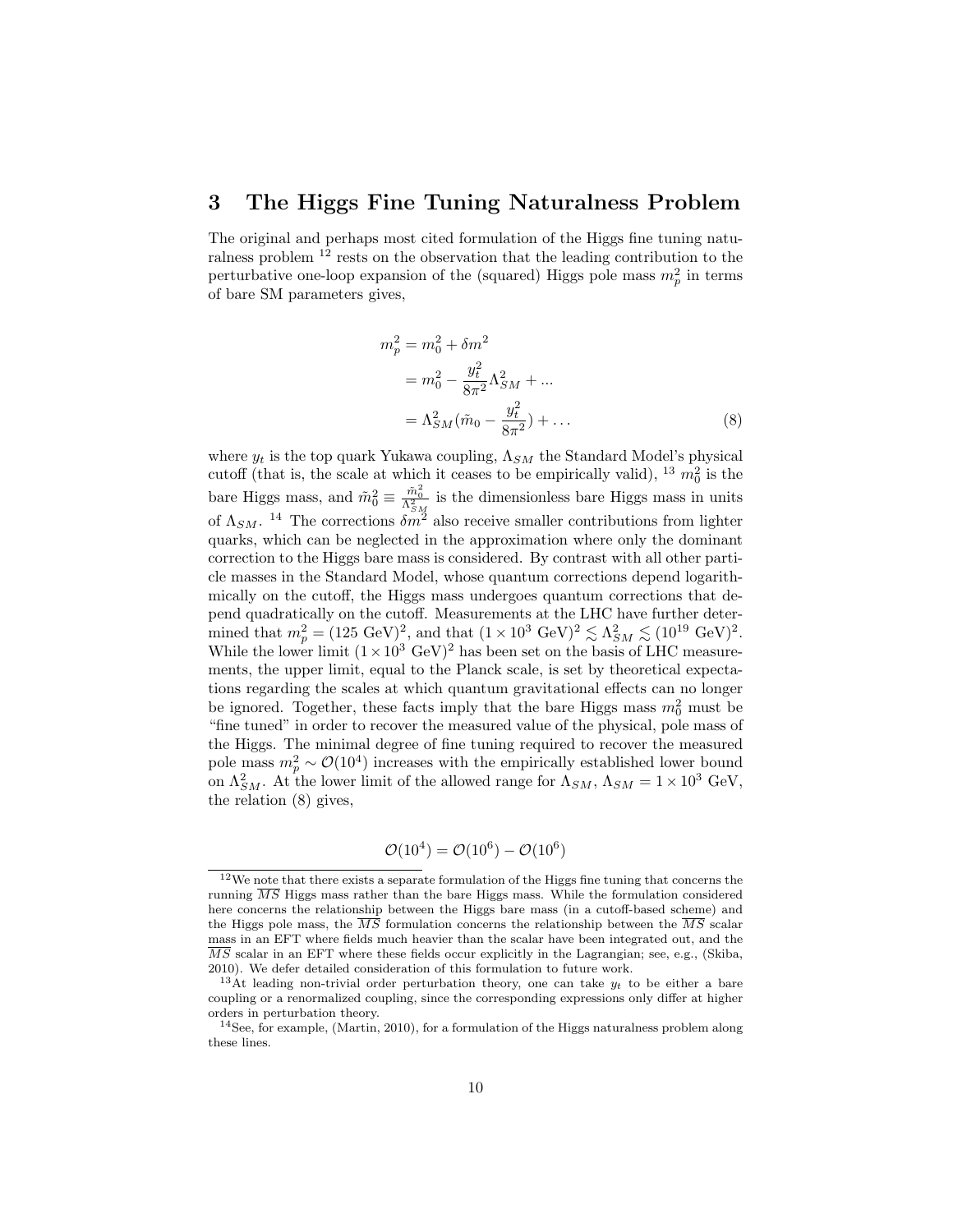while at the upper end of this range,  $\Lambda_{SM} = 10^{19}$  GeV, it gives

$$
\mathcal{O}(10^4) = \mathcal{O}(10^{38}) - \mathcal{O}(10^{38}).
$$

That is, the "best-case" scenario, where  $\Lambda_{SM} = 1 \times 10^3$  GeV, requires that  $m_0^2$ and  $\delta m^2$  cancel to one part in 10<sup>2</sup> to 10<sup>3</sup>. The "worst-case" scenario, where  $\Lambda_{SM} = 10^{19}$  GeV, requires that  $m_0^2$  and  $\delta m^2$  cancel to one part in  $10^{34}$ . For many physicists, cancellation to one part in  $10^2$  -  $10^3$  already begins to be problematic.

There exist two conflicting attitudes toward the delicate cancellation between  $m_0^2$  and  $\delta m^2$  required to recover the measured value of  $m_p^2$  for large values of  $\Lambda_{SM}$ :

- This cancellation requires an "unlikely" "conspiracy" between the bare Higgs mass and the bare parameters that enter into the calculation of  $\delta m^2$ . The fine tuning problem can be understood as the need to explain the origin of this cancellation in terms of deeper physical theories beyond the Standard Model.
- Neither  $m_0$  nor  $\delta m^2$  is directly measurable even in principle and these quantities are therefore not physical. This opens the possibility that the delicate cancellations are mere artifacts of mathematical representation, suggesting that the appearance of a coincidence in urgent need of explanation may therefore be illusory.

We review arguments in favor of the first view in more detail in Section 4, which served to establish naturalness as guide to model building in particle physics. The second view has had substantially fewer proponents in the literature on naturalness, but has been advanced in the work of Wetterich and Bianchi/Rovelli (Bianchi and Rovelli, 2010), (Wetterich, 1984), (Wetterich, 2012). Within the philosophical literature, Williams has more recently adopted this deflationary view of fine tuning formulations of the Higgs naturalness as grounds for characterizing naturalness in terms of inter-scale autonomy rather than fine tuning (Williams, 2015). Our discussion here will aim to show how the tension between these two views hinges on whether one physically interprets high-energy EFT's such as the Standard Model as coming equipped with a unique set of "fundamental parameters."

# 4 Motivating Naturalness: Wilsonian Effective Field Theories (EFTs) and "Fundamental Parameters"

In this section, we examine the role of the concept of fundamental parameters in motivating the introduction of the naturalness principle. This notion reflects a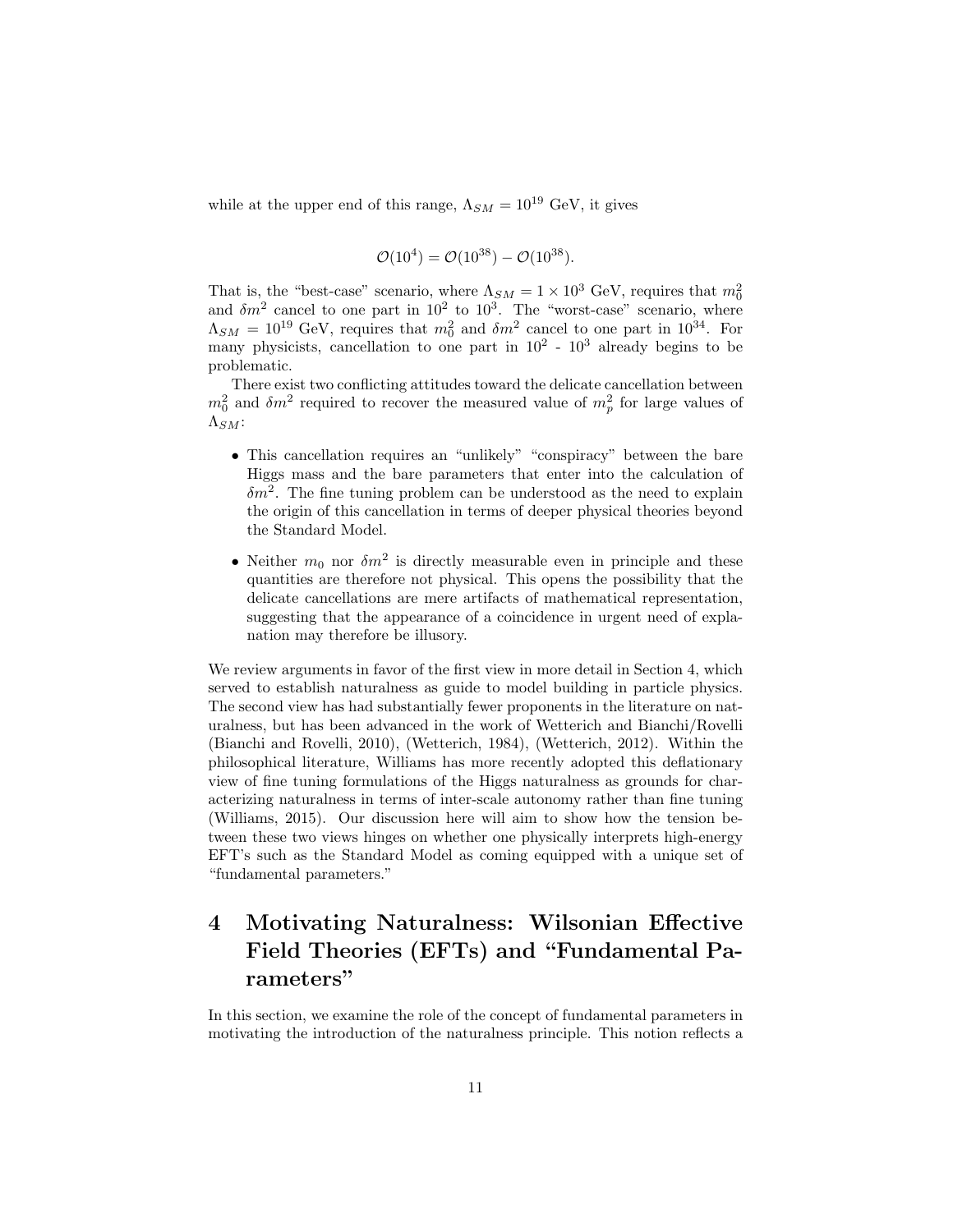particular understanding of the Wilsonian approach to renormalization, which takes a Wilsonian EFT to be mathematically defined with a cutoff given by its physical cutoff, and with a specific set of values for its bare parameters, which are understood to be the unique, physically correct parameters of the theory. Below, we will discuss several quotations that reveal the essential aspects of this approach to defining Wilsonian EFTs. In Section 5, we will sketch one alternative possible interpretation of the formalism of Wilsonian renormalization, in which an EFT is not defined uniquely by any single set of values for its bare parameters, or with a single value of the cutoff parameter  $\Lambda$ , but instead by an entire equivalence class of parametrizations associated with different points along the theory's Wilsonian RG trajectory and different values of Λ.

### 4.1 Naturalness and Fundamental Parameters

In his seminal 1979 article on naturalness, Susskind explicitly introduces the notion of "fundamental parameters." He writes,

The need for fundamental scalar fields in the theory of weak and electromagnetic forces is a serious flaw. Aside from the subjective aesthetic argument, there exists a real difficulty connected with the quadratic mass divergences which always accompany scalar fields. These divergences violate a concept of naturalness which requires the observable properties of a theory to be stable against minute variations of the fundamental parameters ... [emphasis ours]

The basic underlying framework of discussion of naturalness assumes the existence of a fundamental length scale  $\kappa^{-1}$ , which serves as a real cutoff. Many authors have speculated that  $\kappa$  should be of order  $10^{19}$  GeV corresponding to the Planck gravitational length. The basic parameters of such a theory are some set of dimensionless bare couplings  $g_0$  and masses ...  $\mu_0 = \frac{m_0}{\kappa}$ . The principle of naturalness requires the physical properties of the output at low energy to be stable against very small variations of  $g_0$  and  $\mu_0$ . [emphasis ours] (Susskind, 1979).

In identifying a single set of values for the bare parameters as fundamental, Susskind appears to regard these parameters as serving to define a Wilsonian effective field theory, and to regard all other parametrizations of the theory's amplitudes as derived from this underlying parametrization, and as less fundamental in this sense. Here, the physical cutoff  $\kappa$  of the Standard Model is understood to be an essential part of the mathematical specification of the theory.

Schwartz's recent popular textbook on quantum field theory interprets Susskind as suggesting that the fundamental bare parameters of the Standard Model are physical, and states that "much of our intuition for fine-tuning and naturalness comes from condensed matter physics." Adopting a Wilsonian formulation of the Standard Model, he writes,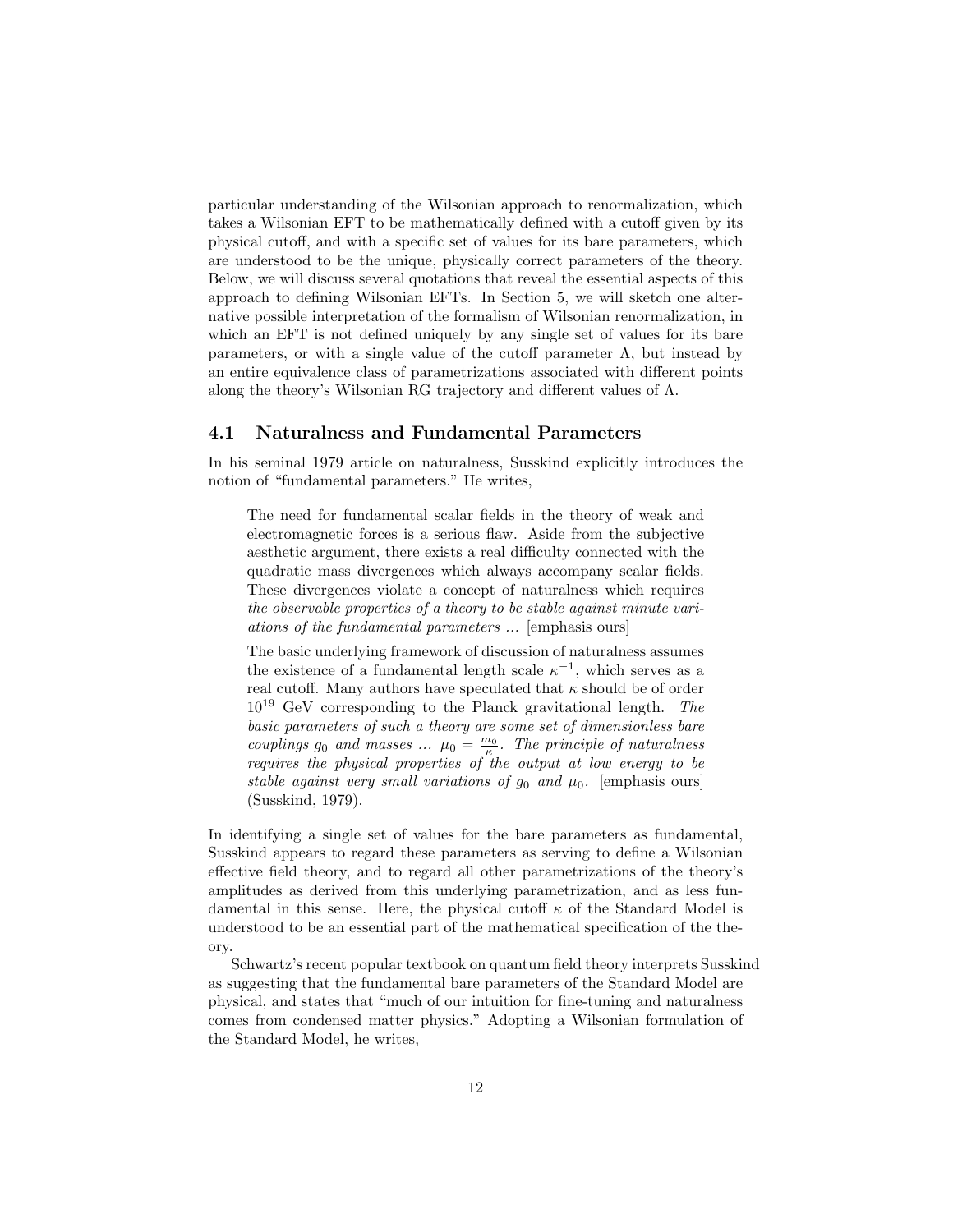Suppose the theory were finite, for example if it were UV completed into string theory, or more simply if it were the effective description of some condensed matter system (in which case Λ might represent some parameter of the microscopic description, such as the inverse atomic spacing). Then the bare mass m and cutoff  $\Lambda$  would be physical. In this situation, we could take the  $\Lambda^2$  divergence ... literally. ... If the scalar were the Higgs whose pole mass is  $m_p \approx 125 \text{ GeV}$ , and  $\Lambda$  were of the order of the Planck scale,  $\Lambda \sim M_{pl} \sim 10^{19}$  GeV, we would need  $m^2 = (1 + 10^{-34})\Lambda^2$ . This is called fine-tuning. Fine-tuning is a sensitivity of physical observables (the pole mass) to variation of parameters in the theory (Schwartz, 2014), Ch. 22.

According to Schwartz's reading of Susskind, bare parameters at the Standard Model's physical cutoff are physical in a sense analogous to the sense in which the parameters of certain lattice models of condensed matter systems, which characterize the interactions between adjacent atoms or molecules in the lattice, are physical. Moreover, these bare parameters are taken to be fundamental in the sense that the theory's predictions follow from them, just as macroscopic behavior of a condensed matter system follows from its microscopic dynamics. However, it is important to emphasize here that Susskind himself makes no reference to analogies with condensed matter theory in his original article introducing the Higgs naturalness principle. It is possible that Schwartz's reading of Susskind, in its emphasis on the role of analogies with condensed matter theory in motivating naturalness, may be injecting an element that Susskind himself did not intend. More careful analysis is needed to fully assess the historical importance of analogies to condensed matter theory in motivating the naturalness principle.

't Hooft adopts a concept of fine tuning that explicitly emphasizes the "unlikeliness" of the cancellation necessary to recover observable values in the presence of a fundamental scalar field, which brings with it the notorious quadratic divergences. He likens the relationship between high- and low-energy parameters in a quantum field theory to the relationship between macroscopic and microscopic descriptions of a liquid or solid:

The concept of causality requires that macroscopic phenomena follow from microscopic equations. Thus the properties of liquids and solids follow from the microscopic properties of molecules and atoms. One may either consider these microscopic properties to have been chosen at random by Nature, or attempt to deduce these from even more fundamental equations at still smaller length and time scales. In either case, it is unlikely that the microscopic equations contain various free parameters that are carefully adjusted by Nature to give cancelling effects such that the macroscopic systems have some special properties [emphasis ours]. This is a philosophy which we would like to apply to unified gauge theories: the effective interactions at a large length scale, corresponding to a low energy scale  $\mu_1$ , should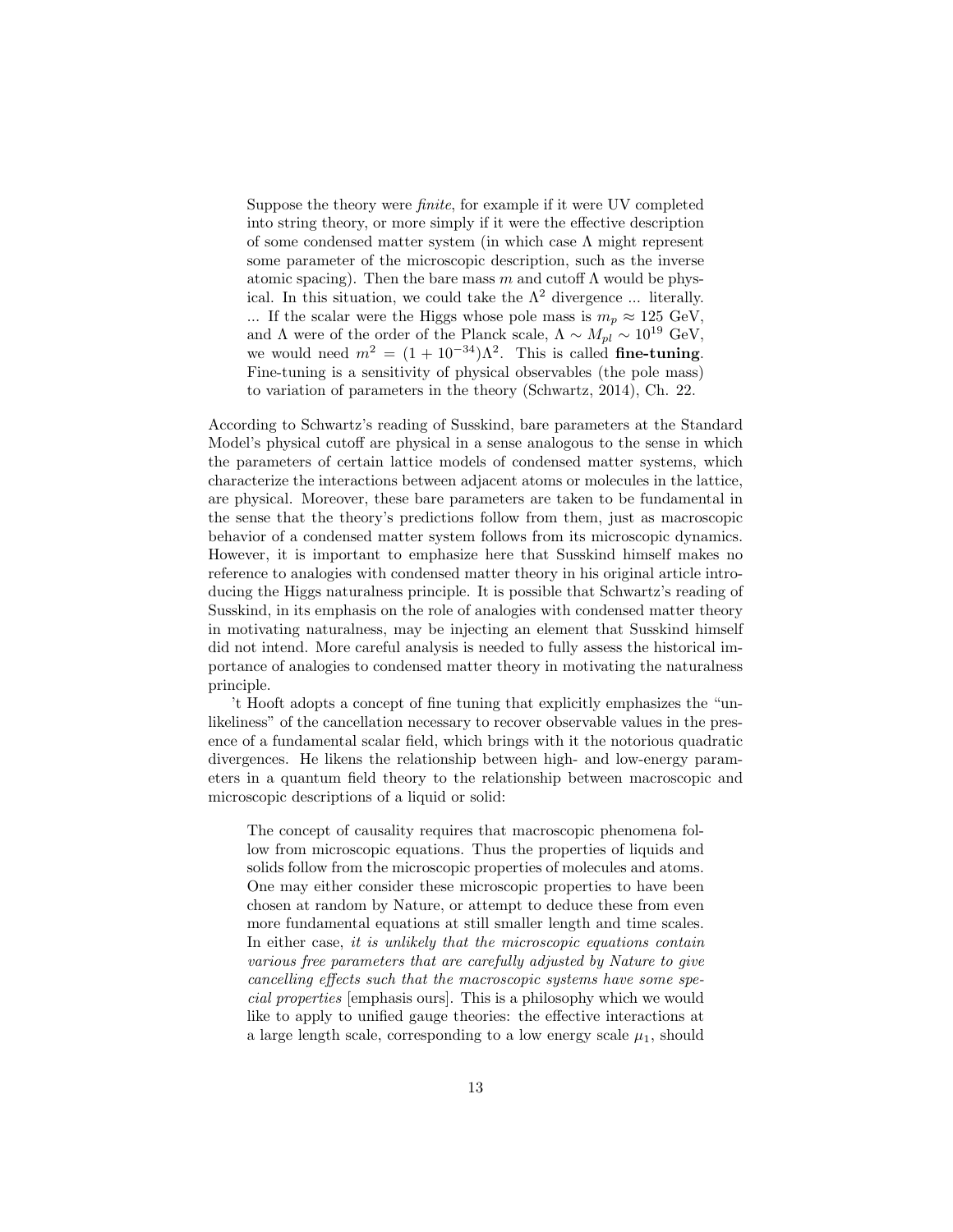follow from the properties at a much smaller length scale, or higher energy scale  $\mu_2$ , without the requirement that various different parameters at the energy scale  $\mu_2$  match with an accuracy of the order of  $\frac{\mu_1}{\mu_2}$ . That would be unnatural. ('t Hooft, 1980)

The naturalness requirement as 't Hooft formulates it is motivated by the intuition that the fundamental, microscopic, high-energy parameters do not "conspire" to give particular macroscopic, low-energy results. Here, it is the highenergy parameters of a given EFT that are fundamental, in the sense that the values of low-energy parameters follow from them, but not the reverse.

The understanding of fine tuning as sensitivity to variations of fundamental parameters articulated by Susskind is closely tied to the understanding of fine tuning as relying on an "unlikely" choice of these parameters. <sup>15</sup> This can be seen by expressing the Higgs pole mass  $m_p^2$  in terms of the dimensionless bare Higgs mass and top quark Yukawa coupling  $y_t$  (which is already dimensionless):  $m_p^2 \approx \Lambda_{SM}^2(\tilde{m}_0^2 - \frac{y_t^2}{8\pi^2})$ . Taking  $\Lambda_{SM} = 10^{19}$  GeV and  $m_p = 10^2$  GeV, we see that a small change in either  $\tilde{m}_0^2$  or  $y_t^2$  of order, say,  $10^{-9}$  leads the value of the physical, pole mass  $m_p^2$  to jump by a factor of  $10^{27}$ . The notion that an "unlikely" delicate cancellation between  $\tilde{m}_0^2$  and  $\frac{y_t^2}{8\pi^2}$  is needed to recover the measured value of  $m_p^2$  rests on the fact that  $\frac{m_p^2}{\Lambda_{SM}^2}$  is many orders of magnitude smaller than either  $\tilde{m}_0^2$  or  $\frac{y_t^2}{8\pi^2}$ ; this, in turn, entails that slight changes in either of these dimensionless bare parameters will increase  $m_p^2$  by many orders of magnitude. In short: the presence of delicate (and therefore "unlikely") cancellations in recovering the pole mass implies delicate sensitivity of the pole mass to slight changes in the values of dimensionless bare parameters.

A final important feature of the understanding of effective field theories in terms of fundamental parameters is that an EFT is defined fundamentally with a cutoff that is equal to its physical cutoff - that is, the UV limit of the energy scales over which the EFT is empirically valid and mathematically defined. Emphasizing this point, Peskin and Schroeder write  $16$ :

Wilson's analysis takes ... the ... point of view ... that any quantum field theory is defined fundamentally with a cutoff that has some physical significance. In statistical mechanical applications, this momentum scale is the inverse atomic spacing. In QED and other quantum field theories appropriate to elementary particle physics, the cutoff would have to be associated with some fundamental graininess of spacetime, perhaps a result of quantum fluctuations in gravity (Peskin and Schroeder, 1995) Ch. 12, p. 402.

<sup>15</sup>Fine tuning is also associated with sensitivity of observables to fundamental parameters in the work of Barbieri and Giudice, in which they propose quantitative measures of fine tuning that quantify the rate of change of observables with respect to these parameters (Barbieri and Giudice, 1988).

<sup>16</sup>Thanks to Doreen Fraser for drawing our attention to this quotation.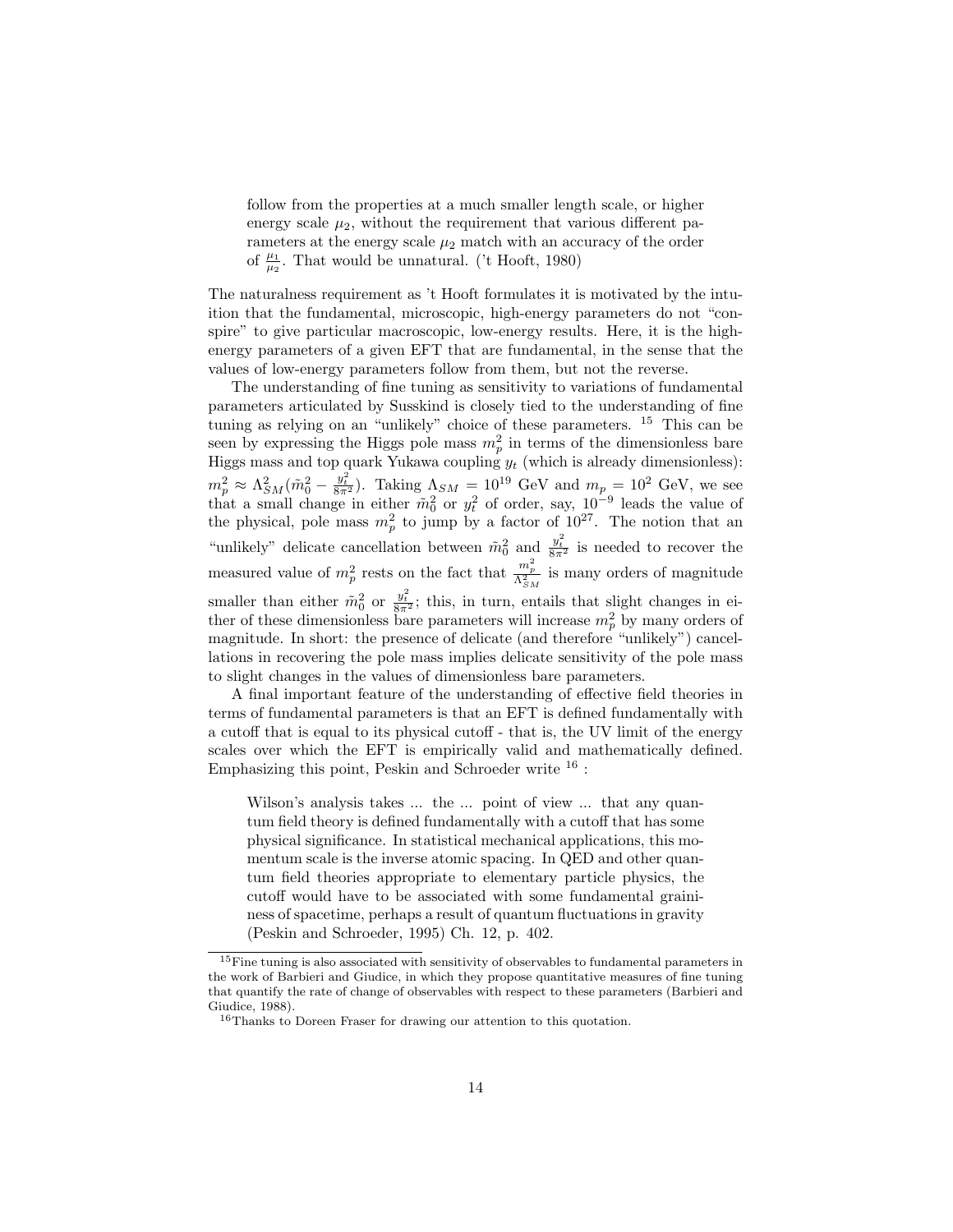On the interpretation of Wilsonian EFT's suggested by Schwartz, it is specifically the fundamental bare parameters defined with respect to this physical cutoff scale that uniquely serve to define the EFT, much as the parameters governing inter-atomic interactions in a condensed matter system define a fieldtheoretic lattice model of that system, whose physical cutoff scale is equal to the scale associated with the physical inter-atomic lattice spacing..

### 4.2 Defining Wilsonian EFTs in Terms of Fundamental Parameters

Here, we collect and briefly elaborate on several core features of the interpretation of Wilsonian EFT's reflected in the above quotations, which rests on the notion of fundamental parameters.

An EFT is mathematically defined with a cutoff equal to its physical cutoff. In Section 2, we saw that an EFT can be non-perturbatively defined in the Wilsonian picture with a finite cutoff  $\Lambda$  and finite values for the bare parameters g. The particular understanding of EFT's suggested by the above quotations (but especially by the quotation from Peskin and Schroeder) states that in defining an EFT mathematically, we should take  $\Lambda = \Lambda_{ph}$ , where  $\Lambda_{ph}$  is the empirical scale at which the EFT in question ceases to be empirically valid associated, for example, with the pole mass of a heavy field not included in the EFT Lagrangian, or with some fundamental graininess of spacetime associated with the onset of quantum gravitational effects. For example, QED should by this prescription be defined with a cutoff equal to the mass of the W or Z boson, beyond which the more complete description provided by electroweak theory is needed.

An EFT is defined by a single, physical, "fundamental" bare parametrization. What does it mean for a set of bare parameters to be "physical" on this view? Given Schwartz's emphasis on analogies with condensed matter systems, one reasonable interpretation is that this notion of "physical" requires that it be possible at least in principle to directly, independently measure the values of these parameters, just as one can in principle directly measure the parameters governing inter-atomic or inter-molecular interactions in a condensed matter system, without simply inferring them from the measured values of correlation functions. This physical set of bare parameters  $g_{ph}$ , together with the cutoff  $\Lambda_{ph}$ , are then taken as the unique parameters used to define the EFT in the manner described in Section 2.

Wilsonian RG transformations are coarse grainings of the "fundamental" bare parametrization. An EFT defined using the physical parameters  $g_{ph}$  and  $\Lambda_{ph}$ describes degrees of freedom up to the scale  $\Lambda_{ph}$ , but not above this scale. Wilsonian RG transformations, whereby one integrates out degrees of freedom from  $\Lambda_{ph}$  down to some lower scale  $\Lambda$  of interest, are then interpreted as coarse graining transformations, which throw away information about physics above the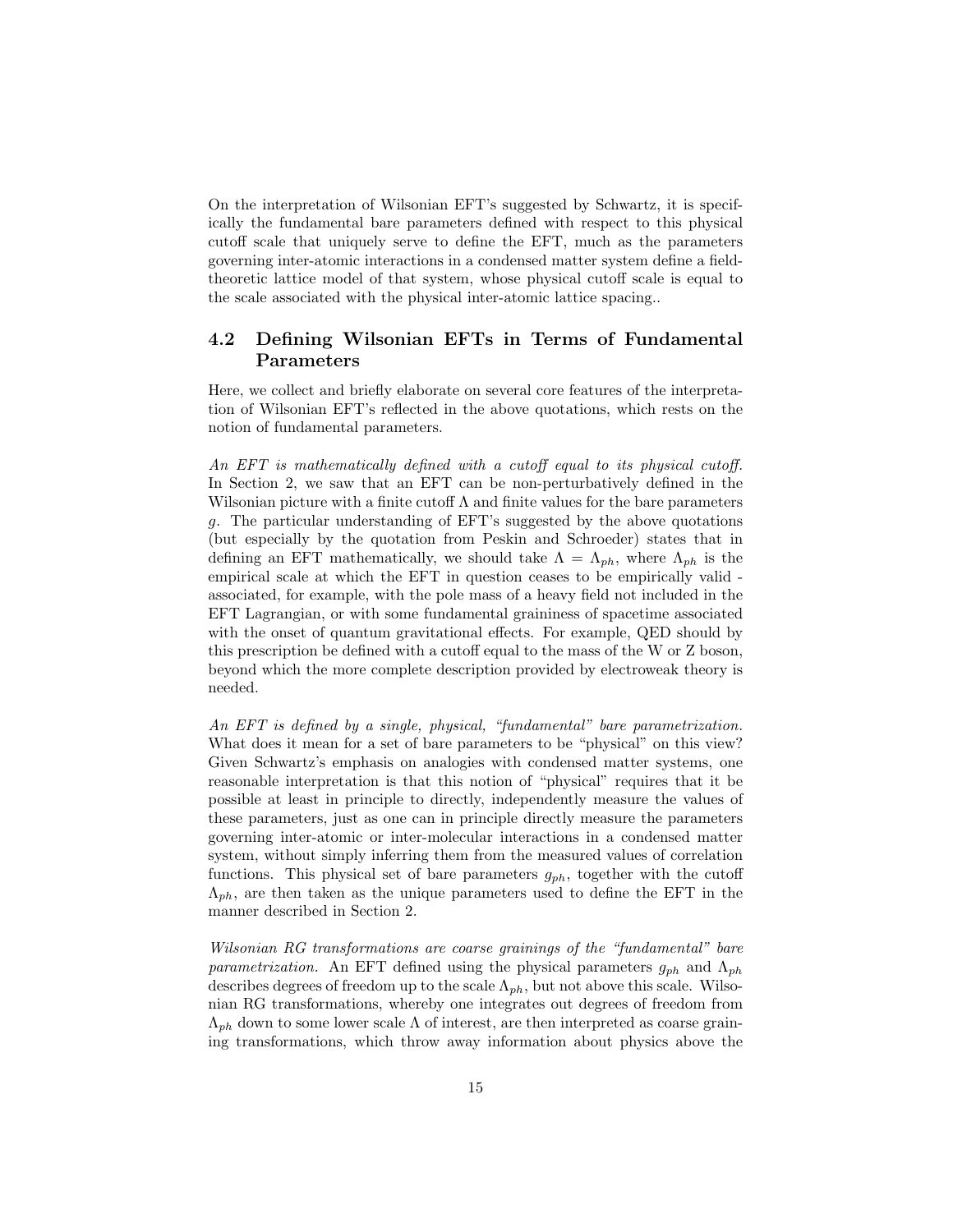scale Λ. Thus, along the Wilsonian RG trajectory parametrized by  $g(\Lambda)$ , there exists one special point  $g(\Lambda_{ph}) = g_{ph}$  reflecting the true, physical, "microscopic" values of the bare parameters.

Different points along a single Wilsonian RG trajectory parametrize distinct EFTs. The process of integrating out high-energy modes from  $\Lambda_{ph}$  to  $\Lambda$  generates a separate, less encompassing EFT, defined only up to the lowered momentum cutoff  $\Lambda$ , and parametrized by  $g(\Lambda)$ . Such an EFT makes no predictions above the scale  $\Lambda$  at which the parametrization  $g(\Lambda)$  is defined. The coarse grained parameters  $g(\Lambda)$  are related to the parameters  $g_{ph}$  of the more fundamental EFT by coarse graining associated with the Wilsonian RG flow to lower momenta. Since the parametrizations  $(g(\Lambda), \Lambda)$  associated with different  $\Lambda$  are understood to have distinct domains of empirical validity, they are associated with distinct EFTs.

More formally, the understanding of Wilsonian EFT's in terms of fundamental parameters takes the physical amplitudes and pole masses predicted by the EFT to be uniquely defined by the fundamental, physical bare parameters  $g_{ph} \equiv (g_{1,ph}, g_{2,ph}, ...)$  and physical cutoff  $\Lambda_{ph}$ :

$$
\mathcal{Z}[J] = \int^{\Lambda_{ph}} \mathcal{D}\phi \ e^{i \int d^4x \left[\sum_n g_{n,ph} \mathcal{O}_n + J\phi\right]},
$$
  
\n
$$
G^{(n)}(x_1, ..., x_n; g_{ph}, \Lambda_{ph}) = \frac{(-i)^n}{\mathcal{Z}[0]} \frac{\delta^n}{\delta J(x_1) ... \delta J(x_n)} \Big|_{J=0} \mathcal{Z}[J],
$$
  
\n
$$
G^{(2)}(x_1, x_2; g_{ph}, \Lambda_{ph}) =
$$
  
\n
$$
= \int^{\Lambda_{ph}} \frac{d^4p}{(2\pi)^4} e^{ip(x_1 - x_2)} \left[\frac{iZ(g_{ph}, \Lambda_{ph})}{p^2 - m_p^2(g_{ph}, \Lambda_{ph})} + \int_{\sim 4m_p^2}^{\Lambda_{ph}} d\mu \frac{\rho(\mu)}{p^2 - \mu^2}\right],
$$
  
\n
$$
S(p_1, ..., p_n; g_{ph}, \Lambda_{ph}) = \tilde{G}^{(n)}(p_1, ..., p_n; g_{ph}, \Lambda_{ph}) \times
$$
  
\n
$$
\times \tilde{G}^{(2), -1}(p_1; g_{ph}, \Lambda_{ph}) \cdots \tilde{G}^{(2), -1}(p_n; g_{ph}, \Lambda_{ph}).
$$
\n(9)

All other parametrizations  $(g, \Lambda)$ , including those related to the fundamental parametrization  $(g_{ph}, \Lambda_{ph})$  by Wilsonian RG flows, are derived and less fundamental. Note moreover that on this picture, bare parameters are not a mathematically illicit crutch to be swept under the rug, but are mathematically well-defined and in fact constitute the *defining* parametrization of the EFT.

A mathematically rigorous, non-perturbative definition of a QFT is often taken to require specification of its Hilbert space and Hamiltonian. If one is willing to relax the requirement of exact Lorentz covariance, there are multiple ways to rigorously define the Hilbert space and Hamiltonian by setting a fixed value for the cutoff and Hamiltonian parameters of the theory. One method is to choose a foliation of spacetime and then place the field degrees of freedom of the theory on a spatial lattice, where the energy scale associated with the inverse lattice spacing a corresponds to the physical cutoff scale of the theory. The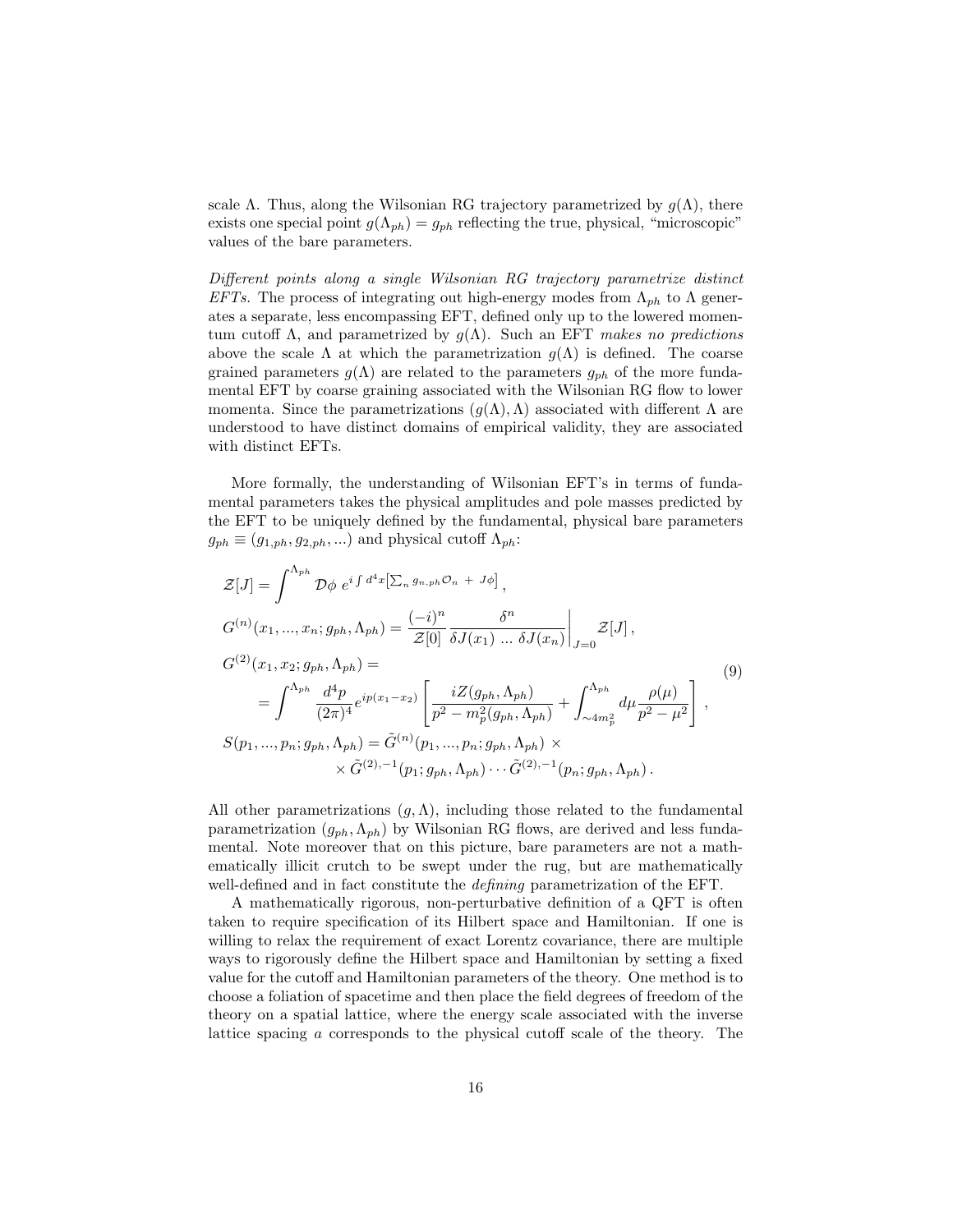Hilbert space of the theory is then the tensor product  $\bigotimes_{\vec{x}}\mathcal{H}_{\vec{x}}$  of Hilbert spaces  $\mathcal{H}_{\vec{x}}$  associated with different lattice points; the Hamiltonian is a discretized, quantized version of the usual classical field Hamiltonian, with finite values for its coefficients. Alternatively, one can define the Hilbert space as the space of functionals  $\Psi[\phi(\vec{k})]$  over classical field configurations containing modes only below the physical cutoff scale; the Hamiltonian of the cutoff theory can be obtained from the continuum Hamiltonian by defining field operators to include only modes below the wave vector associated with the physical cutoff. In both cases, the field operators and parameters defining the Hamiltonian are defined specifically with respect to the physical cutoff scale, as is the Hilbert space. For further discussion of this approach to defining EFTs, see for example (Wallace, 2006) and (Ranard, 2015).

The interpretation of Wilsonian QFT's in terms of fundamental parameters has several important virtues by comparison with the pre-Wilsonian understanding of perturbative renormalization, according to which bare parameters were formally infinite and therefore unphysical.

First, it has the advantage of making the theory mathematically well-defined and avoiding the divergences that arose in older approaches to perturbative renormalization. Every quantity calculated in the theory can in principle be associated with a finite number. Thus, one avoids the conceptual and mathematical obscurity that arises in attempting to deal with the infinite quantities that arise on pre-Wilsonian approaches.

Second, beyond the question of mathematical well-defined-ness, there may be something deeply intuitively appealing about the view of bare parameters as fundamental parameters, where one has a relatively clear physical picture of the relationship between macroscopic phenomenology and the underlying degrees of freedom described by the theory, as one does in condensed matter applications. By transplanting this intuitive condensed matter picture into the context of elementary particle physics, one similarly gains a sharp (although not necessarily wholly accurate) picture of the underlying degrees of freedom, and of the manner in which the phenomenology of elementary particles emerges from them at a coarse grained level.

### 4.3 Higgs Fine Tuning and Fundamental Parameters

On the view just described, an EFT is fundamentally specified by a particular set of bare parameters  $g_{ph}$  and a particular cutoff  $\Lambda_{ph}$ , while quantities such as pole masses, scattering amplitudes, and bare parameters  $g(\Lambda)$  for  $\Lambda < \Lambda_{ph}$  are all understood as deriving from these. The cutoff and bare parameters  $g_{ph}$  are thus taken as mutually independent parameters in the mathematical definition of an EFT model on this view. Assume that the fundamental parameters are "chosen by nature" via sampling from a reasonably smooth probability measure over the fundamental bare parameter space. Then the relation  $m_p^2 \approx \Lambda_{SM}^2(\tilde{m}_0^2 - \frac{y_t^2}{8\pi^2})$ suggests that it is overwhelmingly likely, given a large value of the physical cutoff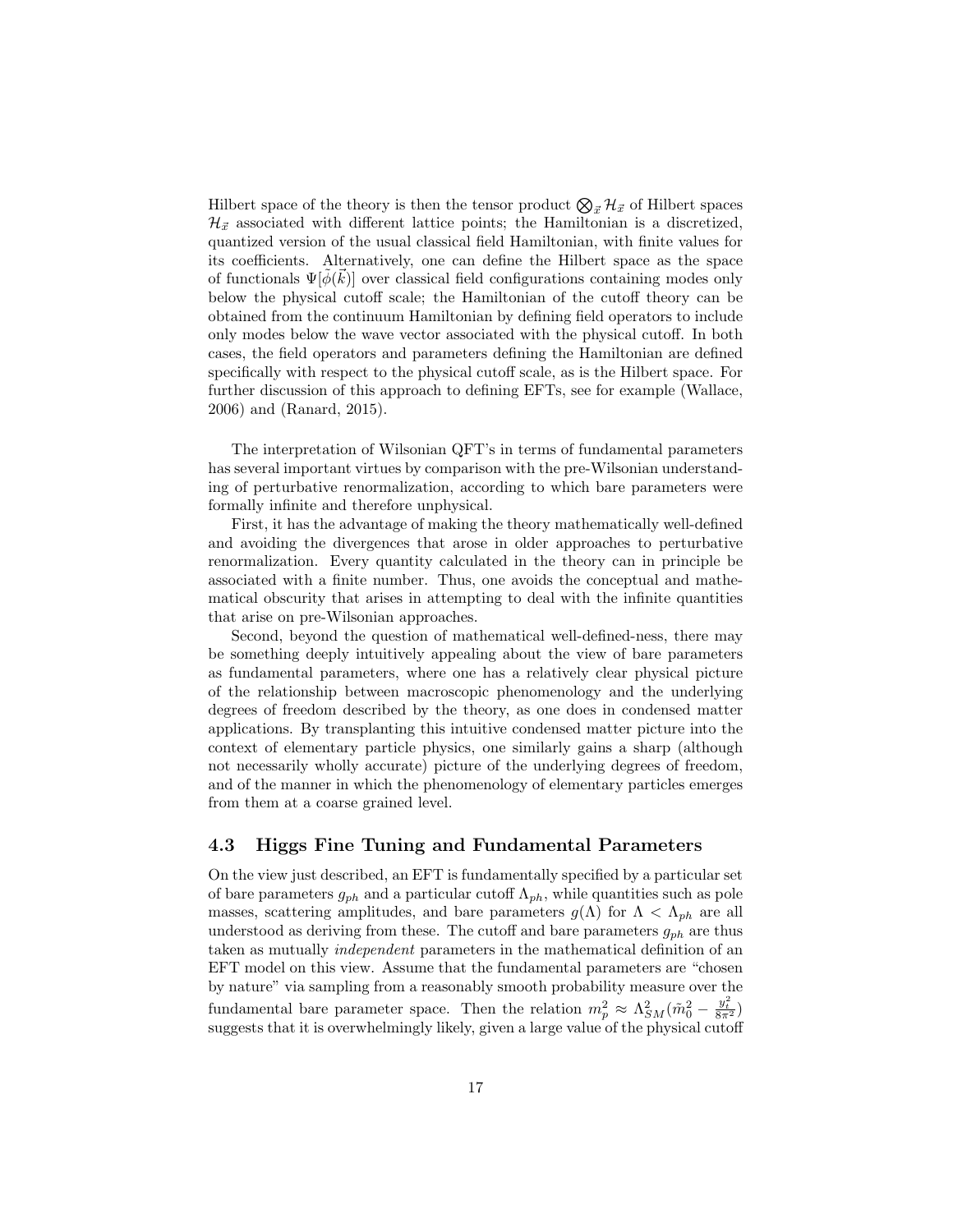$\Lambda_{SM}$ , that a random sampling of  $\tilde{m}_0^2$  and  $y_t$  will yield a pole mass  $m_p^2$  of order  $\Lambda_{SM}^2$ . That is, "natural" values for  $m_p^2$  are on the order of  $\Lambda_{SM}^2$ . Only for an extremely atypical and unlikely subset of the bare parameter space of values for  $\tilde{m}_0$  and  $y_t$  do there arise the delicate cancellations necessary to recover  $m_p^2$  <<  $\Lambda_{SM}^2$ . Recalling the micro/macro analogy of 't Hooft, the sheer unlikeliness of such a choice, as viewed from the perspective of Standard Model effective field theory (SMEFT), suggests a sort of deeper underlying "conspiracy" between the "microscopic" bare parameters  $\tilde{m}_0^2$  and  $y_t$  to yield a particular value for the "macroscopic" quantity  $m_p^2$ . Put differently, the unlikeliness of the coincidence that must occur for  $\tilde{m}_0^2$  and  $y_t$  to give small values for the pole mass demands explanation in terms of a deeper, more encompassing BSM theory. The absence of such an explanation within the Standard Model is the feature that is perhaps most often associated with the Higgs naturalness problem. <sup>17</sup>

# 5 Deflating Naturalness: Wilsonian EFTs without Fundamental Parameters

We now turn to consider the second, deflationary view of Higgs fine tuning described in Section 3, which regards fine tuning of bare parameters as unproblematic.

(Wetterich, 1984) states that "fine tuning of bare parameters is not really the relevant problem: we do not need to know the exact formal relation between physical and bare parameters (which furthermore depends on the regularization scheme), and it is not important if some particular expansion method needs fine tuning in the bare parameters or not." Bianchi and Rovelli express a similar point of view in the context of the cosmological constant problem, which is structurally similar to the Higgs naturalness problem, but more severe in that it arises from a delicate cancellation between quartically (rather than quadratically) divergent quantities. They write, "simple physical arguments indicate that the vacuum energy itself cannot be 'real' in the sense of gravitating: if it did, any empty box containing a quantum field would have a huge mass, and we could not move it with a force, since gravitational mass is also inertial mass. On physical grounds, vacuum energy does not gravitate ... A shift in the vacuum energy does gravitate." (Bianchi and Rovelli, 2010) deny that we should ascribe direct physical significance to the value of a bare parameter - in this case, the bare vacuum energy. For this reason, they claim that contrary to the dictates of naturalness, "there is no great mystery" in the smallness of the cosmological

<sup>&</sup>lt;sup>17</sup>Building on earlier arguments by Anderson and Castaño in (Anderson and Castano, 1995), Hossenfelder has recently argued in (Hossenfelder, 2018) that the need to assume a smooth probability distribution over the SM parameter space constitutes a weak link in naturalnessbased reasoning: what could justify the choice of such a probability distribution, given that the universe appears to sample only one set of values from this space? While we regard this as an important source of skepticism about fine tuning arguments, we focus here on a separate source of concern as to whether there even exists a unique space of fundamental parameters over which to define this probability distribution.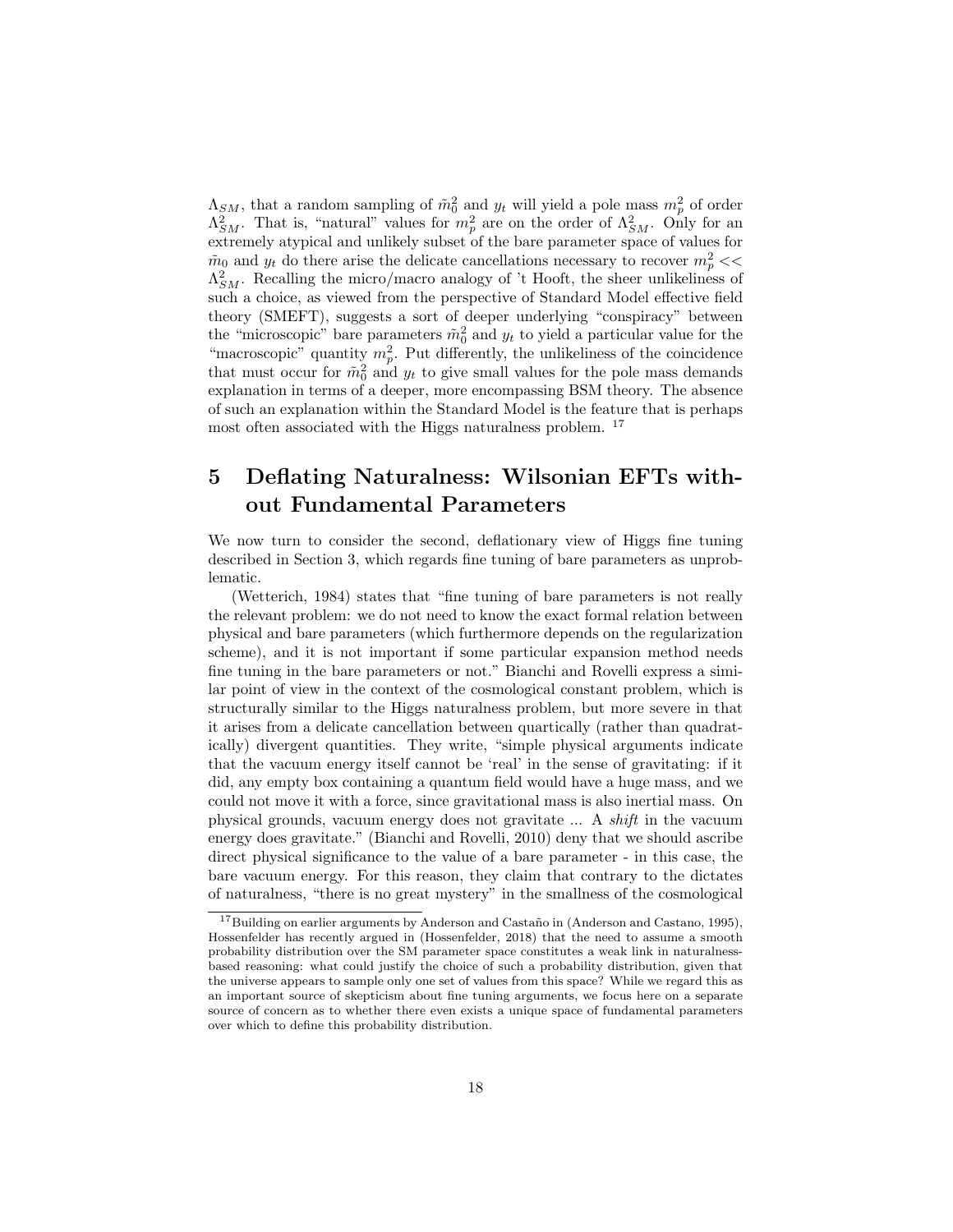constant. Drawing on Wetterich, (Williams, 2015) has argued against the formulation of naturalness as a prohibition against fine tuning of bare parameters as follows: "stuck with an effective theory, one is free to arrange the values of free parameters at high energy - those appearing in the original Lagrangian at the original cutoff scale - however is needed to make accurate predictions for empirically accessible low energy physics, which is all the EFT can reasonably purport to describe anyway. The only concern in doing this is that one isn't fooled into thinking that by being forced to make specific choices for the values of the high-energy parameters, they have thereby learned something meaningful about physics near the cutoff scale." <sup>18</sup>

In characterizing fine tuning of bare parameters as unproblematic, these authors seem implicitly to regard arguments based on the notion of fundamental bare parameters as unconvincing. In particular, Wetterich's claim that fine tuning is attached to a particular expansion method suggests that it is an artifact of arbitrary, unphysical conventions chosen for the purpose of facilitating calculation, akin to a choice of coordinate axes or gauge. In this section, we seek to clarify one possible set of foundations for this view. Specifically, we sketch one way of formulating and interpreting Wilsonian effective field theories that does not require specification of single preferred set of fundamental parameters, and that clarifies more precisely the sense in which fine tuning is merely an artifact of mathematical convention.

In this way of understanding Wilsonian EFTs, an EFT is specified by an entire Wilsonian RG trajectory rather than by any single point on such a trajectory, and points along the RG trajectory are understood as physically equivalent parametrizations of the same set of physical quantities. One major motivation for such an approach is the fact that correlation functions, from which the observables measured in particle accelerators are calculated, are exactly invariant under re-parametrization by Wilsonian RG flows. This entails that many different parametrizations  $(g(\Lambda), \Lambda)$  associated with different values of  $\Lambda$  generate exactly the same physical predictions within this context, and that the calculational procedure for generating these predictions therefore does not require that any particular set of parameters be singled out as fundamental, or as the physically correct parametrization of the theory. This in turn suggests that the notion of a single, physically preferred, fundamental bare parametrization may constitute an idle posit in the generation of an EFT's successful empirical predictions, and that it may be possible to go without this assumption in the mathematical formulation of Wilsonian EFTs. Specification of a QFT's correla-

<sup>18</sup>As Williams observes, Wetterich does not deny that naturalness problems exist, but only that, in order to be seen as genuine problems, they should be formulated in terms of physical, renormalized parameters. It is worth noting on this point that renormalized parameters need not always be physical parameters. For example, while the pole mass and renormalized  $\overline{MS}$  mass are both renormalized parameters (albeit in different schemes), it is reasonable to question whether the running  $\overline{MS}$  mass is genuinely physical in the same sense that the pole mass is: while calculations of the pole mass must yield the same results irrespective of one?s chosen renormalization scheme, and across different effective field theories, the  $\overline{MS}$  mass is specific to a particular scheme and its value is not generally preserved across matching between different EFT's.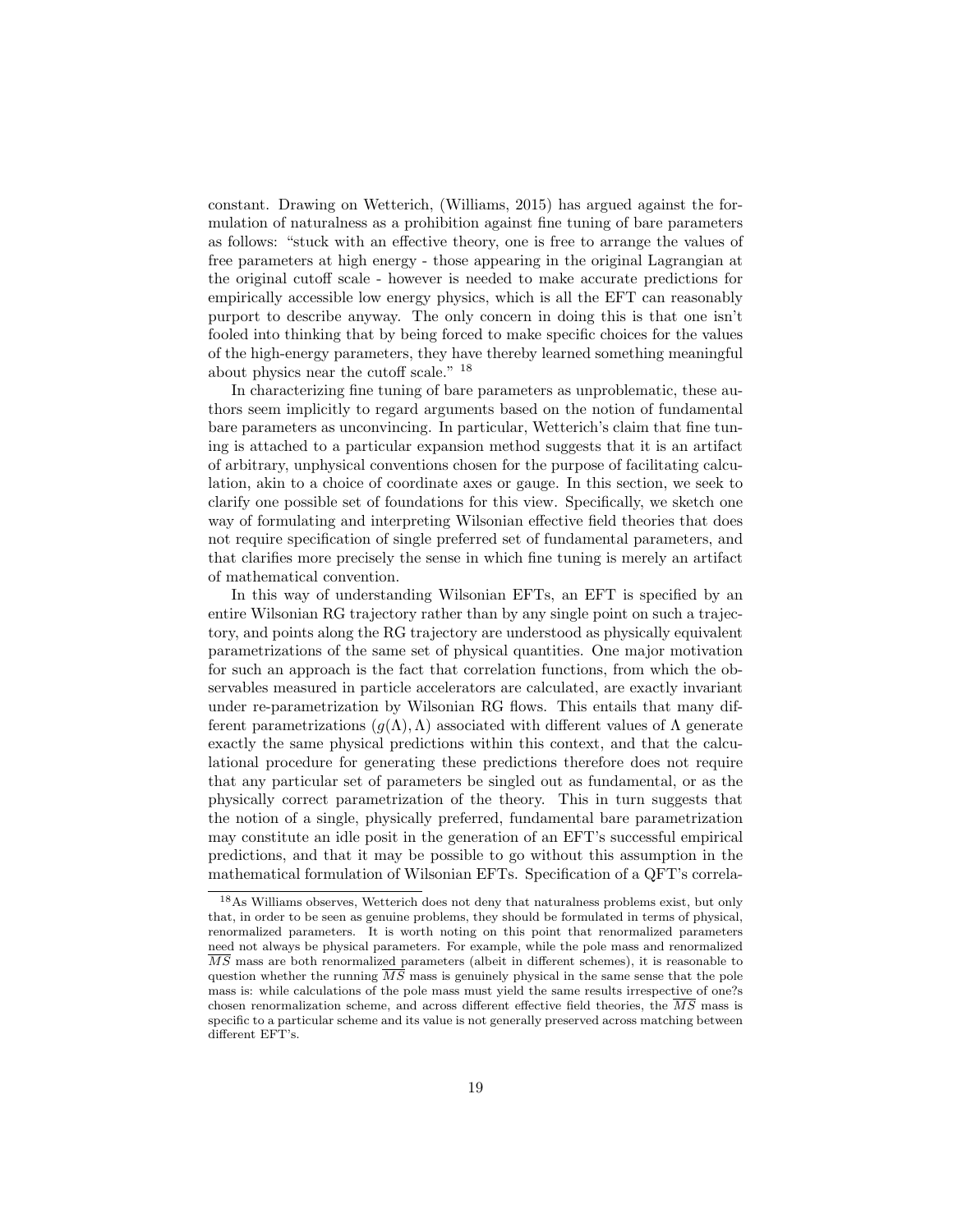tion functions is often said to encode the full dynamics of the QFT; "textbook" QFT, including derivations of the Feynman graph expansion, relies essentially on the calculation of correlation functions. To the extent that all physically relevant dynamical information and structural information about an EFT's state space are encoded in that EFT's RG-invariant correlation functions, it may be possible - by analogy with Wightman's strategy in the context of axiomatic QFT - to build the Hilbert space and Hamiltonian using these correlation functions, and thereby avoid singling out any particular parametrization as fundamental in the mathematical formulation of the EFT.

We now sketch some important features of this way of understanding Wilsonian effective field theory, and then consider several possible objections.

### 5.1 Wilsonian EFT's without Fundamental Parameters

In this subsection, we describe several core features of this approach to interpreting the Wilsonian RG formalism without singling out any particular set of bare parameter values as fundamental.

Physical quantities as Wilsonian RG invariants: The only quantities calculated within a given EFT that may represent physical quantities - as opposed to quantities that depend on an arbitrary mathematical convention, such as choice of gauge or renormalization scheme - are invariant under re-parametrization by Wilsonian RG transformations. For example, the pole mass and S-matrix elements are admitted as candidates for physicality since they possess this invariance:

$$
\begin{aligned} \Lambda \frac{d}{d\Lambda} S(p_1, ..., p_N; g(\Lambda), \Lambda) &= 0 \\ \Lambda \frac{d}{d\Lambda} m_p^2(g(\Lambda), \Lambda) &= 0 \end{aligned}
$$

The invariance of these quantities follows from the Wilsonian RG invariance of the n-point Green's functions:

$$
\Lambda \frac{d}{d\Lambda} \tilde{G}(p_1, ..., p_n; g(\Lambda), \Lambda) = 0
$$
\n(10)

which in turn follows from the invariance of the partition function:  $\Lambda \frac{d}{d\Lambda} \mathcal{Z}[J; g(\Lambda), \Lambda] =$ 0. <sup>19</sup> However, we should note that since S-matrix elements contain an arbitrary global phase, it is rather mod-square S-matrix elements that one might choose to regard as physical. Thus, in the view of Wilsonian EFT's sketched here, Wilsonian RG invariance constitutes a necessary but not sufficient condition

<sup>19</sup>Note that the Callan-Symanzik equation follows directly from (10) via application of the Chain Rule.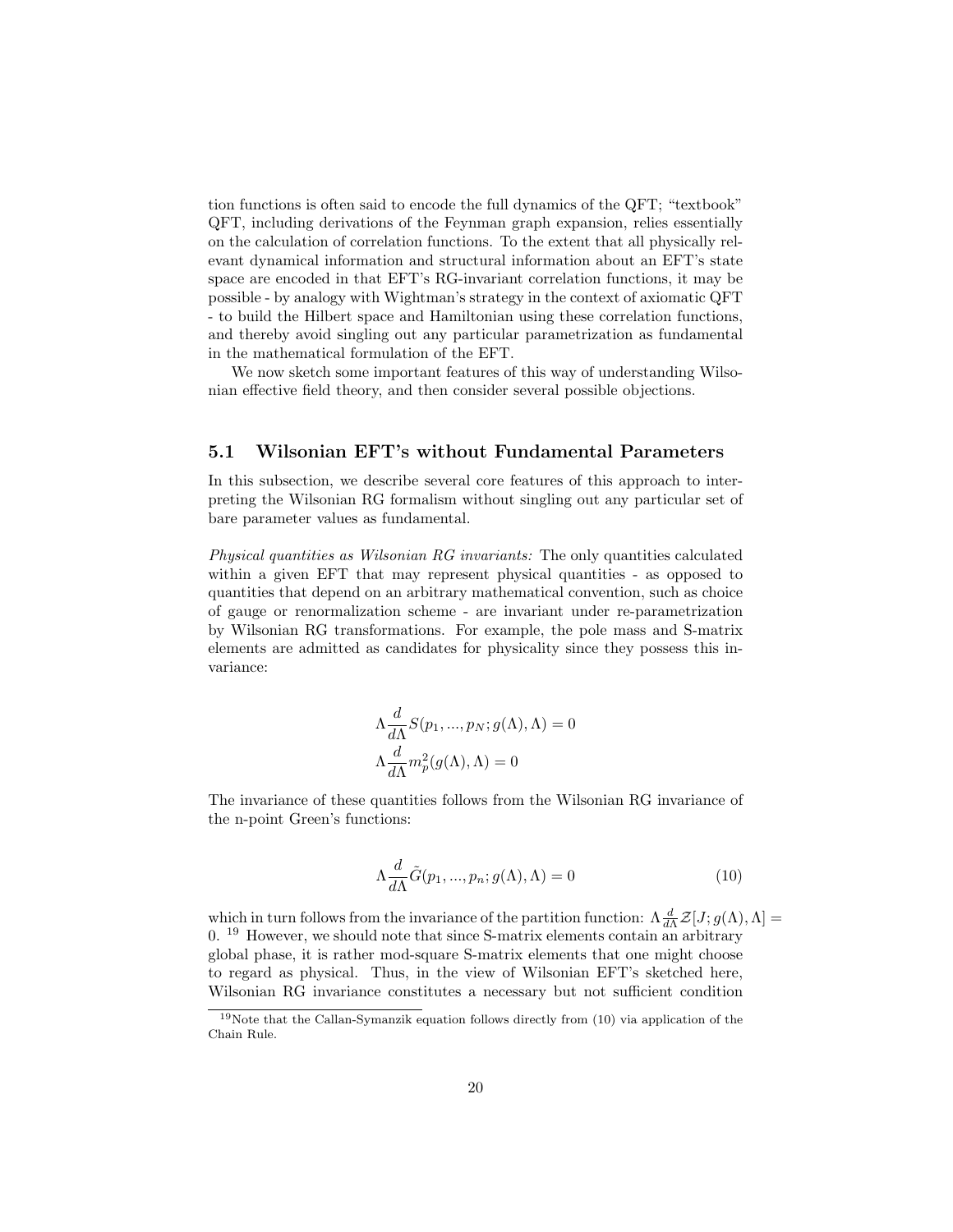for physicality. By contrast, on the "fundamental parameters" interpretation of Wilsonian EFT models, a single set of values for the cutoff and bare parameters, which are manifestly not invariant under Wilsonian RG flow, are also regarded as physical - i.e., in principle, one could measure them directly and independently, rather than inferring their values from measured values of pole masses and cross sections.

Wilsonian RG transformations as invertible re-parametrizations: In the absence of fundamental parameters, Wilsonian RG transformations are regarded as re-parametrizations that transform between physically equivalent, finite representations of the same physics, rather than as coarse grainings of a single "microscopic," high-energy description, associated with the physical-cutoff bare parametrization  $g(\Lambda_{ph}) = g_{ph}$ . A change of scale  $\Lambda$  and parameters  $g(\Lambda)$  associated with the Wilsonian RG flow does not signal passage to a more or less fundamental EFT, but merely passage to a different finite parametrization of the same EFT. Thus, within a single EFT, one may represent S-matrix elements and pole masses using a low value  $\Lambda_l$  of the unphysical reference scale  $\Lambda$ , or a high value  $\Lambda_h$ :

$$
S(p_1, ..., p_n; g(\Lambda_l), \Lambda_l) = S(p_1, ..., p_n; g(\Lambda_h), \Lambda_h) \equiv S(p_1, ..., p_n)
$$
  

$$
m_p^2(g(\Lambda_l), \Lambda_l) = m_p^2(g(\Lambda_h), \Lambda_h) \equiv m_p^2.
$$

Thus, it is not the case that bare parameterizations  $g(\Lambda_h)$  referenced to a high cutoff parameter scale  $\Lambda_h$  are more fundamental than bare parametrizations  $g(\Lambda_l)$  referenced to a low cutoff parameter scale  $\Lambda_l$ , if greater fundamentality is understood to require that the more fundamental description strictly contain the range of phenomena described by the less fundamental description, and describe these phenomena in greater accuracy and/or detail. Contrary to the suppositions of the "fundamental parameters" view, the low-scale parametrization  $(g(\Lambda_l),\Lambda_l)$  captures precisely the same set of physical phenomena as the high-scale parametrization  $(g(\Lambda_h), \Lambda_h)$ , and is no less physically encompassing. This feature is explained further in subsections 5.2 and 5.3.

An EFT is specified by an entire Wilsonian RG trajectory, not any single point on such a trajectory: On the understanding of Wilsonian RG transformations as mere changes of parametrization within a single EFT, it is more appropriate to associate a given EFT not with any single parametrization, but with the entire continuum of physically equivalent, finite parametrizations that lie along the EFT's Wilsonian RG trajectory. Thus, the EFT is not uniquely associated with any single point along a Wilsonian RG trajectory, but with the entire trajectory itself, which represents a one-parameter equivalence class of mathematically well-defined parametrizations, all of which yield exactly the same set of physical amplitudes. While any single point along a Wilsonian RG trajectory serves to define the whole trajectory via the Wilsonian RG equations, it is unneccessary for the purpose of generating the EFT's successful empirical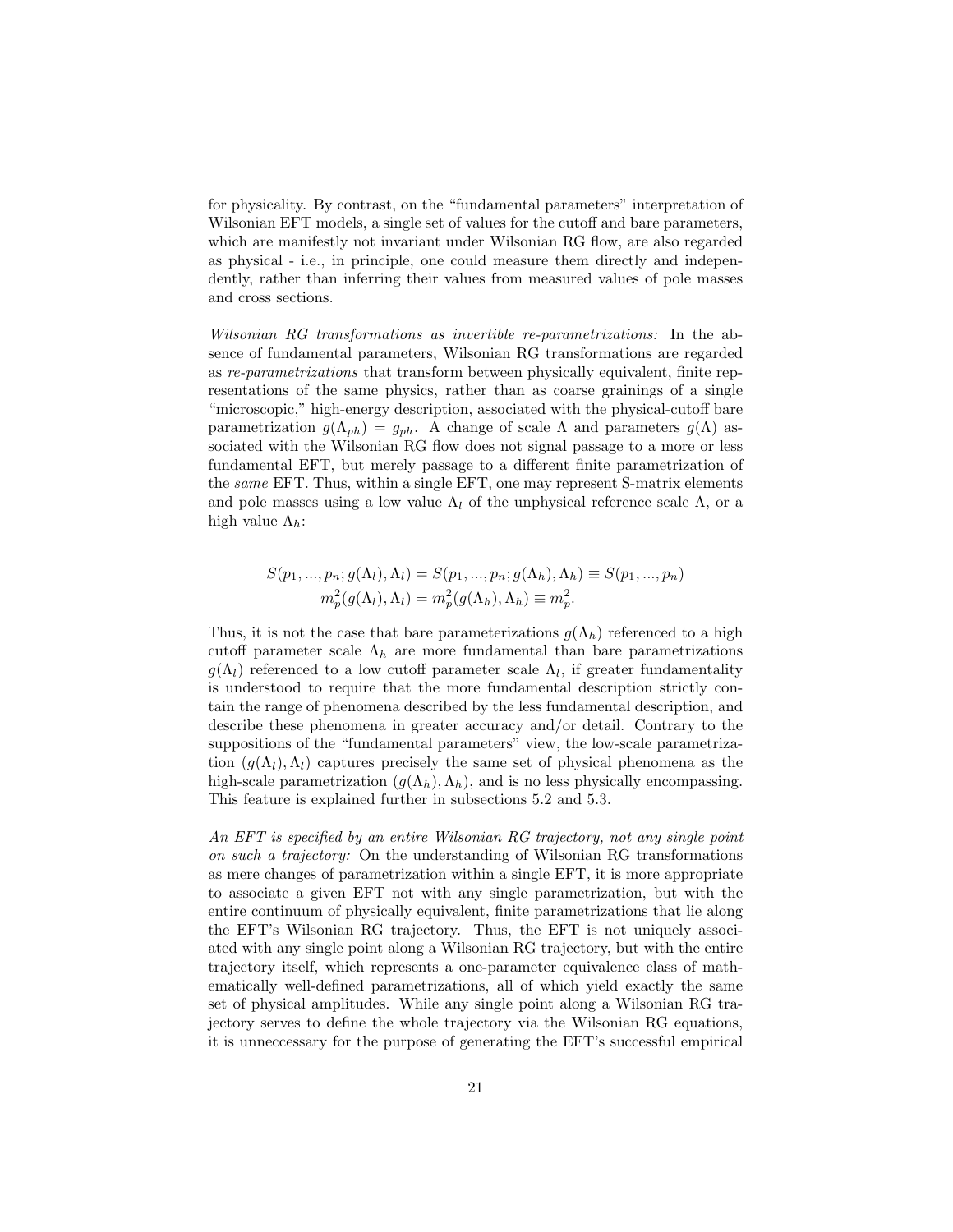predictions to single out any particular such point as providing the unique physically correct "microscopic" parametrization of the theory. Thus, the approach to EFT's without fundamental parameters retains the advantage that the EFT as defined in this manner is finite (since it is defined by an equivalence class of finite parametrizations), but relinquishes the assumption that any single finite parametrization is physically preferred or fundamental.

What then is the physical significance of the Wilsonian RG flow, given that it merely represents a change of parametrization? In part, the answer lies in the implications of this flow for the variation of S-matrix elements as the physical, external momenta  $p_i$  are scaled uniformly by some real number s:

$$
S(sp_1, ..., sp_N; g(\Lambda), \Lambda) = \left[s^{2-d} \frac{Z(\Lambda)}{Z(s\Lambda)}\right]^{-N/2} S(p_1, ..., p_N; g(s\Lambda), s\Lambda), \quad (11)
$$

where  $Z(\Lambda) \equiv g_1(\Lambda)$ . Thus, given the Wilsonian RG trajectory  $g(\Lambda)$ , the predictions of the theory for  $S(p_1, ..., p_N)$  are defined up to scales for which the RG trajectory is mathematically defined (e.g., up to the Landau pole, if one exists). Note that, in cases where the Wilsonian RG trajectories of two theories agree approximately at small  $\Lambda$ , but diverge for large  $\Lambda$ , the predictions for  $S(p_1, ..., p_N)$  should be approximately equal for small values of the physical scales  $p_i$  but differ substantially for large  $p_i$ .

The physical cutoff of an EFT does not occur in the mathematical definition of that EFT: It is important to note that in defining an EFT by a one-parameter equivalence class of finite parametrizations  $(g(\Lambda),\Lambda)$ , the physical cutoff  $\Lambda_{ph}$  of an EFT appears nowhere in the mathematical definition of that EFT. Without assuming the existence of a preferred set of fundamental parameters, one still obtains the same predictions for physical quantities for any parametrization  $(q(\Lambda),\Lambda)$  for which the RG trajectory is defined. Certainly, one is free as a matter of arbitrary convention to set  $\Lambda = \Lambda_{ph}$ , but nothing is gained in terms of scope or accuracy of the EFT by doing so. The scale  $\Lambda_{ph}$  is purely a reflection of the fit between the EFT model and the world, not part of the definition of the EFT;  $\Lambda_{ph}$  must be determined empirically. While it is an oft-repeated claim that EFTs predict their own breakdown in the UV, this is true only in the attenuated sense that the Wilsonian RG trajectory may cease to be mathematically defined at some upper limit  $\Lambda^*$ , as in cases where the theory possess a Landau pole. Beyond the relatively weak requirement that  $\Lambda_{ph} < \Lambda_{\ast}$ , nothing about the intrinsic mathematical definition of the EFT implies a specific value for  $\Lambda_{ph}$ . Indeed, before one can establish  $\Lambda_{ph}$  as the physical cutoff of an EFT, one must be able to generate predictions from that EFT that can be compared against experiment. This suggests that the mathematical procedure used to generate the predictions can be defined without reference to  $\Lambda_{ph}$ . The view of EFTs as specified by an entire RG trajectory rather than by any particular point along that trajectory offers one way of understanding EFTs along these lines. On this view, the physical cutoff  $\Lambda_{ph}$  of an EFT is no more intrinsic to the mathematical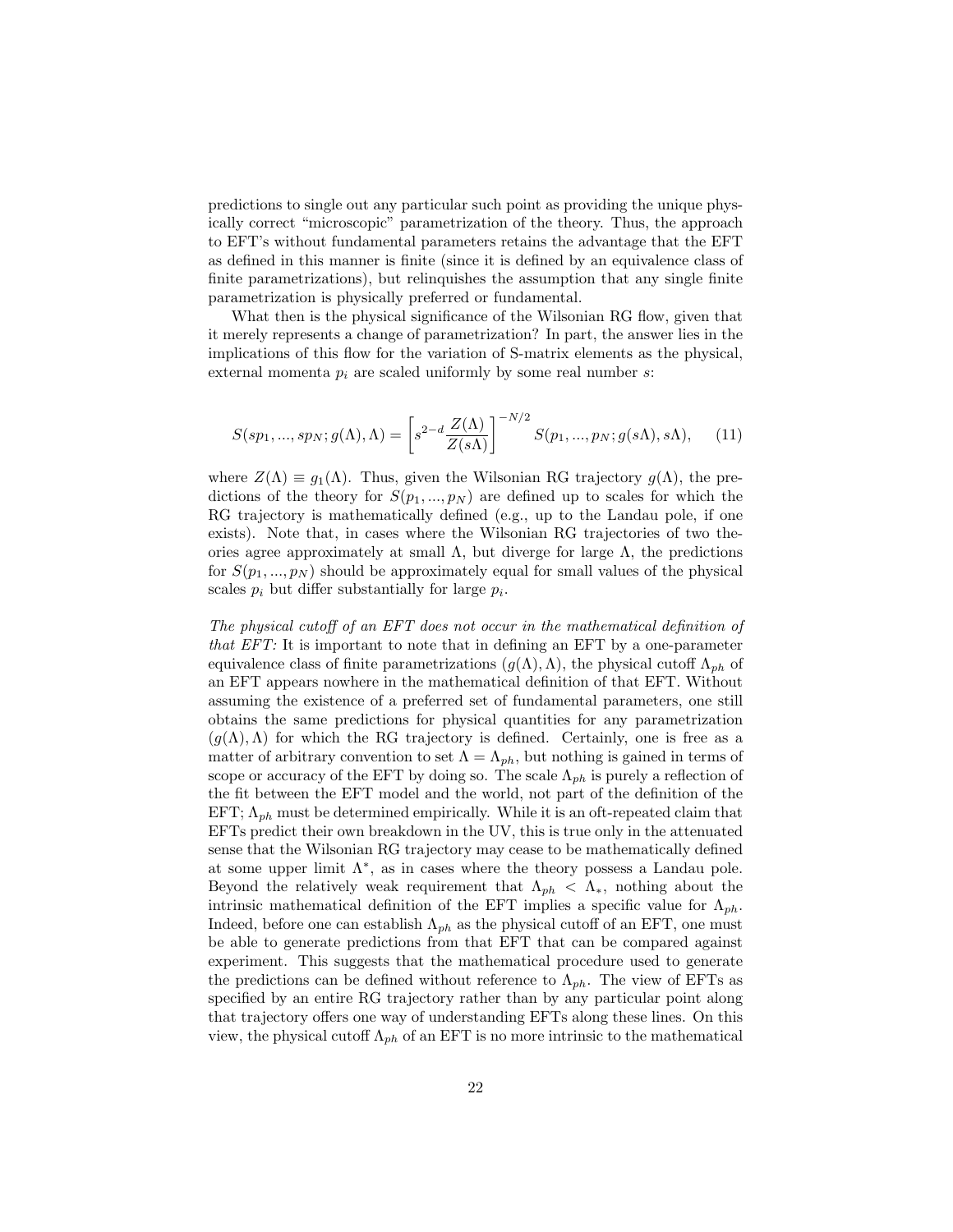definition of that EFT than the speed of light  $c$  is intrinsic to the mathematical definition of models in Newtonian mechanics.

Perhaps the strongest motivation for adopting this view of EFTs is that it sheds what appears to be an idle assumption of the view based on fundamental parameters - namely, the very notion that there exists a single, physically preferred bare parametrization. As we have seen, the assumption that there exists a single physically preferred set of values for the bare parameters is not necessary to compute the values of observables like cross sections and pole masses from the Wilsonian path integral expression for correlation functions, since Wilsonian RG invariance of correlation functions entails that many values for these parameters generate exactly the same predictions.

A second argument for shedding the notion of fundamental parameters is that even in cases where it is currently possible in practice to experimentally probe physics at or above the scale of an EFT's physical cutoff, one does not gain the ability to directly measure the theory's bare parameters independently of tuning their values to measured values of correlation functions or observables constructed from correlation functions. Recall that we understand bare parameters here as the coefficients  $g(\Lambda)$  of the Lagrangian density in the  $\Lambda$ -cutoff path integral exponent; <sup>20</sup> as such, they are not observables in themselves, since their numerical values are mediated by an arbitrary choice of  $\Lambda$  along the RG trajectory. Since many different values of  $g(\Lambda)$  for many different values of  $\Lambda$  along the same RG trajectory give exactly the same values for all observables predicted by the EFT, measurements of these observables cannot even in principle determine the values of the parameters g uniquely without first specifying an arbitrary value for the scale  $\Lambda$ . Where the calculation of these observables is concerned, the values of  $q(\Lambda)$  are imbued with an element of mathematical conventionality associated with the arbitrariness of  $\Lambda$ ; this is similar to the sense in which the numerical coordinate values of an object are imbued with the conventionality of a choice of origin. Unlike the microscopic parameters of a solid state system, which can be determined either by direct probing of inter-atomic interactions or by fitting correlation functions derived from these parameters, the bare parameters of a particle physics EFT can only be determined by fitting to quantities built from correlation functions, such as cross sections. Thus, there is no independent empirical basis for identifying any particular point along the EFT's RG trajectory as the physically correct, fundamental parametrization of the theory.

To illustrate more explicitly why one cannot directly measure the bare parameters of an EFT even when one is able to experimentally probe physics near its physical cutoff, imagine EFT1 describing a light field  $\phi$  with pole mass  $m_{\phi}$ . and another more encompassing EFT2 that describes  $\phi$  as well as a much heavier field  $\psi$  with pole mass  $M_{\psi} \gg m_{\phi}$ . The heavy particle pole mass  $M_{\psi}$  functions

<sup>&</sup>lt;sup>20</sup>Note that it is these parameters that occur in the fine tuning relation 8, as can be seen by carrying out a perturbative calculation of the two-point correlation function, which serves to define the pole mass, in the path integral picture.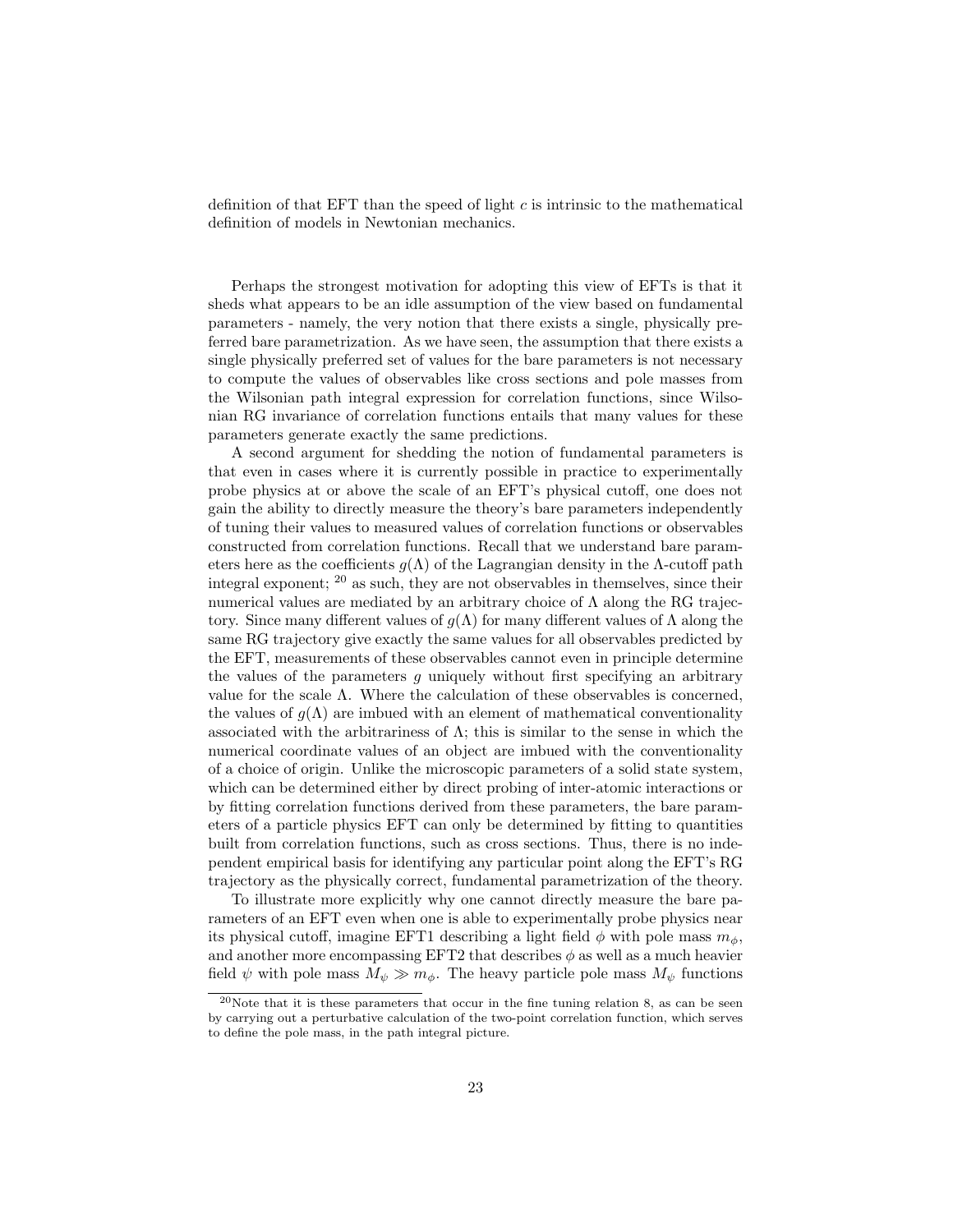as a physical cutoff for EFT1 in that it describes the energy scales at which the predictions of EFT1 cease to be empirically valid (since, for example, EFT1 does not describe production of a  $\psi$  particle). The observables of EFT1 include  $m_{\phi}$  and  $\phi$  field scattering cross sections. The observables of EFT2 include all of the observables of EFT1, as well as the  $\psi$  pole mass  $M_{\psi}$ ,  $\psi$  field scattering cross sections, and  $\phi\psi$  scattering cross sections. The observables of EFT1 are functions  $\mathcal{O}_{\phi}(g_{\phi}(\Lambda),\Lambda)$ , calculated by differentiation of EFT1's path integral  $\mathcal{Z}_1[J_\phi; g_\phi(\Lambda), \Lambda]$  with respect to  $J_\phi$ . Within EFT2, these very same quantities are calculated as functions  $\mathcal{O}_{\phi}(g'_{\phi}(\Lambda), g'_{\psi}(\Lambda), g'_{\phi\psi}(\Lambda), \Lambda)$  of the EFT2 parameters by differentiation of the EFT2 path integral  $\mathcal{Z}_2^r[J_\phi, J_\psi; g'_\phi(\Lambda), g'_\psi(\Lambda), g'_{\phi\psi}(\Lambda), \Lambda]$ with respect to  $J_{\phi}$ . For the observables  $\mathcal{O}$  of either EFT1 and EFT2,

$$
\Lambda \frac{d}{d\Lambda} \mathcal{O}(g(\Lambda), \Lambda) = 0,
$$

so that any bare parametrization along the Wilsonian RG trajectory of either EFT constitutes a viable parametrization of the EFT's observables.

It is not the case that some particular point along the Wilsonian RG trajectory reveals itself as the true physical parametrization of the EFT when we begin to probe energies around and beyond EFT1's physical cutoff  $M_{\psi}$ . Rather, what happens at this energy scale is that in addition to the observables  $\mathcal{O}_{\phi}$ , we begin to probe new observables  $\mathcal{O}_{\psi}$  and  $\mathcal{O}_{\phi\psi}$ , for which EFT1 is inadequate and the more encompassing EFT2 is needed. To describe this larger set of observables, a new set of parameters  $(g'_{\phi}(\Lambda), g'_{\phi}(\Lambda), g'_{\phi\psi}(\Lambda))$  is needed, where the EFT2 coefficients  $g'_{\phi}(\Lambda)$  of pure  $\phi$  field operators include a bare mass parameter  $m'_{\phi}(\Lambda)$ . The  $\phi$  field bare mass  $m'_{\phi}(\Lambda)$  in EFT2 will in general not be equal to the  $\phi$  field bare mass  $m_{\phi}(\Lambda)$  in EFT1, although the  $\phi$  field pole mass  $m_{\phi}$  will be equal between the two theories. It is precisely in order to keep the values of observables like the pole mass  $m_{\phi}$  fixed that it is necessary to perform "matching corrections" that relate the bare masses in EFT1 and EFT2  $m_{\phi}'(\Lambda) = m_{\phi}(\Lambda) + \delta m_{\phi}(\Lambda)$ . Thus, the value of the  $\phi$  field bare mass depends both on the model being used - EFT1 or EFT2 - and on the arbitrary choice of  $\Lambda$  within that model, by contrast with the pole mass  $m_{\phi}$ , which depends on neither. The dependence of the bare mass on such arbitrary modeling choices provides one reason to take the bare mass less physically seriously than the pole mass.

On the other hand, it is true that once one has ascertained the parameter values for EFT2 by fitting to the observables  $\mathcal{O}_{\phi}$ ,  $\mathcal{O}_{\psi}$ , and  $\mathcal{O}_{\phi\psi}$ , one can then derive the values of the parameters of EFT1 on the assumption that EFT1 yields the same values for the observables  $\mathcal{O}_{\phi}$  as those predicted by EFT2. Thus, it may appear that there are indeed two independent ways of measuring the  $g_{\phi}(\Lambda)$ : one may either fit the parameters  $g_{\phi}(\Lambda)$  of EFT1 directly to the measured values of the observables  $\mathcal{O}_{\phi}$ , or one may fit the parameters of EFT2 to the set  $\mathcal{O}_{\phi}$ ,  $\mathcal{O}_{\psi}$ , and  $\mathcal{O}_{\phi\psi}$ , and then derive the EFT1 parameters via the matching requirement that they approximately recover the predictions of EFT2 for  $\mathcal{O}_{\phi}$ . However, these two ways of ascertaining  $g_{\phi}(\Lambda)$  are not independent, since both ultimately involve fitting the same set of parameters  $g_{\phi}(\Lambda)$  to the same set of measurements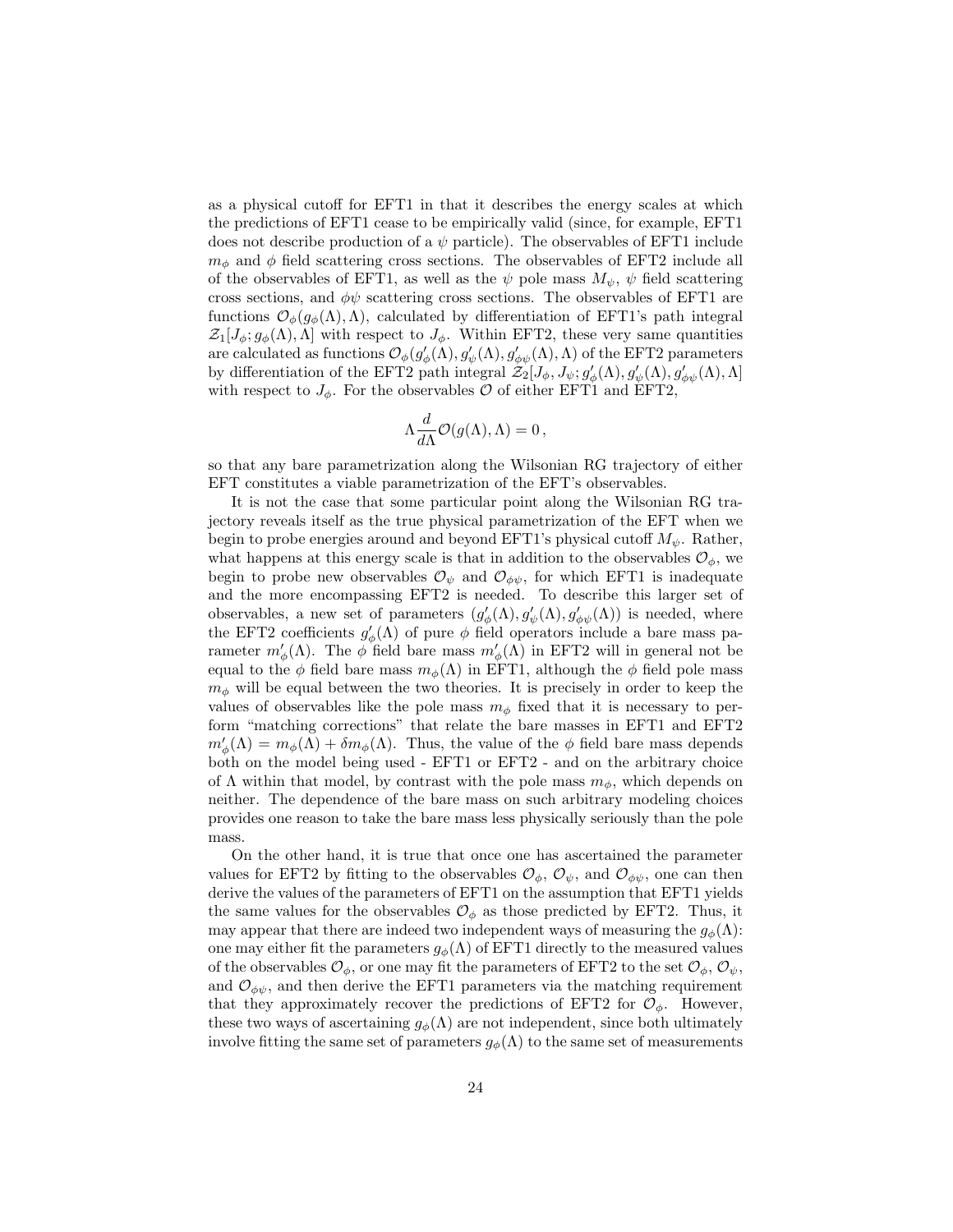of  $\mathcal{O}_{\phi}$ . The latter method is simply a more roundabout way of fitting  $g_{\phi}(\Lambda)$  to measurements of  $\mathcal{O}_{\phi}$ .

We can if we like set  $\Lambda = M_{\psi}$  in EFT1, which may seem a natural move since both  $M_{\psi}$  and  $\Lambda$  are identified as the "cutoff" of EFT1. But there is no particular advantage to doing so; we do not arrive at a more encompassing theory with a more encompassing set of observables, or at a more accurate prediction of these observables, by virtue of this choice of  $\Lambda$  rather than smaller values. Although both are called the "cutoff" of EFT1, the parameter  $\Lambda$  in EFT1 and the pole mass  $M_{\psi}$  in EFT2 are entirely distinct types of quantity and should not be conflated: the second is a concrete physical quantity, invariant under Wilsonian RG transformations of the bare parameters in EFT2; the first is an unphysical parameter that sets the arbitrary scale relative to which the parametrization  $g_{\phi}(\Lambda)$  of EFT1 is defined. Particularly in cases where we can probe physics at and above  $M_{\psi}$ , the bare parameters  $g_{\phi}(\Lambda = M_{\psi})$  along the defining RG trajectory of EFT1 do not represent new physics beyond EFT1, even though they are sometimes interpreted this way. The  $g_{\phi}(M_{\psi})$  are just another parametrization of EFT1 observables, among a continuous infinity of physically equivalent parametrizations  $g_{\phi}(\Lambda)$ . They give us no more (or less) information about physics beyond the realm of EFT1 - for example, about the observables  $\mathcal{O}_{\phi\psi}$  and  $\mathcal{O}_{\psi}$  of EFT2 - than do the EFT1 bare parameters  $g_{\phi}(\Lambda)$ at any other value of  $\Lambda$  (even  $\Lambda = 0$ ).

It is worth noting that the case of matching between EFT1 and EFT2 just described does not reflect the most general type of relationship between two EFTs, since there are cases where the fields described by the low-energy EFT1 do not occur in the more encompassing EFT2's Lagrangian, but are instantiated by combinations of the fields and degrees of freedom of EFT2. This occurs for example in the relationship between chiral perturbation theory and QCD. However, the grounds for our argument that the bare parameters cannot be measured even when it is possible to probe physics near the scale of the lowenergy EFT's physical cutoff is not altered in this case. In this case, as in the case just discussed, the Lagrangian coefficients that appear in the finite-cutoff path integral expression for each EFT depend on an arbitrary choice of  $\Lambda$ , and are not themselves observables.

However, forgetting for the moment about bare parameters, this type of case does present the possibility of genuinely problematic fine tuning - for example, in the case where the Higgs scalar turns out to be a composite particle made up of much heavier particles described by some BSM theory. In this case, a light Higgs pole mass requires delicate cancellation between the much larger pole masses of its constituents and their binding energy. Unlike the cancellation between the bare Higgs mass and quantum corrections, which we argue is an artifact of a certain conventionally chosen parametrization scheme, such a cancellation would involve quantities that are genuinely physical. However, to date there is no evidence to suggest that the Higgs scalar is a composite of heavy particles described by some deeper BSM theory.

A third point in favor of shedding the notion of fundamental parameters applies would hold in scenarios for physics beyond the Standard Model where the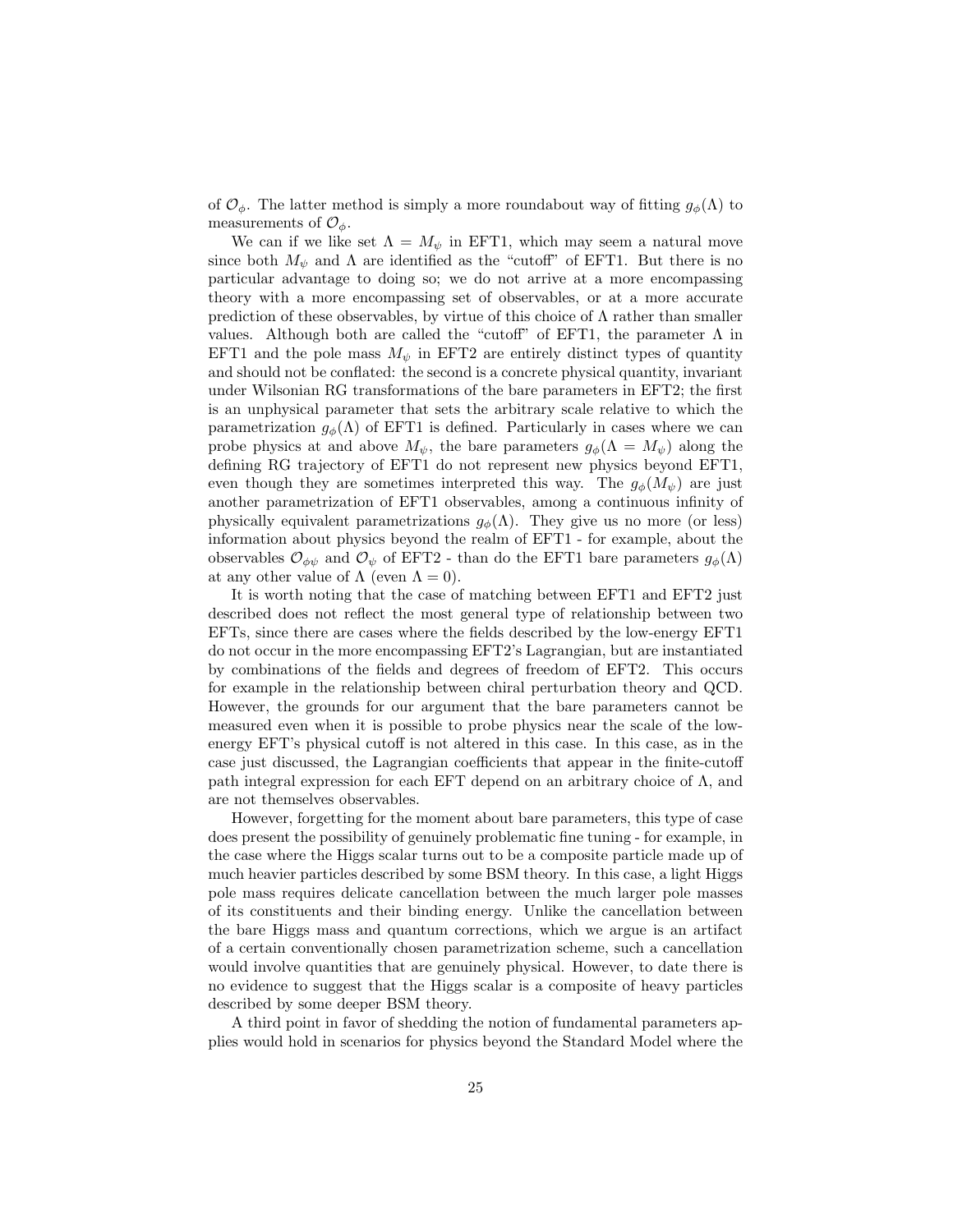Higgs pole mass enters as a basic rather than derived input to the fundamental theory - let us call it  $T_{new}$ . In such cases, it cannot be true that the bare parameters  $g(\Lambda_{phys})$  of the Standard Model at its physical cutoff are physically more fundamental than the Higgs pole mass. It makes little sense to countenance  $m_p^2$ as fundamental in  $T_{new}$  but as non-fundamental in SMEFT, given that SMEFT is only a low-energy approximation to  $T_{new}$ . In this case, it is clear that the bare Higgs mass  $m^2(\Lambda_{SM})$  is not fundamental or physical, but is artificially tuned to whatever value it must possess to recover the measured values of genuinely physical quantities such as the Higgs pole mass.

A fourth argument is that since the view of EFTs as defined by a set of fundamental parameters takes the state space and dynamics of an EFT to be truncated in the UV by  $\Lambda_{ph}$ , the EFT makes no predictions about phenomena above the scale of  $\Lambda_{phys}$ . The state space simply does not possess the states to describe scattering processes at physical scales (e.g. center-of-mass energy, momentum transfer) above  $\Lambda_{phys}$ . For this reason, the view of EFTs based on fundamental parameters seems inconsistent with the conventional notion that QED is also capable of making predictions (albeit not empirically correct ones) about phenomena above the scale of its physical cutoff. The physical cutoff is determined by comparison of the EFT's predictions with experiment, suggesting that the EFT is capable of generating predictions independently of our knowledge of the physical cutoff, and that it may therefore be possible to define the EFT in a way that does not make essential reference to the physical cutoff. The view of EFTs as defined by an entire Wilsonian RG trajectory  $g(\Lambda)$ for arbitrary  $\Lambda$ , rather than by the single point  $g(\Lambda_{ph})$ , fits more naturally with the notion that it should be possible to define the theory in a way that does not reference its physical cutoff, since an EFT in this formulation makes predictions for scattering amplitudes at all scales for which the RG trajectory is defined, and not just up to the physical cutoff scale.

We now consider several possible concerns about the viability of the interpretation of Wilsonian EFTs just sketched.

### 5.2 Objection 1: Aren't Wilsonian RG Transformations Coarse Graining Transformations?

The Wilsonian RG flow from high to low scales is often regarded as a coarse graining transformation. However, this point requires some care, since the Wilsonian RG equations,

$$
\Lambda \frac{d}{d\Lambda} g_i(\Lambda) = \beta_i(g(\Lambda), \Lambda) \tag{12}
$$

are first-order in  $\Lambda$  and therefore invertible. As Morris has emphasized, there is no "loss of information" in the Wilsonian RG flow from a parametrization  $g(\Lambda_h)$  defined at some high scale  $\Lambda_h$  to the corresponding parametrization  $g(\Lambda_l)$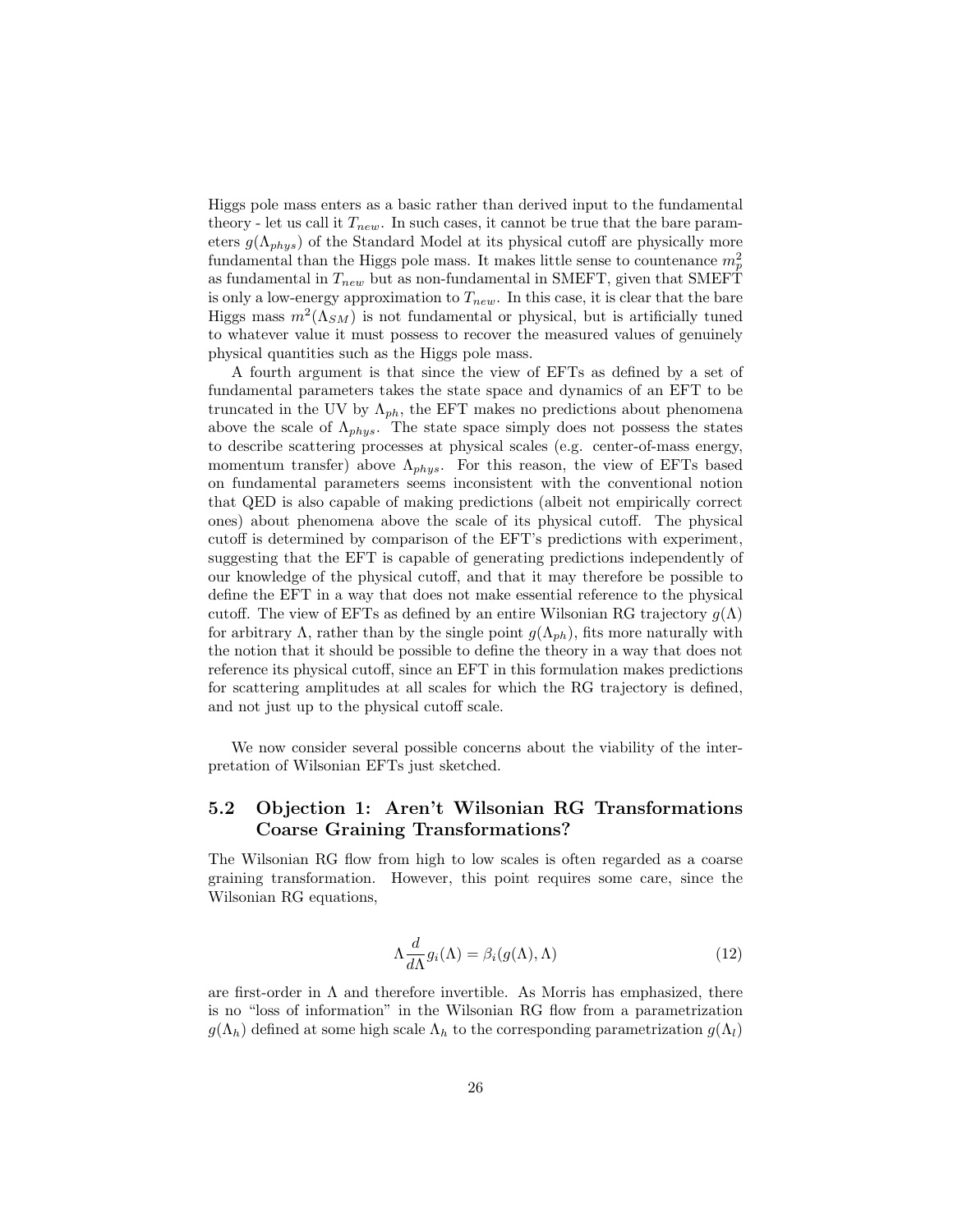at a low scale  $\Lambda_l$  (Morris, 1994), (Morris, 1998). One can run the parameters  $g(\Lambda)$  up as well as down in  $\Lambda$ .

What then of the notion that the Wilsonian RG explains why theories differing in their description of physics at high-energies all converge to the same renormalizable theory at low energies? Surely information about the details of physics at high energies is lost in transition to describing low-energy phenomena by a renormalizable theory, so that the Wilsonian RG flow can be regarded as coarse graining. Reconciliation can be found in the fact that information is lost only in the approximation where small coefficients of irrelevant operators are ignored, which entails a change to a distinct RG trajectory. Thus, it is not the Wilsonian RG flow in itself that constitutes coarse graining, but this flow combined with the added step of throwing away information about these small coefficients. Prior to performing this second step, the Wilsonian RG flow can be regarded as an invertible re-parametrization of a fixed set of physical amplitudes.

It is worth noting here that while the process of integrating out infinitesimal momentum shells for a single fixed field or set of fields is invertible in the absence of approximations, the process of integrating out an entire field from the path integral in order to obtain the path integral for an EFT describing some smaller set of fields is not generally invertible and so can be regarded as a coarse graining. Starting from a theory of two fields, one light field  $\phi$  and one heavy field  $\psi$  - where "light" and "heavy" are understood in terms of the pole masses of the fields - one can define an EFT describing the behavior of only the light field at low energies (where particles of the heavy field are not created), by "integrating out" the heavy field  $\psi$  from the path integral of the full theory. The full theory describing both fields  $\phi$  and  $\psi$  - which may itself be a low-energy approximation to some still more encompassing theory - is more fundamental than the EFT describing only the light field  $\phi$  in the sense that the full theory circumscribes the domain of empirical validity of the light field EFT; the light field EFT thus "reduces to" the full theory.  $21$  Consequently, the parameters  $g_{\phi}(\Lambda), g_{\phi\psi}(\Lambda), g_{\psi}(\Lambda)$  of the full theory (where  $g_{\phi\psi}(\Lambda)$  correspond to operators that couple  $\phi$  and  $\psi$ ) do constitute a more fundamental parametrization of lightfield amplitudes than do the parameters  $g'_{\phi}(\Lambda)$  of the light field EFT. <sup>22</sup> Thus, the progression from a more to a less fundamental parametrization occurs not in the flow to smaller values of  $\Lambda$ , but in the projection of the RG flow of the

 $^{21}\rm{Within}$  the philosophical literature, the subjects of reduction and emergence as they relate to renormalization and effective field theory have been examined at length in the work of Butterfield, Hartmann, Castellani, Bain, Crowther, Huggett, Williams, Franklin, and others (Butterfield, 2014), (Hartmann, 2001), (Castellani, 2002), (Bain, 2013), (Crowther, 2015), (Huggett and Weingard, 1995), (Williams, 2017), (Franklin, 2017). Recent discussion concerning the general methodology of reduction in physics can be found in Butterfield, Crowther, Fletcher, and Rosaler (Butterfield, 2011a), (Butterfield, 2011b), (Butterfield and Bouatta, 2012), (Butterfield, 2014), (Fletcher, 2015), (Crowther, 2015), (Crowther, 2017), (Rosaler, 2015), (Rosaler, 2017), (Rosaler, 2018), (Rosaler, 2013).

<sup>&</sup>lt;sup>22</sup>Note that the parameters  $g'_{\phi}(\Lambda)$  of the light field EFT differ from the light field parameters  $g_{\phi}(\Lambda)$  of the full theory since they are subject to so-called "matching corrections" that reflect the influence of heavy fields that have been integrated out.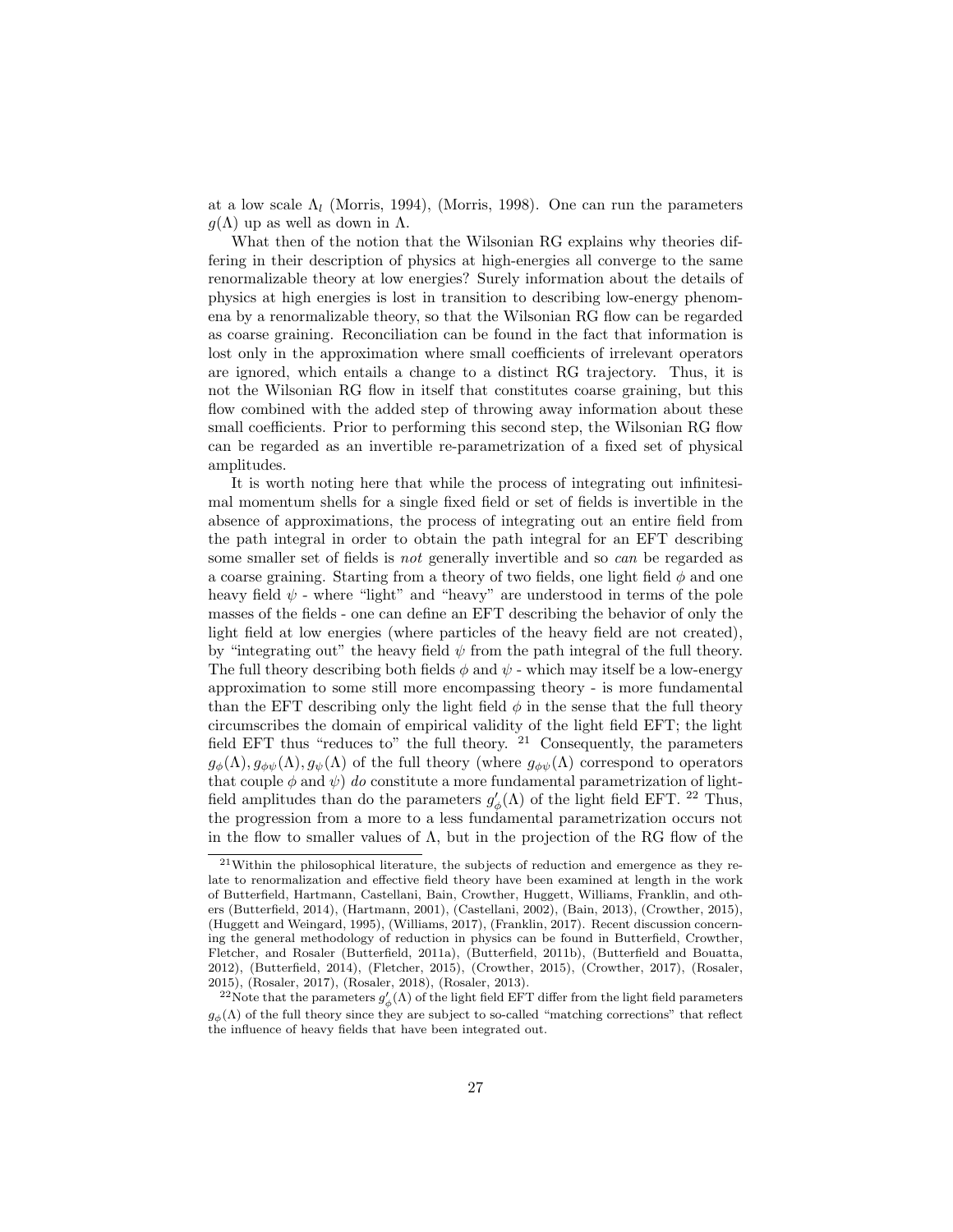full theory onto the RG flow of the light field EFT, which in principle can be performed at arbitrary Λ.

### 5.3 Objection 2: Doesn't Larger Λ Imply a More Encompassing Theory?

One assumption of the interpretation of Wilsonian EFT's based on fundamental parameters is that a theory parametrized at scale  $\Lambda$  only describes phenomena at physical scales below Λ. Thus, parametrizations  $g(\Lambda_h)$  with respect to a high cutoff  $\Lambda_h$  describe a distinct, more fundamental theory than do parametrizations  $g(\Lambda_l)$  with respect to a lower cutoff  $\Lambda_l$ . While nothing prevents one from defining EFT's in this manner, such an interpretation is not necessitated by the mathematical formalism of the Wilsonian RG. Other interpretations of this formalism are also possible. In particular, in the interpretation sketched in subsection 5.1, any point  $g(\Lambda)$  along the Wilsonian RG trajectory can be used to parametrize the full set of physical amplitudes predicted by that EFT. The unphysical scale parameter  $\Lambda$  is independent of the physical scales of the problem (e.g., pole masses, external momenta  $p_i$ ), and there is no special need for  $\Lambda$  to lie above (or below) these physical scales.

One can see this by noting that

$$
\Lambda \frac{d}{d\Lambda} \mathcal{Z}[J; g(\Lambda), \Lambda] = 0,
$$

where  $g(\Lambda)$  is a solution to the Wilsonian RG equations (12), so that we can write  $\mathcal{Z}[J; g(\Lambda), \Lambda] = \mathcal{Z}[J]$ . That is,  $\mathcal{Z}[J; g(\Lambda), \Lambda]$  is the same function of J irrespective of the value chosen for  $\Lambda$ . In particular, the functional derivatives of  $\mathcal{Z}[J]$  with respect to J,

$$
\tilde{G}^{(n)}(p_1, ..., p_n) = \frac{(-i)^n}{\mathcal{Z}[0]} \frac{\delta^n}{\delta \tilde{J}(p_1) \dots \delta \tilde{J}(p_n)} \bigg|_{J=0} \mathcal{Z}[J],
$$

do not depend on Λ,

$$
\Lambda \frac{d}{d\Lambda} G^n(p_1, ..., p_n; g(\Lambda), \Lambda) = 0,
$$

so that one can write,

$$
G^{(n)}(p_1, ..., p_n; g(\Lambda), \Lambda) = G^{(n)}(p_1, ..., p_n)
$$
  
\n
$$
S(p_1, ..., p_N; g(\Lambda), \Lambda) = S(p_1, ..., p_n)
$$
  
\n
$$
m_p^2(g(\Lambda), \Lambda) = m_p^2.
$$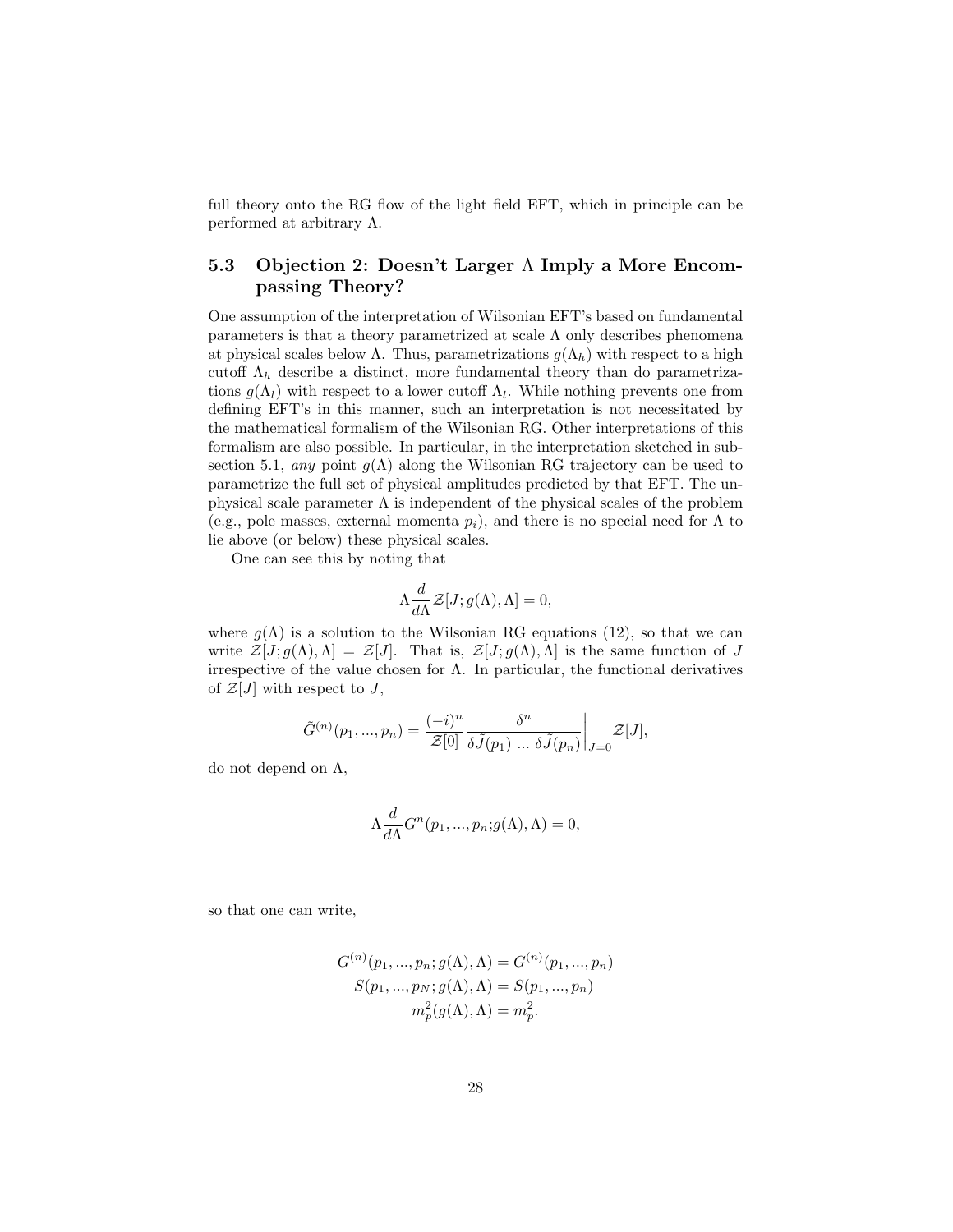As Wilsonian RG invariants, the quantities  $G(p_1, ..., p_N)$ ,  $S(p_1, ..., p_N)$ , and  $m_p^2$ belong to the set of quantities that may potentially be regarded on this interpretation as "physical." These equations illustrate a sense of cutoff independence that does not require the existence of a continuum limit, where  $\Lambda$  is taken to infinity - rather, the explicit cutoff dependence of quantities such as S-matrix elements and pole masses is removed at  $finite \Lambda$  by the cutoff dependence of the parameters  $q(\Lambda)$ .

The parameter  $\Lambda$  can be interpreted as an unphysical reference scale, which sets the boundary between those modes  $\phi(k)$  in the path integral that have been explicitly integrated over, with their influence absorbed into the Lagrangian parameters  $q(\Lambda)$ , and those that have not been explicitly integrated over, so that they appear explicitly in the Lagrangian of the path integral. One can understand  $\Lambda$ 's role in partial analogy to the simple case of bivariate integration:

$$
F[j] \equiv \int dx \ dy \ f(x, y; j) = \int dx \ g(x; j) \tag{13}
$$

where  $g(x; j) \equiv \int dy f(x, y; j)$ . The function  $F[j]$  and its derivatives with respect to j are unchanged by whether we write  $F[j]$  as the integral over dx dy of  $f(x, y; j)$  or as the integral over dx of  $g(x; j)$ . Likewise, the functional  $\mathcal{Z}[J]$ and its derivatives with respect to J are unchanged by whether we write  $\mathcal{Z}[J]$ as a functional integral over modes below  $\Lambda_1$  of  $e^{iS(g(\Lambda_1))}$  or as a functional integral over modes below  $\Lambda_2$  of  $e^{iS(g(\Lambda_2))}$  (where  $\Lambda_1 \neq \Lambda_2$ ). The parameter  $\Lambda$ , which simply reflects how we choose to write down the expression for the path integral, is thus unrelated to the physical scale set by the external momenta  $p_i$ , and may lie above or below them. For this reason, parametrizations associated with larger  $\Lambda$  need not be identified with distinct, more encompassing theories. It is reasonable to regard them instead as alternative parametrizations of a single EFT, since all such parametrizations represent one and the same set of physical amplitudes, derived from the same cutoff-independent function  $\mathcal{Z}[J]$ . On this interpretation, the parameter  $\Lambda$  should therefore not be understood as a cutoff in the particular sense that it truncates the Hilbert space or the set of Fourier modes over which the dynamics of the theory are defined.

From the above considerations, it follows that we can use any parameters  $g(\Lambda)$  along the Wilsonian RG flow – not just  $g(\Lambda_{phys})$ , and not just  $g(\Lambda)$  for  $\Lambda > p_i, m_p$ , etc. – to parametrize correlation functions and physical quantities derived from them. More formally, the equations that define an EFT's correlation functions and S-matrix elements in the absence of fundamental parameters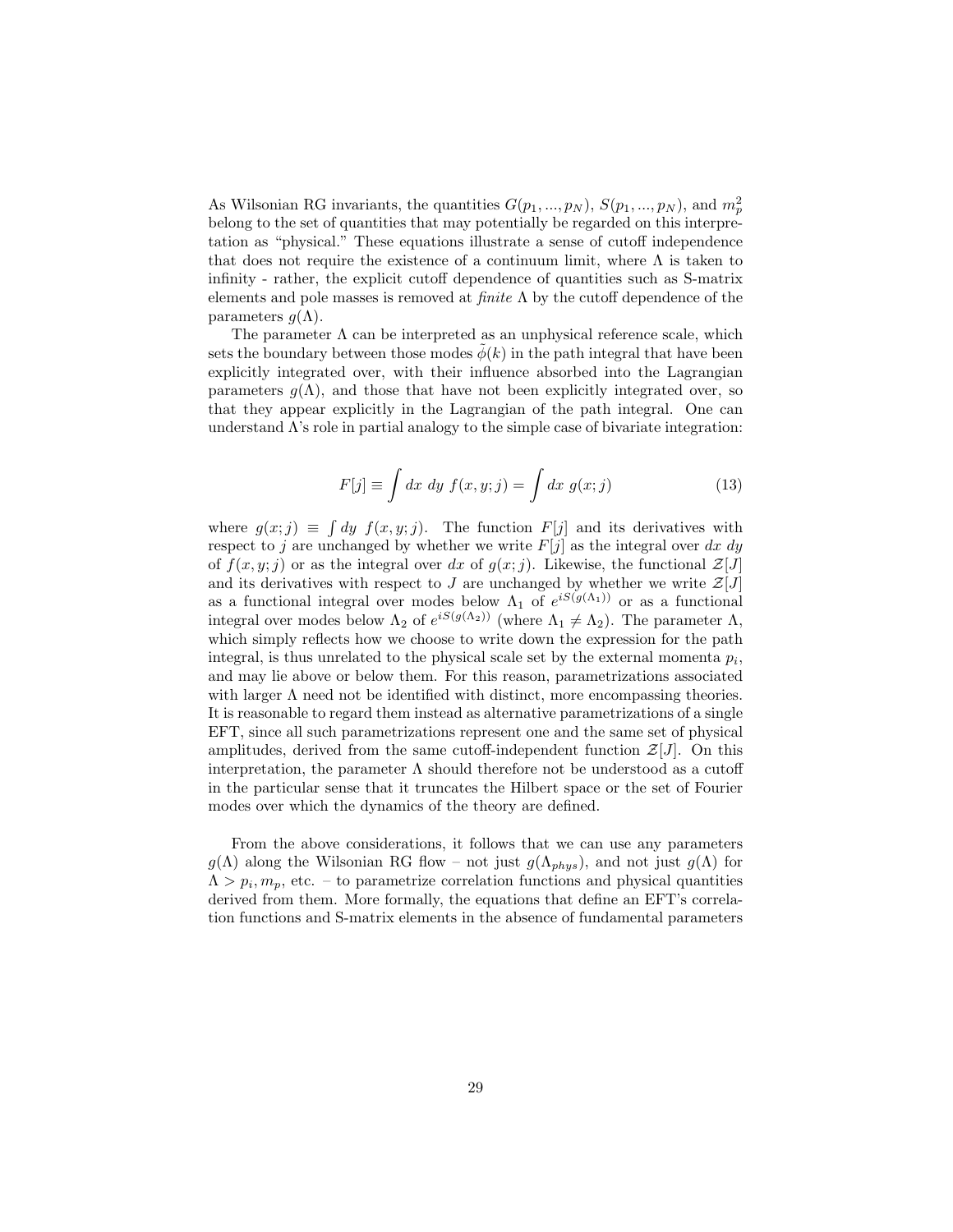take the form,

$$
\mathcal{Z}[J] = \int^{\Lambda} \mathcal{D}\phi \ e^{i \int d^4x \left[\sum_n g_n(\Lambda)\mathcal{O}_n + J\phi\right]},
$$
\n
$$
G^{(n)}(x_1, ..., x_n; g(\Lambda), \Lambda) = \frac{(-i)^n}{\mathcal{Z}[0]} \frac{\delta^n}{\delta J(x_1) ... \delta J(x_n)}\Big|_{J=0} \mathcal{Z}[J],
$$
\n
$$
G^{(2)}(x_1, x_2; g(\Lambda), \Lambda) =
$$
\n
$$
= \int^{\Lambda} \frac{d^4p}{(2\pi)^4} e^{ip(x_1 - x_2)} \left[\frac{iZ(g(\Lambda), \Lambda)}{p^2 - m_p^2(g(\Lambda), \Lambda)} + \int^{\Lambda}_{\sim 4m_p^2} d\mu \frac{\rho(\mu)}{p^2 - \mu^2}\right],
$$
\n
$$
S(p_1, ..., p_n; g(\Lambda), \Lambda) = \tilde{G}^{(n)}(p_1, ..., p_n; g(\Lambda), \Lambda) \times
$$
\n
$$
\times \tilde{G}^{(2), -1}(p_1; g(\Lambda), \Lambda) \cdots \tilde{G}^{(2), -1}(p_n; g(\Lambda), \Lambda),
$$
\n(14)

where any  $\Lambda$  for which the Wilsonian RG flow is defined may be used to parametrize the theory. As Morris has noted, one can even take  $\Lambda \to 0$  without changing the values of the correlation functions, or any of the quantities derived from them. By contrast with the formulation given in (9), no single parametrization is "fundamental."

### 5.4 Objection 3: What are the Hilbert Space and Hamiltonian?

Perhaps the most salient criticism of the approach that we have sketched is that it is under-formulated. A rigorous mathematical definition of a QFT (including an EFT) is widely understood to require specification of the theory's Hilbert space and unitary time evolution via some Hamiltonian. Such a definition permits application of the theory outside of the restricted context of scattering experiments, as required for example in the context of quantum cosmology (see, e.g., (Nelson and Riedel, 2017)). How are the Hilbert space and Hamiltonian of an EFT specified on the approach just described, in which all points along the RG trajectory constitute physically equivalent parametrizations of observables and physical amplitudes?

We do not currently have a well-developed answer to this question. Thus, the understanding of Wilsonian EFTs sketched in this section requires further development before it can be regarded as an established alternative to the formulation based on fundamental parameters, where there do exist mathematically well-defined ways to specify the Hilbert space and unitary dynamics of the theory in a general, non-perturbative setting. On the other hand, we know of no result that precludes the possibility of defining a QFT by its full RG trajectory rather than by any particular point or subset of points along it. Moreover, we think that there exist good motivations for pursuing such a formulation. In particular, as we have emphasized, the actual practice of generating predictions from a path integral Lagrangian - whether this Lagrangian is renormalizable or non-renormalizable - does not require one to specify any single set of parameter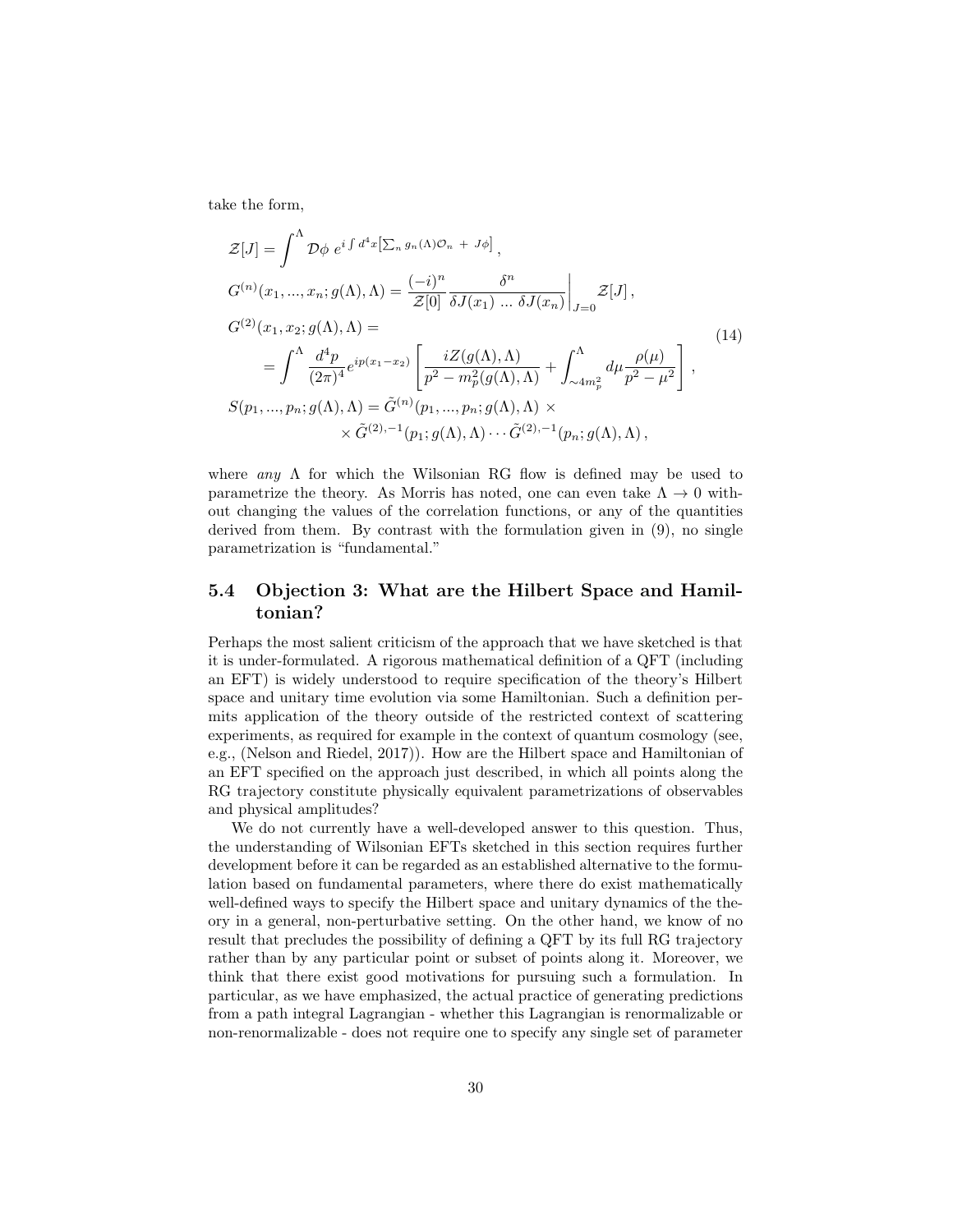values as fundamental since every point along the EFT's RG trajectory generates exactly the same predictions. This suggests that the specification of a single preferred bare parametrization may be superfluous to the theory's empirical success, and motivates the search for a way of formalizing the theory that does not rely on the assumption of such a preferred parametrization. In our view, the absence of any need for fundamental parameters in generating the theory's successful predictions constitutes compelling, but not conclusive, evidence for the possibility of formulating EFTs in manner that treats different parametrizations on more equal footing.

#### 5.5 Higgs Fine Tuning without Fundamental Parameters

On shedding the assumption that a single set of values of the parameters  $g$ constitute a physically preferred set of fundamental parameters, the bare parameters at a given scale are no longer mutually independent. Instead, they are constrained to lie within a one-parameter class of physically equivalent finite parametrizations, each associated with a different value of the unphysical scale parameter  $\Lambda$ , all of which give the same values for the Higgs pole mass and correlation functions. Noting that the bare Higgs mass  $m_0^2(\Lambda)$  and Yukawa coupling  $y_t(\Lambda)$  can be interpreted as two of the parameters  $g(\Lambda)$  in the cutoff path integral Lagrangian for the Standard Model, the leading contribution to the one-loop expansion of the pole mass at  $\Lambda$  gives:

$$
m_p^2 = m_0^2(\Lambda) + \delta m^2(\Lambda)
$$
  
=  $m_0^2(\Lambda) - \frac{y_t^2(\Lambda)}{8\pi^2} \Lambda^2 + \dots$   
=  $\Lambda^2 \left( \tilde{m}_0^2(\Lambda) - \frac{y_t^2(\Lambda)}{8\pi^2} \right) + \dots$  (15)

where  $\tilde{m}_0^2 = \frac{m_0^2}{\Lambda^2}$ . The scale parameter  $\Lambda$  is chosen as a matter of convention. Large choices of  $\Lambda$  require more delicate cancellations between  $m_0^2(\Lambda)$  and  $\frac{y_t^2(\Lambda)}{8\pi^2}$ , while smaller values require less delicate cancellations. Thus, the delicateness of the cancellation is entirely an artifact of convention as well. In particular, the choice in (8) to set  $\Lambda$  to the physical cutoff scale  $\Lambda_{SM}$  of the Standard Model reflects an arbitrary (and not particularly convenient) choice of convention that has no bearing on the scope of the Standard Model. The delicate cancellations can be eliminated by re-parametrizing the theory in terms of smaller values of Λ, which entails no loss of information or scope of the theory. In the absence of fundamental parameters, the claim that the bare parameters  $g(\Lambda_{SM})$  at the SM's physical cutoff are more fundamental than those at lower cutoff is severely weakened, since both parametrizations describe exactly the same physics, and each can be inferred from the other. In particular, SMEFT as described by the bare parameterization  $(\tilde{m}_0^2(m_p), y_t^2(m_p))$ , where  $m_p$  is the Higgs pole mass, is no less fundamental than SMEFT as described by the bare parametrization  $(\tilde{m}_0^2(\Lambda_{SM}), y_t^2(\Lambda_{SM}))$ , even though  $\Lambda_{SM} > m_p$ .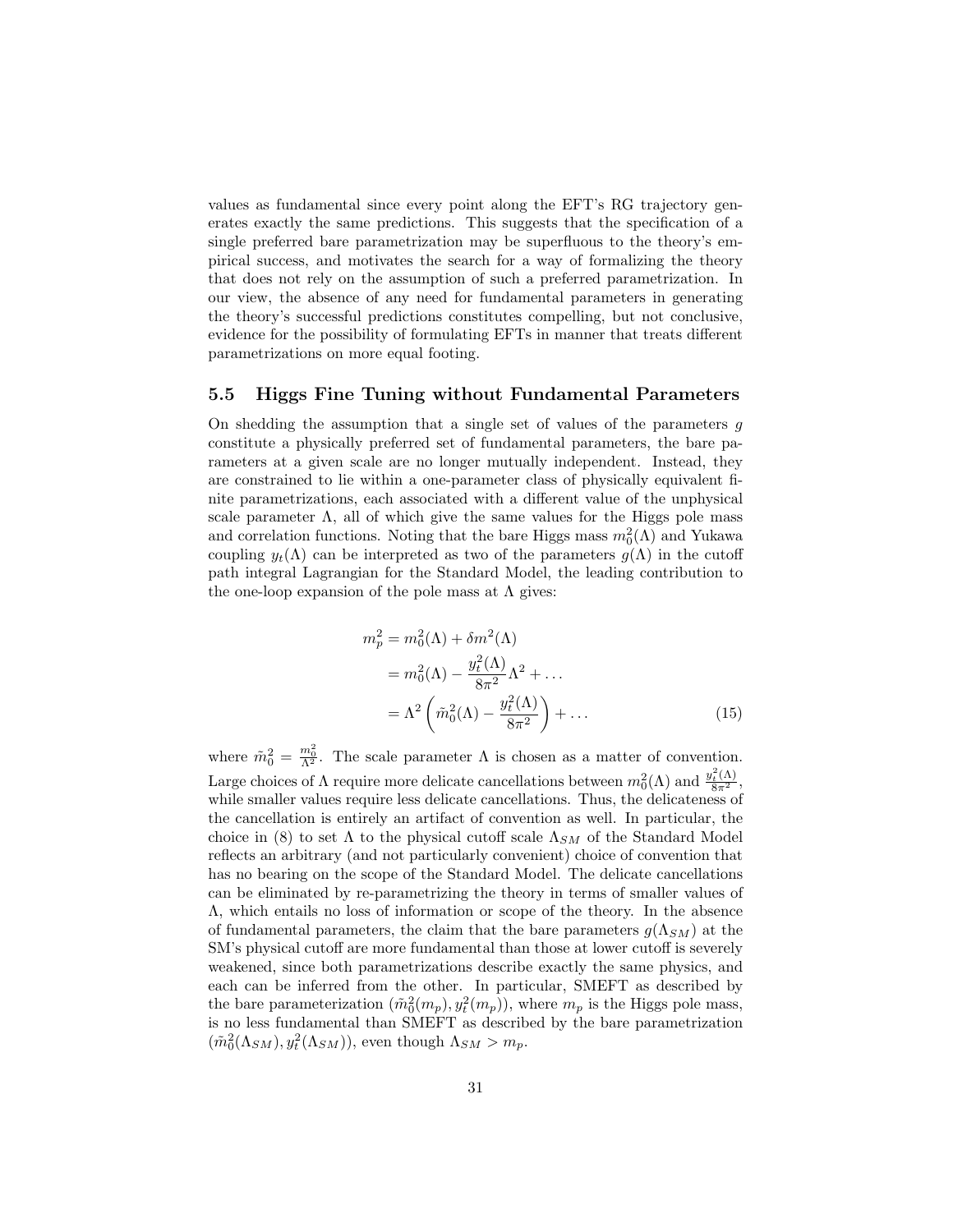

Figure 1: With choice of origin at the center of the Milky Way (O2), there is an extremely delicate cancellation - to roughly one part in  $10^{18}$  - between vectors indicating the locations of Aachen Dom (Cathedral) and Aachen Rathaus (Town Hall). However, this cancellation can be dramatically reduced by moving the origin close to, say, the midpoint between the two (O1). Likewise, the cancellation between the bare Higgs mass and its quantum corrections is very delicate for large  $\Lambda$  (say, the Planck scale), and much smaller for  $\Lambda$  on the order of the Higgs pole mass. Without fundamental parameters, the choice of the unphysical reference scale  $\Lambda$  is purely conventional and akin to a choice of origin; the delicate cancellation between bare Higgs mass and quantum corrections is then an eliminable, unphysical artifact of convention.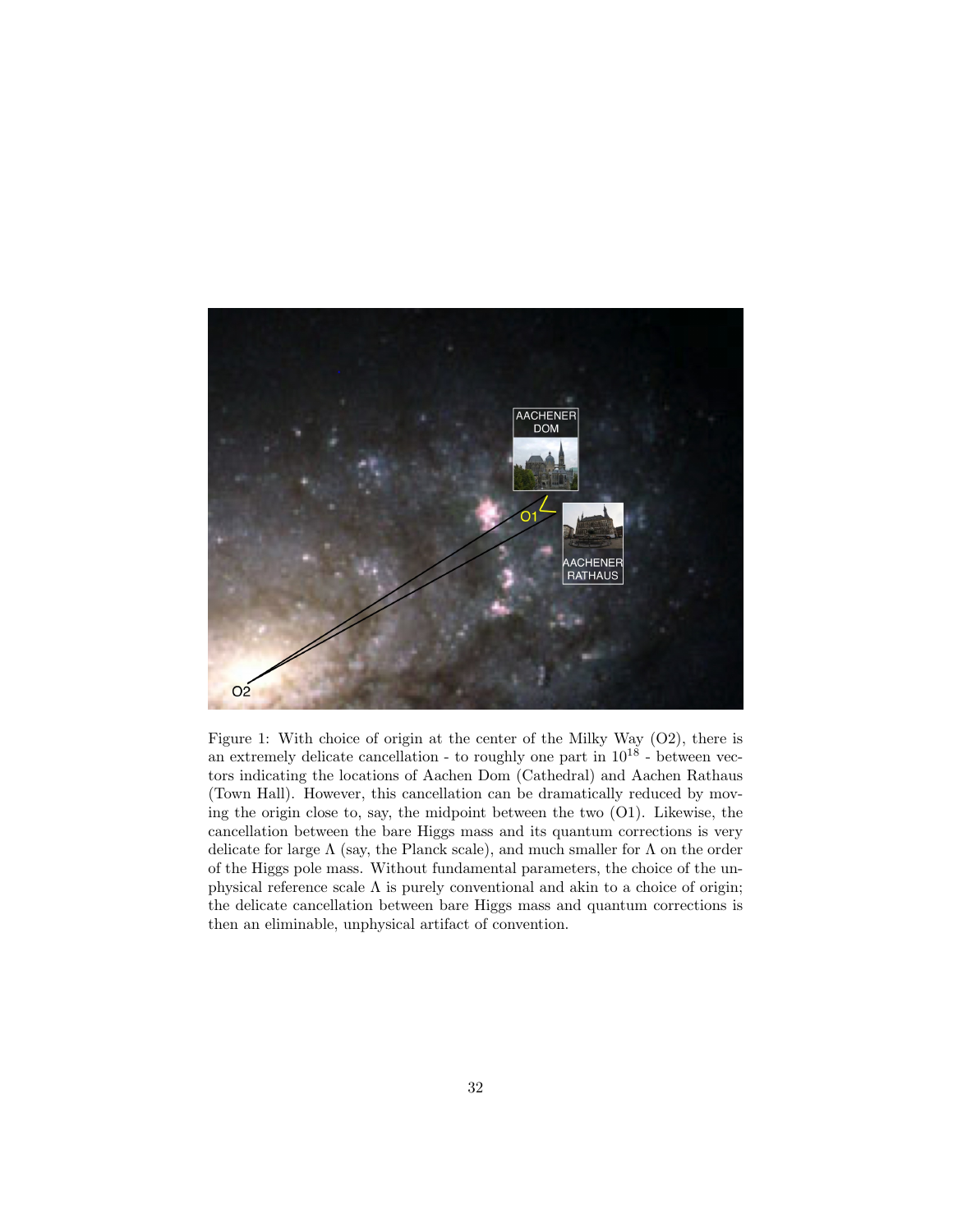On the view of bare parameters as conventional, regarding the delicate cancellations between  $\tilde{m}_0^2(\Lambda_{SM})$  and  $\frac{y_t^2(\Lambda_{SM})}{8\pi^2}$  as coincidence is akin to finding coincidence in the following delicate cancellations:

- We wish to determine the mass of an ant by first measuring the mass of the system (ant  $+ X$ ), then measuring the mass of the system  $(X)$  alone, and finally subtracting the latter from the former. Taking X=earth, we find that the mass of the system  $(ant + earth)$  agrees with the mass of the system (earth) to one part in  $10^{30}$ .
- We wish to measure the distance from the Aachen Dom (Cathedral) to the Aachen Rathaus (Town Hall). We do so by measuring the magnitude of the difference between vectors  $\hat{x}_{dom}$  and  $\hat{x}_{rat}$  describing the locations of these two buildings, where the vector components are specified relative to a coordinate system whose origin lies at the center of the Milky Way, and whose x-axis lies along the line joining the center of the Milky Way to central Aachen. We find that the x-components of  $\hat{x}_{dom}$  and  $\hat{x}_{rat}$  agree to one part in  $10^{18}$  (see Figure 1).

In both cases, the delicate agreement between the quantities in question results from an inconvenient, conventional choice of reference point, not a mysterious physical coincidence. In the first example, we might have chosen instead to measure the ant's mass by subtracting the mass of (pencil) from the mass of (ant + pencil), which would have exhibited a much less severe cancellation. The choice of reference system (pencil) or (earth) is arbitrary and conventional, while the quantity of interest - the mass of the ant - is invariant across different choices of reference system. Likewise, in the case of the Higgs, we might express the invariant Higgs pole mass as a difference between bare mass and quantum corrections defined with respect to different conventionally chosen values of  $\Lambda$ .

### 5.6 Scientific Realism and Wilsonian EFT's

We have argued here that the validity of at least one set of naturalness-based arguments turns critically on questions of physical interpretation of effective field theories - that is, on questions concerning which elements of the mathematical formalism of an EFT may represent real features in the world, and which reflect mere choices of mathematical convention or artifacts of mathematical representation. Such questions are especially salient in the context of efforts to formulate realist interpretations of quantum field theory, which attempt to understand our theories not merely as toolkits for prediction (as operationalist or empiricist approaches tend to do), but as representing - if only in an approximate and domain-restricted way - the structure of the physical world beneath the surface of directly observable phenomena. <sup>23</sup> Within efforts to give a realist

<sup>&</sup>lt;sup>23</sup>The difference between realist and empiricist approaches to the interpretation of scientific theories is often illustrated by reference to debates in the 19th century concerning the existence of atoms - are atoms fictitious theoretical constructs that are merely useful for describing the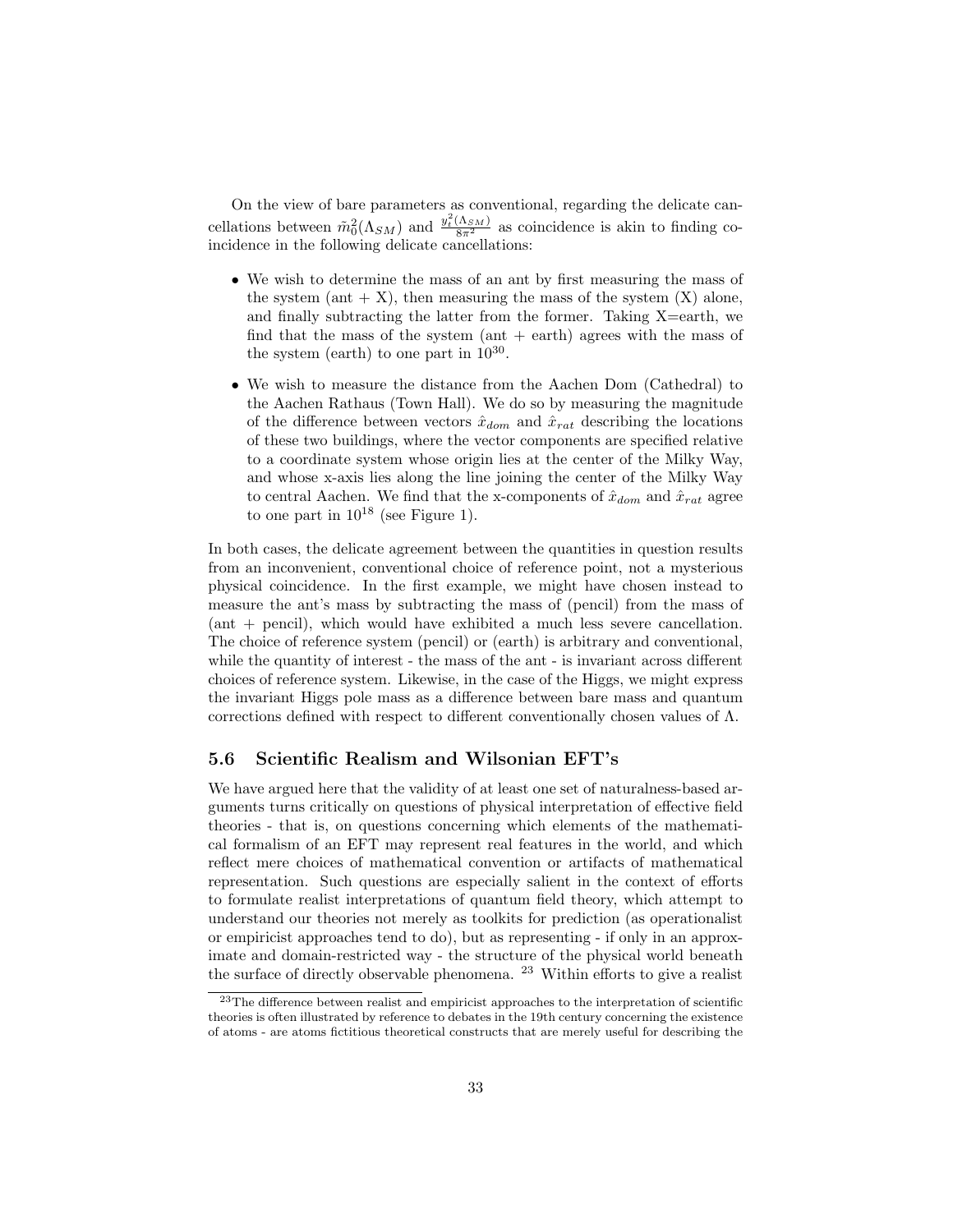interpretation of quantum field theory, there is the further question of which particular aspects of an EFT's formalism one should be realist about, given the observed empirical success of the EFT.  $^{\rm 24}$ 

Here, we wish to acknowledge one recent line of inquiry into realist interpretations of EFT's in high energy physics, and to briefly orient our own discussion with respect to the point of view considered in this work. Williams, J. Fraser, and Ruetsche have recently explored the notion that the renormalization group may be used as a guide in attempting to uncover which mathematical features of empirically successful EFT's to regard as representing real features in the world, which are likely to be preserved in future, more fundamental theories. Invoking Wimsatt's criterion of robustness for realist commitment, Williams writes, "What the RG shows is that the 'fundamental' short-distance structure ... is largely irrelevant to the physical content of an EFT in the domain where we have any reason to consider it empirically reliable  $\ldots$  An EFT at long distances is 'robust' in a way that the the short distance 'fundamental' theory is demonstrably not: its entities and structures at that scale are 'accessible (detectable, measurable, derivable, definable, producible, or the like) in a variety of independent ways,' and so are candidates for being included in the ontology of that EFT" (Williams, 2017), (Wimsatt, 2007). In a similar vein, Fraser writes, "in demonstrating that the large scale properties of a QFT model are insensitive to the high energy dynamics, the renormalisation group is also telling us that these properties are essentially independent of the details of future physical theories which describe the dynamics of currently inaccessible high energy degrees of freedom. Thus the renormalisation group gives us a way of identifying properties of our present theories which will be embedded within future theories, in one way or another" (Fraser, 2016). Thus, both Fraser and Williams see the RG as facilitating the interpretation of EFT's by identifying those low-energy features that are robust against variations in the unknown high-energy physics, and therefore likely to be preserved irrespective of what this new physics turns out to be.

On the other hand, Ruetsche writes that the arguments offered by Williams and Fraser in support of this view are "compromised by a certain faux generality afflicting RG analyses." She explains, "The concern is that even explicit RG results are only as reassuring as the space of theories on which the RG group acts is comprehensive. But that space incorporates assumptions about what kinds of interactions are possible and how to model them. And nature isn't beholden to respect those assumptions" (Ruetsche, 2018). In particular, proofs based on the RG that many distinct theories with different values of irrelevant operator coefficients are well approximated at low energies by the same renormalizable

observable behavior of gases and other physical systems, or do they really exist? The empiricist or instrumentalist view of atoms (which has declined markedly in popularity) adopts the first view, while the realist view adopts the latter. For more detailed analysis of this debate, see for example Psillos' (Psillos, 2011).

 $24E$ fforts to interpret effective field theories, and quantum field theories generally, from an empiricist point of view can be found, for example, in Butterfield and Bouatta's (Butterfield and Bouatta, 2015), Ruetsche's (Ruetsche, 2011), Fraser's (Fraser, 2011), and Halvorson and Müger's (Halvorson, 2013).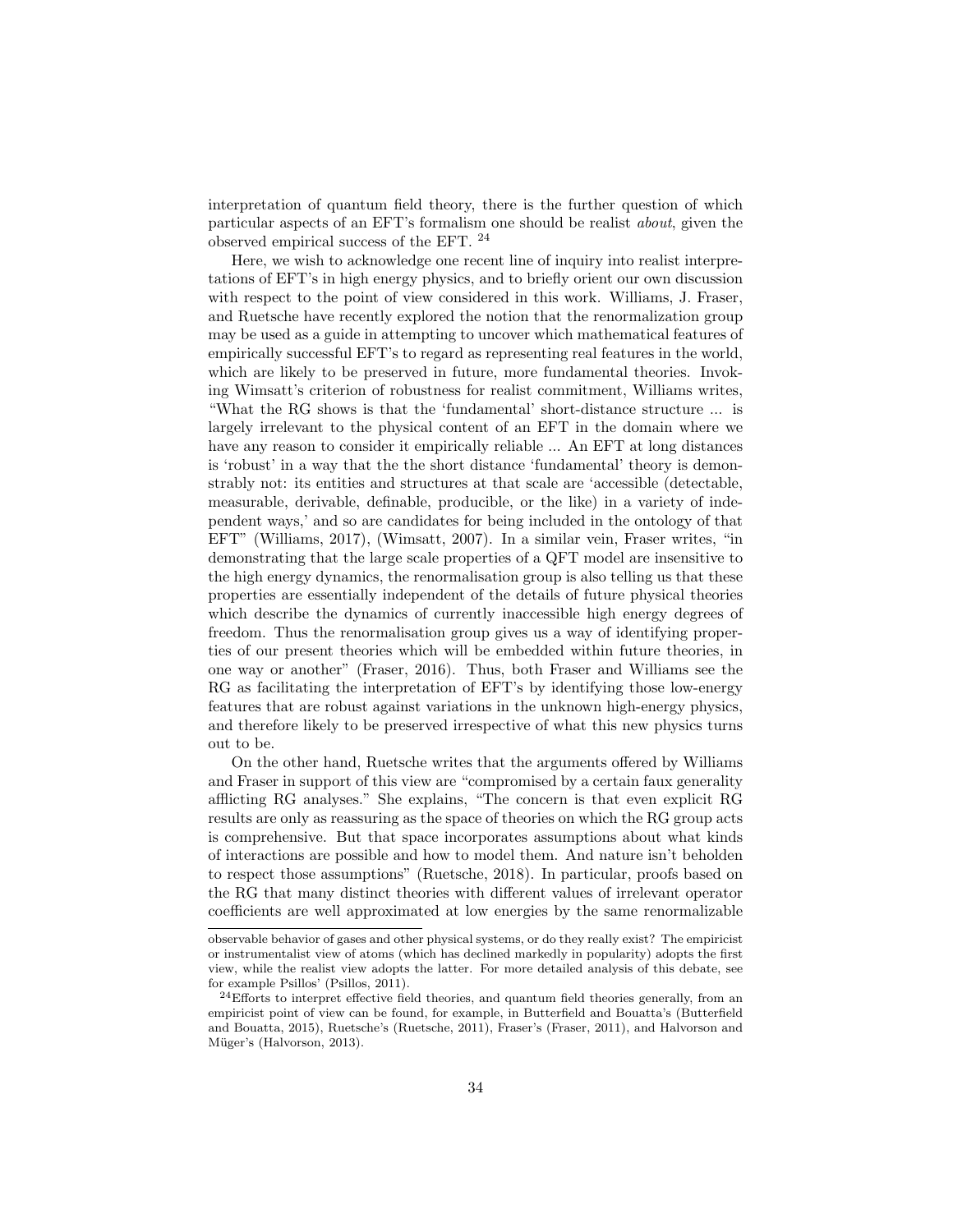theory assume that both the fundamental high-energy theory and approximate low-energy theory reside in the same parameter space describing the same set of fields. On the other hand, Ruetsche suggests, the space of possible high-energy theories may extend even beyond the realm of quantum field theory, and so is much larger than the set of possibilities represented by the parameter space that hosts the Wilsonian RG flow.

The interpretation of Wilsonian EFTs without fundamental parameters, which restricts realist commitment to Wilsonian RG invariants, is motivated by many of the considerations that drive the realism of Williams and Fraser; however, there are several important distinctions that we wish to draw here between the particular realist approach to interpreting QFT's that is advocated by these authors and the brand of realism that informs the view of EFT's sketched in this section. We agree with Williams and Fraser, that in the physical interpretation of EFT's, one must take care to distinguish between those aspects of an EFT's formalism that play a central role in generating its successful empirical predictions and those that do not. <sup>25</sup> As we have seen, it is precisely such considerations that motivate the abandonment of fundamental parameters in the physical interpretation of Wilsonian EFTs, since the notion that there exists a single physically preferred parametrization of the theory at its physical cutoff plays no essential role in generating the theory's successful predictions (or in making it finite). <sup>26</sup>

However, the precise sense in which Williams and Fraser use the Wilsonian RG to identify candidates for realist commitment differs from the sense in which the interpretation of Wilsonian EFTs sketched in this section does so. As discussed, Williams and Fraser use the Wilsonian RG to identify elements of an EFT that are robust to changes in the specification of a theory at large values of the parameter  $\Lambda$  (typically, near the physical cutoff): since we are ignorant as to the true nature of physics near the physical cutoff (at least, in the case of the Standard Model effective field theory) we should restrict our realism to quantities that do not depend on these details.

We agree with this claim, and simply wish to note that there is a distinct and compatible sense in which the Wilsonian RG may be used to identify candidates for realist commitment in EFTs. By restricting physical quantities in an EFT to Wilsonian RG invariants, the physical interpretation of EFTs sketched in this section ventures a hypothesis about the semantic relationship between an EFT

<sup>25</sup>This strategy constitutes a central component of what Psillos has labeled the "divide and conquer" approach to scientific realism (Psillos, 2005). For a closely related approach to the realist interpretation of quantum theories in general, see Saatsi (Saatsi, 2017).

<sup>26</sup>The situation is partly analogous to the distinction between the mechanical ether theory of Lorentz, which predicted relativistic effects such as time dilation, length contraction and the like, all while assuming a physically preferred frame of reference, and the relativity of Einstein, which recovered the same effects but relinquished the idle assumption of a preferred frame (Janssen, 2002). Until it is possible to independently measure the bare parameters of an EFT (rather than working backwards from correlation functions), the notion of fundamental parameters appears to rest primarily on metaphysical speculation motivated by analogies with condensed matter physics, much as intuitions motivating the introduction of an ether in the 19th century rested in part on metaphysical speculation motivated by analogies with the mechanical theory of elastic media.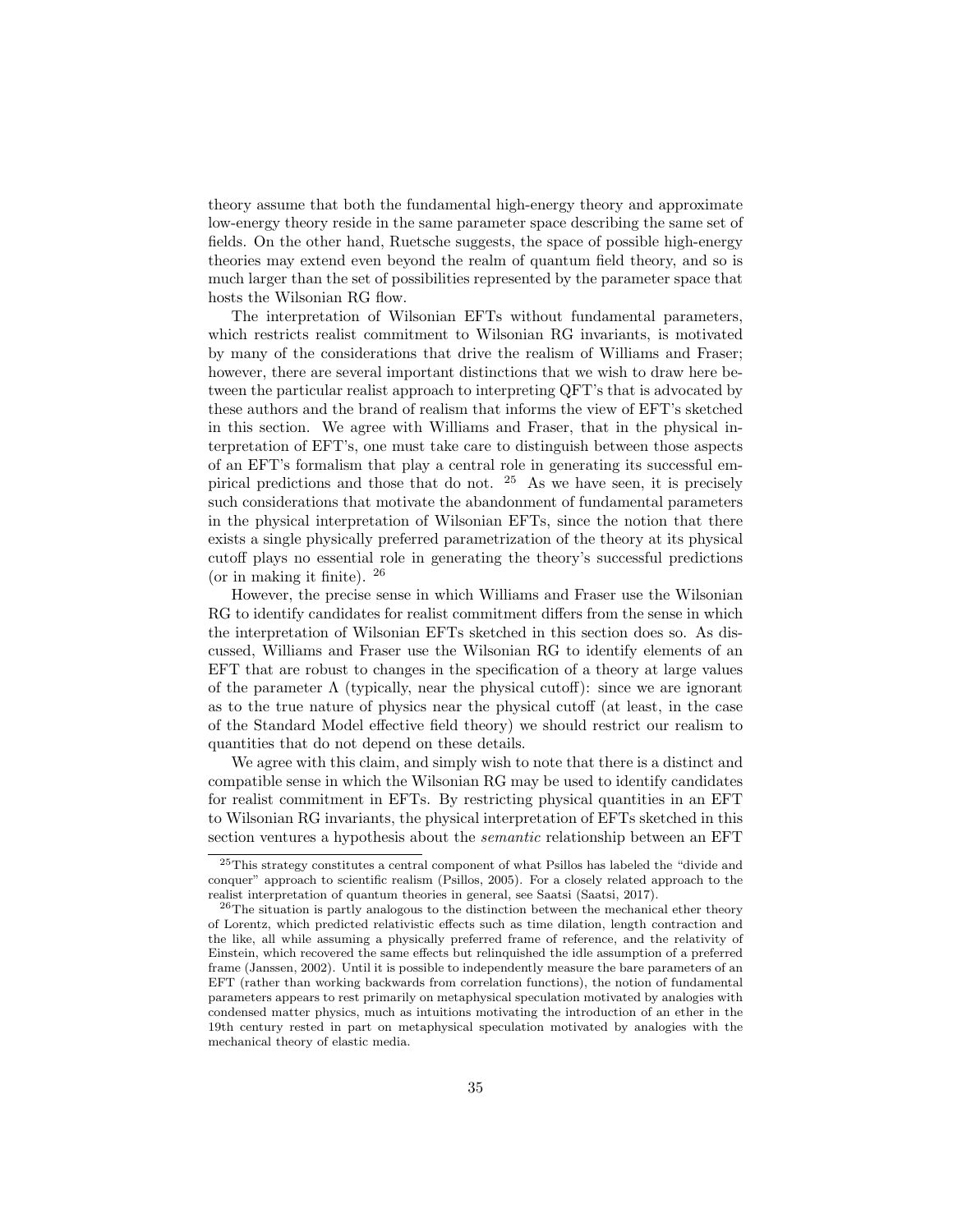and the physical world, rather than a claim about our epistemic relationship to the world. For example, given that there is some matter of fact - albeit currently unknown to us - about the values of the irrelevant operator coefficients that describe physics near the Standard Model's physical cutoff scale, what features of that non-renormalizable EFT's mathematical formalism represent real features in the world, and which are mere artifacts of representation? One possibility is that there really exist fundamental bare parameters that can in principle be directly measured (by analogy with the microscopic parameters of a condensed matter system). Another possibility is that the bare cutoff parameters of that EFT do not represent real features in the world, and instead merely reflect an arbitrary choice of parametrization of physical amplitudes, akin to a choice of gauge or coordinate system. As we have argued, the historical progression of EFTs to ever-higher energies appears to support the latter view: in the case of the non-renormalizable 4-Fermi theory of weak interactions, we possess empirical access to physics near and beyond the physical cutoff, but do not measure the bare cutoff parameters of this EFT directly; there does not appear to be any empirical evidence for the notion that there are genuine physical facts about the values of the bare parameters, even in cases where we can probe physics near the cutoff. Things could be different in the case of Standard Model effective field theory, since we do not yet have access to physics near its cutoff; however, there does not appear to much by way of empirical evidence that this is the case, either. Thus, while the realism of Williams and Fraser appears to be consistent with (if not explicitly to endorse) the physical interpretation of Wilsonian EFTs in terms of fundamental parameters, the interpretation sketched in this section explicitly rejects this possibility on the grounds that these quantities are not invariant under Wilsonian RG transformations.

# 6 "Formal" vs. "Physical" Views of the High-Energy/Condensed-Matter Analogy

Previously, we saw that one way of understanding the motivation for the naturalness principle, articulated by Schwartz, is through the analogy between highenergy and condensed matter physics (Schwartz, 2014). In Schwartz' reading, the bare parameters of the Standard Model possess a physical interpretation closely analogous to the microscopic parameters that describe inter-atomic or inter-molecular interactions in a solid state system. This interpretation in turn reinforces the notion that the delicate sensitivity of the Higgs pole mass to these bare parameters constitutes a problematic instance of fine tuning. While it is unclear as a historical and sociological matter just how prevalent this particular reading of Susskind was among practicing particle physicists, from a conceptual point of view, it is a position worth considering.

From the perspective described in the previous section, in which Wilsonian EFTs do not have fundamental parameters, this particular justification for the naturalness principle appears to rest on an excessively "literal" or "phys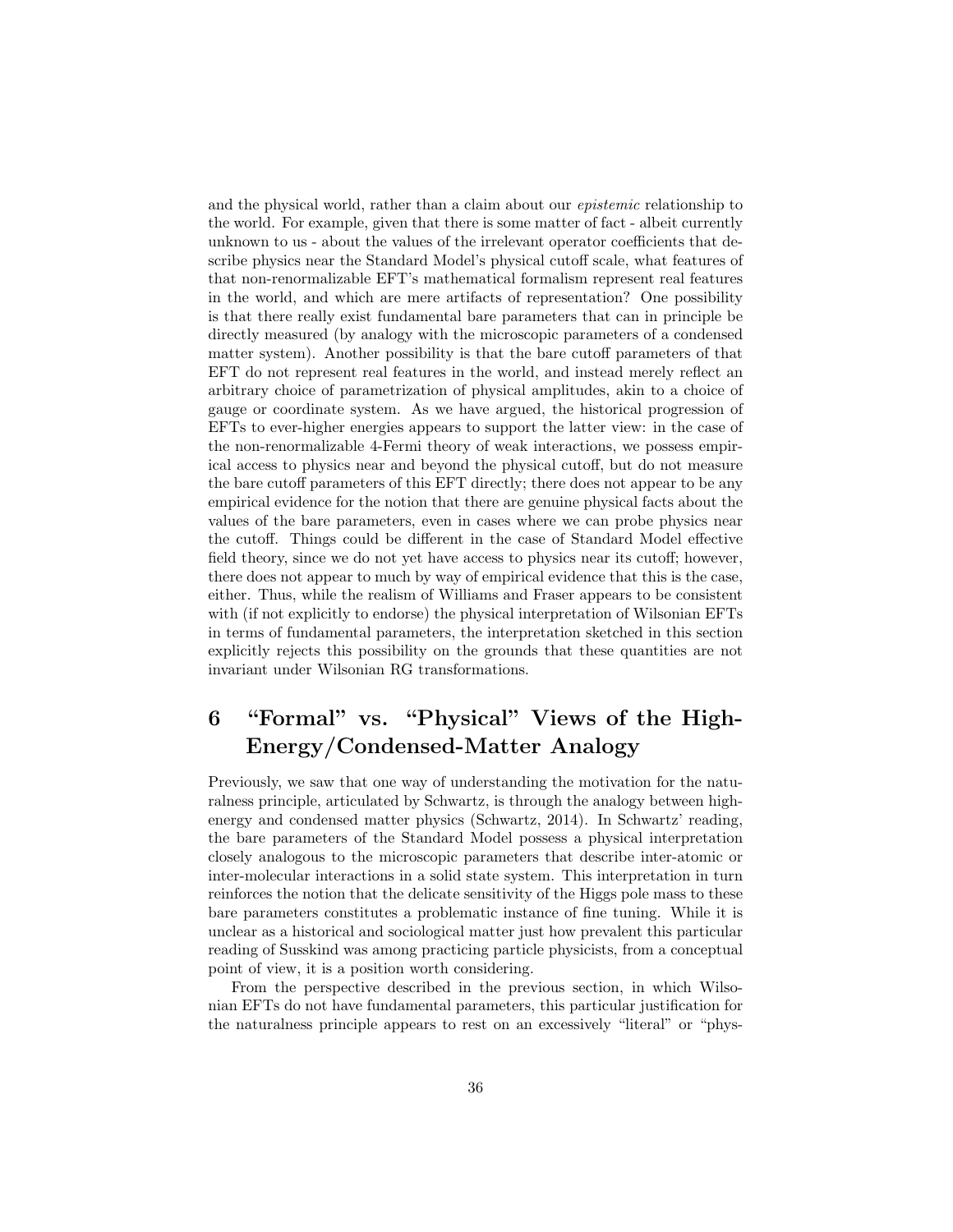ical" interpretation of the analogy between condensed matter physics (CMP) and high energy physics (HEP). To clarify our meaning, it will be useful to employ a distinction between "formal" and "physical" interpretations of the high-energy/condensed-matter analogy, which has recently been developed in the work of D. Fraser and of D. Fraser & A. Koberinski (Fraser, 2018), (Fraser and Koberinski, 2016).

According to Fraser, a "formal" analogy occurs when the same mathematical formalism can be applied in physically distinct contexts. For example, one can apply the wave equation to the description of sound waves and electromagnetic waves, which constitute strongly physically distinct domains of application. The formal analogy between high-energy physics and condensed matter physics is evidenced by the fact that in both contexts, one finds the application of path integrals, Feynman diagrams, the renormalization group, and spontaneous symmetry breaking (SSB), to name a few of the main points of structural commonality.

Within Fraser's view, not all formal analogies are physical analogies. She and Koberinski describe the difference by saying that "formal analogies map similar elements of the mathematical formalism of the models; physical analogies map elements of the models with similar physical interpretations" (Fraser and Koberinski, 2016). Naturally, this raises the question of what constitutes similarity of physical interpretation. For our purposes here, it will be sufficient to illustrate the core idea of the distinction by way of example, beginning with a case discussed by Fraser and Koberinski.

As an example of an analogy that is formal but not physical, Fraser and Koberinski consider the analogy between SSB in the SM Higgs mechanism and in the BCS and Ginzburg-Landau theories of superconductivity. Here, they note that while in condensed matter systems, SSB is a process that can occur through time, in the framework of the Standard Model (in ordinary rather than finite-temperature quantum field theory), the parameters are fixed for all time so that symmetry breaking may not be understood as a temporal process. <sup>27</sup> Thus, while similar mathematical formalisms are employed across the analogy, the physical interpretation of this formalism differs dramatically between the two contexts.

A second example of an analogy that might be taken as formal but not physical is the analogy between the theory of electromagnetic waves and the theory of mechanical waves (e.g., sound waves). Whereas sound waves propagate in a mechanical medium and their behavior can often be derived on the basis of classical mechanical models of this medium, electromagnetic waves do not arise as disturbances within such a mechanical medium. Nevertheless, the thought that electromagnetic waves might arise as disturbances in such a medium inspired the unsuccessful attempts in the nineteenth century to formulate an ether theory of light. Thus, efforts to formulate such an ether theory could be characterized in Fraser's terms as falsely supposing the analogy between sound waves

<sup>27</sup>On the other hand, their claim may not extend to SSB in the more general framework of finite-temperature quantum field theory.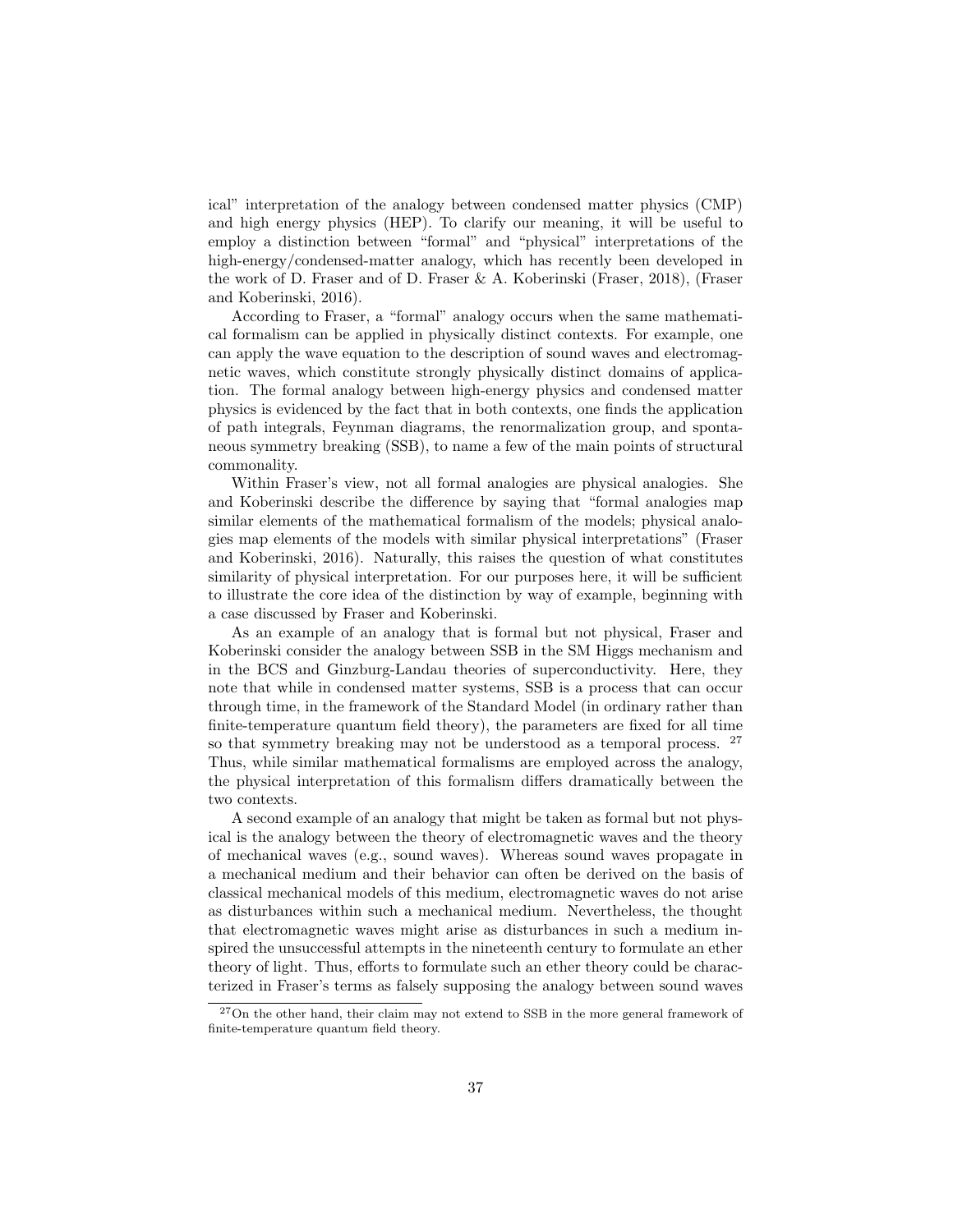and electromagnetic waves to be a physical rather than merely formal analogy.

In regard to the Higgs naturalness problem, the interpretation of bare SM parameters as fundamental parameters in the specific sense articulated by Schwartz may reasonably be characterized as extending the established formal analogy between high energy and condensed matter physics - characterized by the common formalism of path integrals, Feynman diagrams, renormalization group, and SSB - to a physical analogy. It does so by supposing the existence of a physically preferred, "fundamental" bare parametrization at the SM's physical cutoff, just as in certain condensed matter systems there exists an underlying microscopic lattice description that directly characterizes the microscopic interactions of the atoms in the lattice. The notion that there is a single, true, "microscopic," fundamental bare parametrization for any given HEP EFT goes beyond recognition of the mathematical similarities between high energy and condensed matter theory to attribute analogous physical interpretations to the bare parameters across both contexts. (Fraser, 2018) provides a detailed, systematic investigation of the analogy between condensed matter field theory and relativistic quantum field theory in the context of Wilson's work on the renormalization group; she argues that this analogy is merely formal, including with regard to the interpretation of parameters such as the bare mass. <sup>28</sup> One way of interpreting the analogy as merely formal (though perhaps not Fraser's) is to relinquish the notion that there is a physical matter of fact as to which point along the Wilsonian RG trajectory constitutes the physically correct parametrization of the theory.

# 7 Conclusion

One influential motivation for the naturalness principle is based on the notion of "fundamental parameters," which are supposed to constitute the physically correct, defining parametrization of an EFT. We have suggested how it might be possible, and desirable, to abandon this notion within the usual Wilsonian, path-integral-based formalism for calculating correlation functions, without sacrificing predictive power or the virtue of finiteness introduced by the Wilsonian approach. This alternative view, in which a Wilsonian EFT does not have a single physically preferred parametrization, and is defined instead by its entire RG trajectory, is motivated primarily by the fact that a continuous infinity of different parametrizations serve equally well to generate the EFT's successful predictions through its correlation functions, and that the notion of a single fundamental parametrization may therefore be unnecessary to the formulation of the theory. We have argued that this way of understanding Wilsonian EFTs also invites abandonment of several other traditional dogmas of Wilsonian effective

<sup>28</sup>Nevertheless, we wish to highlight as a potential caveat that the formal/physical distinction may not be sharply defined. All pairs of physical systems must be physically disanalogous in some sense - otherwise, they would be the same system. Thus, as a qualification to Fraser's distinction, we adopt the view that no analogy is physical simpliciter, but rather only physical with respect to particular aspects of the analogy, such as (in our case), the status of bare parameters.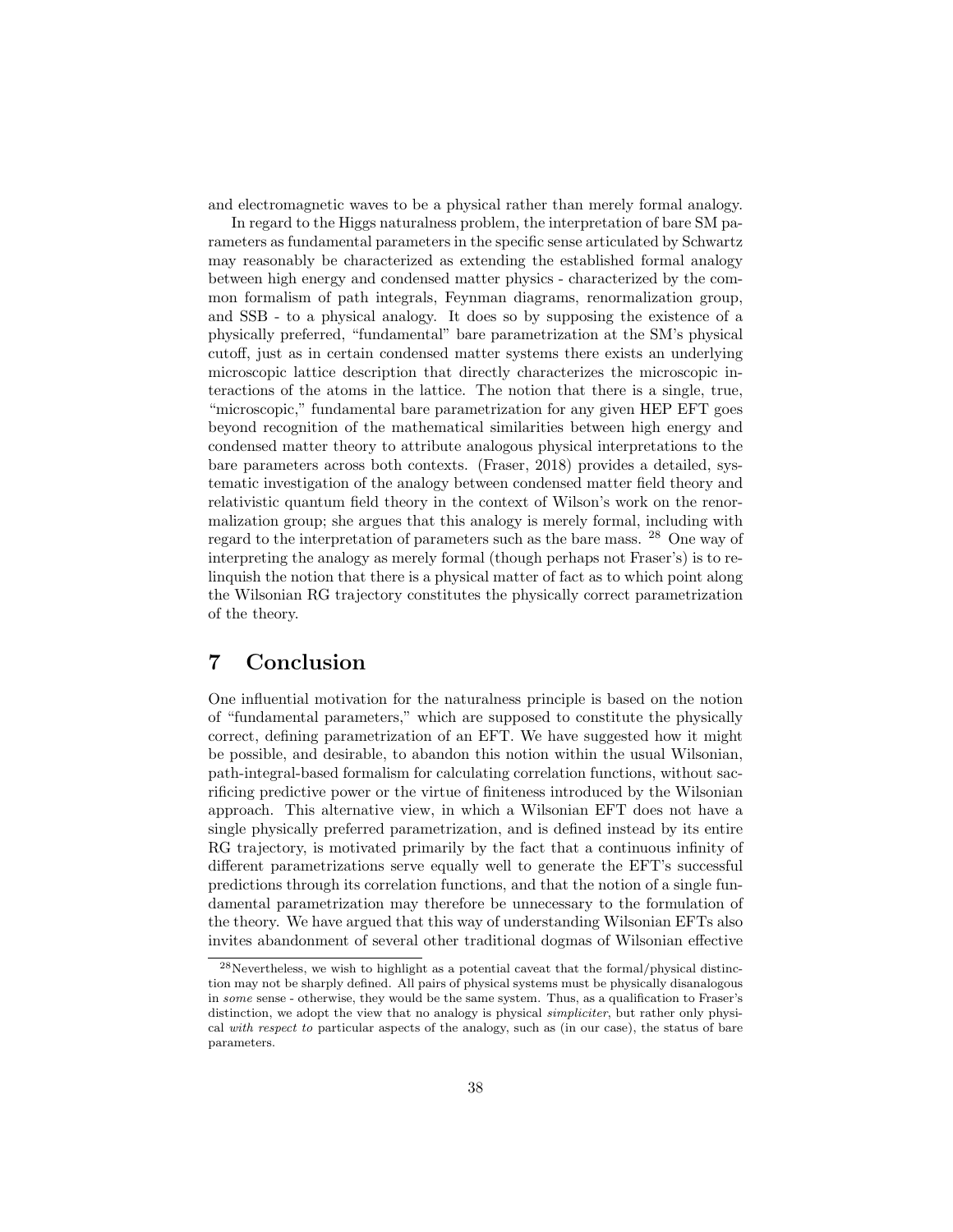field theory, such as the notion that an EFT should be mathematically defined with a cutoff equal to its physical cutoff. However, we emphasize that while the choice of a single preferred bare parametrization is unnecessary to generating the successful predictions of an EFT from its correlation functions, the question of how to specify the Hilbert space and Hamiltonian of such a theory without relying on a fundamental parametrization remains unanswered.

Within the alternative understanding of Wilsonian EFTs sketched here, it is possible to understand the delicate cancellation between Higgs bare mass and quantum corrections as an eliminable artifact resulting from a particular choice of mathematical convention, and the problem of explaining these cancellations seems much less urgent, if not wholly misguided. Our discussion of this view has been an attempt to explicitly draw out the implications for the formulation and interpretation of quantum field theory of Wetterich's claim that Higgs fine tuning is merely an artifact of a bad expansion method. Moreover, we emphasize that this way of understanding Wilsonian EFTs without fundamental parameters does nothing to undermine the expectation that the Standard Model as a whole should be embedded in a deeper theory that includes gravity (which should explain why Standard Model effective field theory is characterized by the particular RG trajectory that it is, rather than the value of any specific point on it). Rather, it only weakens the case that there is an especially urgent need for explanation attached to the Higgs mass and not other SM parameters.

There also exist other formulations of the naturalness principle that we have not considered here, such as fine tuning formulations in terms of renormalized parameters and formulations based on the notion of inter-scale autonomy, each of which needs to be examined in detail. We think it likely that similar concerns to those that arise in the context of Higgs bare mass fine tuning will arise in the context of these other formulations, as well as in the cosmological constant problem. However, in each of these instances, a rigorous case remains to be made.

Acknowledgments: This work was supported by the DFG, grant FOR 2063. We would like to thank the members of the DFG Research Unit "The Epistemology of the Large Hadron Collider," in particular M.A. Carretero Sahuquillo, R. Dardashti, and G. Schiemann for fruitful discussions. We would also like to thank Doreen Fraser for helpful comments on an earlier draft of this article.

### References

- Greg Anderson and Diego Castano. Measures of fine tuning. Physics Letters B, 347(3-4):300–308, 1995.
- Jonathan Bain. Emergence in effective field theories. European journal for philosophy of science, 3(3):257–273, 2013.
- Riccardo Barbieri and Gian Francesco Giudice. Upper bounds on supersymmetric particle masses. Nuclear Physics B, 306(1):63–76, 1988.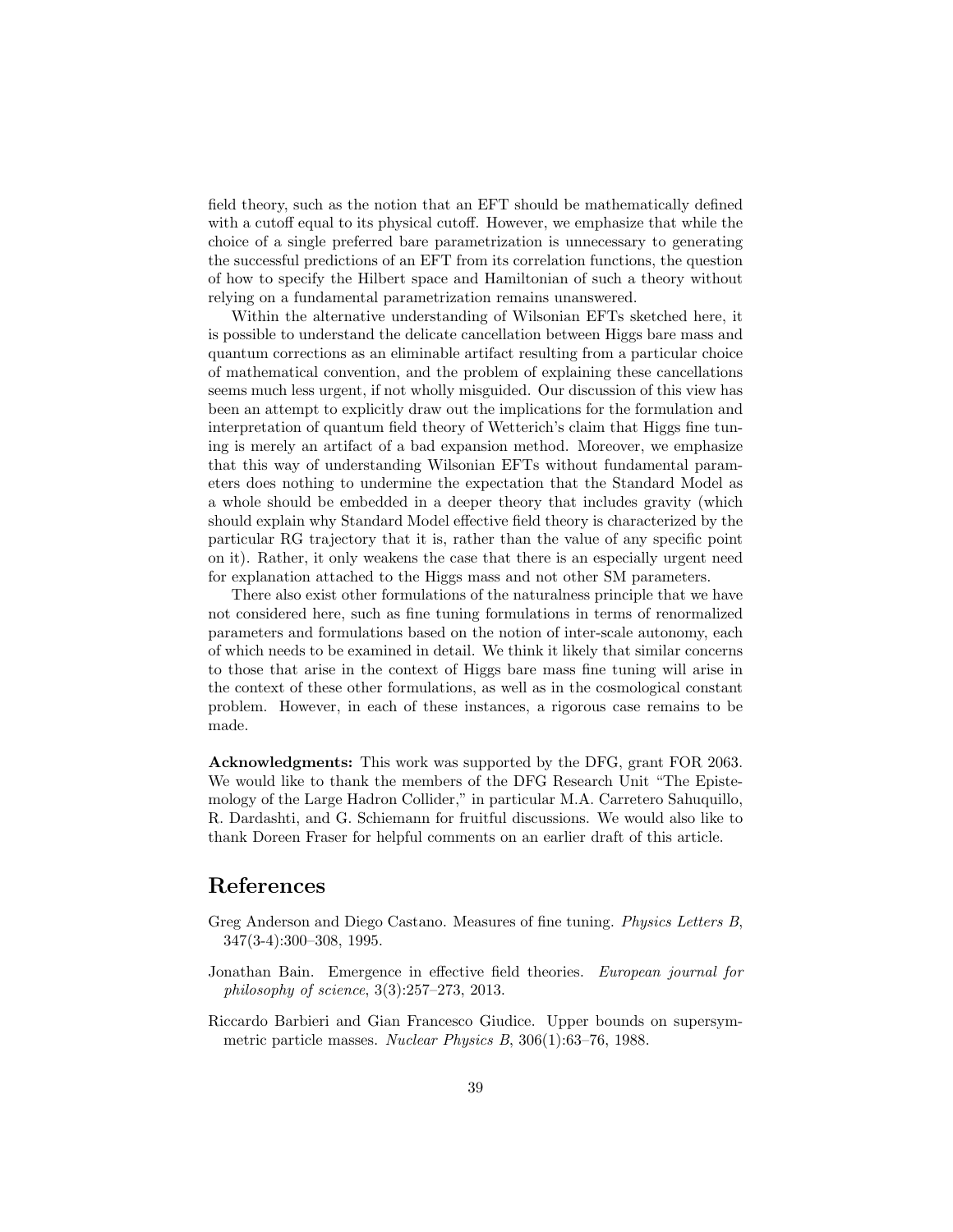- Jürgen Berges, Nikolaos Tetradis, and Christof Wetterich. Non-perturbative renormalization flow in quantum field theory and statistical physics. Physics Reports, 363(4):223–386, 2002.
- Eugenio Bianchi and Carlo Rovelli. Why all these prejudices against a constant? arXiv:1002.3966, 2010.
- Jeremy Butterfield. Emergence, reduction and supervenience: a varied landscape. Foundations of Physics, 41(6):920–959, 2011a.
- Jeremy Butterfield. Less is different: emergence and reduction reconciled. Foundations of Physics,  $41(6):1065-1135$ , 2011b.
- Jeremy Butterfield. Reduction, emergence, and renormalization. The Journal of Philosophy, 111(1):5–49, 2014.
- Jeremy Butterfield and Nazim Bouatta. Emergence and reduction combined in phase transitions. In Frontiers of Fundamental Physics: The Eleventh International Symposium, volume 1446, pages 383–403. AIP Publishing, 2012.
- Jeremy Butterfield and Nazim Bouatta. Renormalization for philosophers. Metaphysics in Contemporary Physics, 104:437–485, 2015.
- Elena Castellani. Reductionism, emergence, and effective field theories. Studies in History and Philosophy of Science Part B: Studies in History and Philosophy of Modern Physics, 33(2):251–267, 2002.
- John Collins. Renormalization: an introduction to renormalization, the renormalization group and the operator-product expansion. Cambridge university press, 1984.
- Karen Crowther. Decoupling emergence and reduction in physics. European Journal for Philosophy of Science, 5(3):419–445, 2015.
- Karen Crowther. Inter-theory relations in quantum gravity: Correspondence, reduction, and emergence. arXiv:1712.00473, 2017.
- Bertrand Delamotte. An introduction to the nonperturbative renormalization group. In Renormalization Group and Effective Field Theory Approaches to Many-Body Systems, pages 49–132. Springer, 2012.
- Samuel Fletcher. Similarity, topology, and physical significance in relativity theory. The British Journal for the Philosophy of Science, 67(2):365–389, 2015.
- Alexander Franklin. Whence the effectiveness of effective field theories? The British Journal for the Philosophy of Science, DOI: https://doi.org/10.1093/bjps/axy050, 2017.
- Doreen Fraser. Quantum field theory: Underdetermination, inconsistency, and idealization. Philosophy of Science, 76(4):536–567, 2009.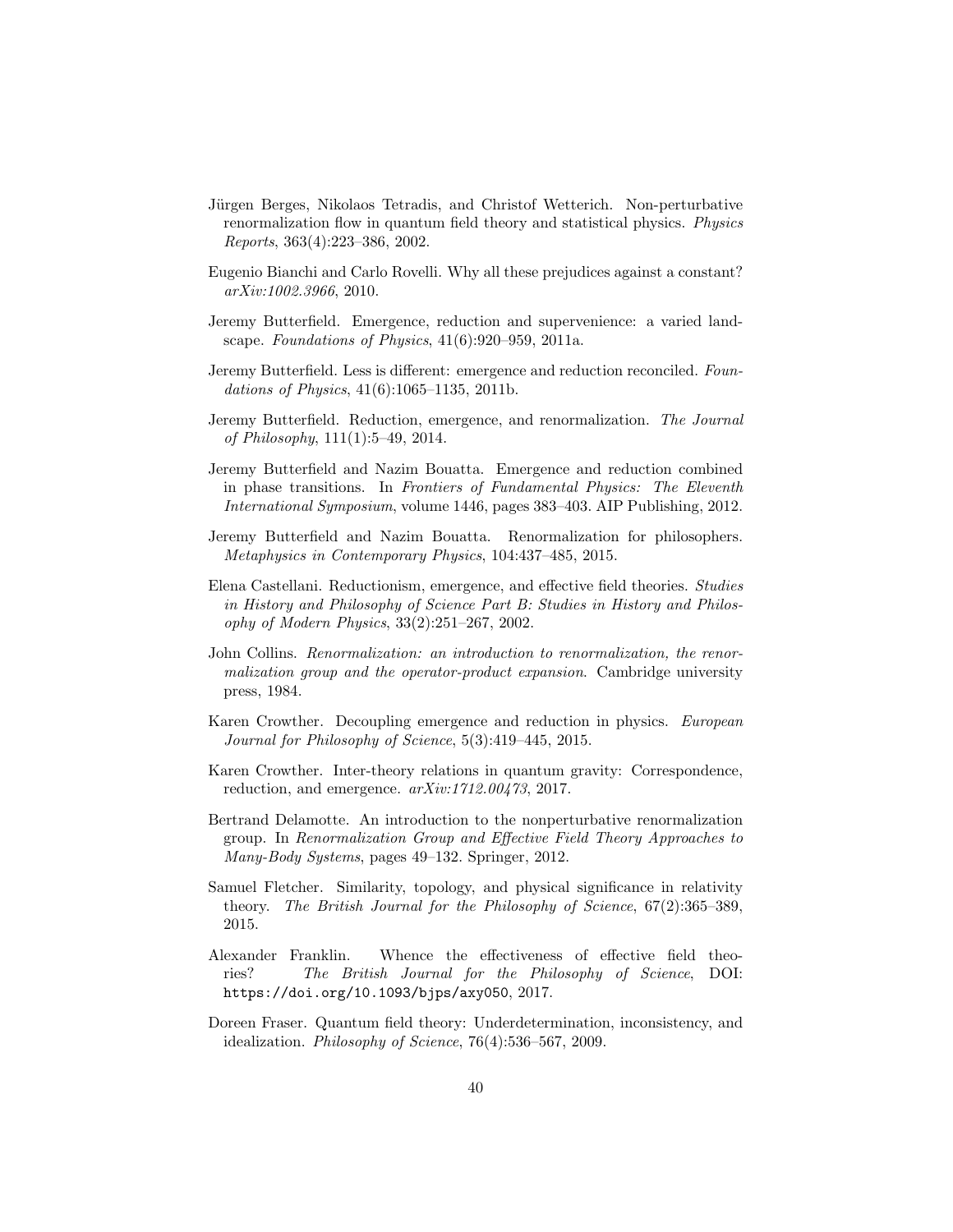- Doreen Fraser. How to take particle physics seriously: A further defence of axiomatic quantum field theory. Studies In History and Philosophy of Science Part B: Studies In History and Philosophy of Modern Physics, 42(2):126–135, 2011.
- Doreen Fraser. The development of renormalization group methods for particle physics: Formal analogies between classical statistical mechanics and quantum field theory. Preprint, 2018. URL http://philsci-archive.pitt.edu/14591/.
- Doreen Fraser and Adam Koberinski. The Higgs mechanism and superconductivity: A case study of formal analogies. Studies in History and Philosophy of Science Part B: Studies in History and Philosophy of Modern Physics, 55: 72–91, 2016.
- James Fraser. What is Quantum Field Theory? Idealisation, Explanation and Realism in High Energy Physics. PhD thesis, University of Leeds, 2016.
- James Fraser. The real problem with perturbative quantum field theory. The British Journal for the Philosophy of Science, DOI: https://doi.org/10.1093/bjps/axx042, 2017.
- Gian Giudice. Naturalness after LHC8. arXiv:1307.7879, 2013.
- Gian Giudice. The dawn of the post-naturalness era.  $arXiv:1710.07663$ , 2017.
- Hans Halvorson. The semantic view, if plausible, is syntactic. Philosophy of Science, 80(3), 2013.
- Leif Hancox-Li. Solutions in constructive field theory. Philosophy of Science, 84 (2):335–358, 2017.
- Stephan Hartmann. Effective field theories, reductionism and scientific explanation. Studies in History and Philosophy of Science Part B: Studies in History and Philosophy of Modern Physics, 32(2):267–304, 2001.
- Sabine Hossenfelder. Screams for explanation: Finetuning and naturalness in the foundations of physics. arXiv:1801.02176, 2018.
- Nick Huggett and Robert Weingard. The renormalisation group and effective field theories. Synthese, 102(1):171–194, 1995.
- Michel Janssen. Reconsidering a scientific revolution: The case of Einstein versus Lorentz. Physics in perspective, 4(4):421–446, 2002.
- Stephen Martin. A supersymmetry primer. In Perspectives on supersymmetry II, pages 1–153. World Scientific, 2010.
- Michael Miller. Mathematical structure and empirical content. 2016. URL http://philsci-archive.pitt.edu/12678/.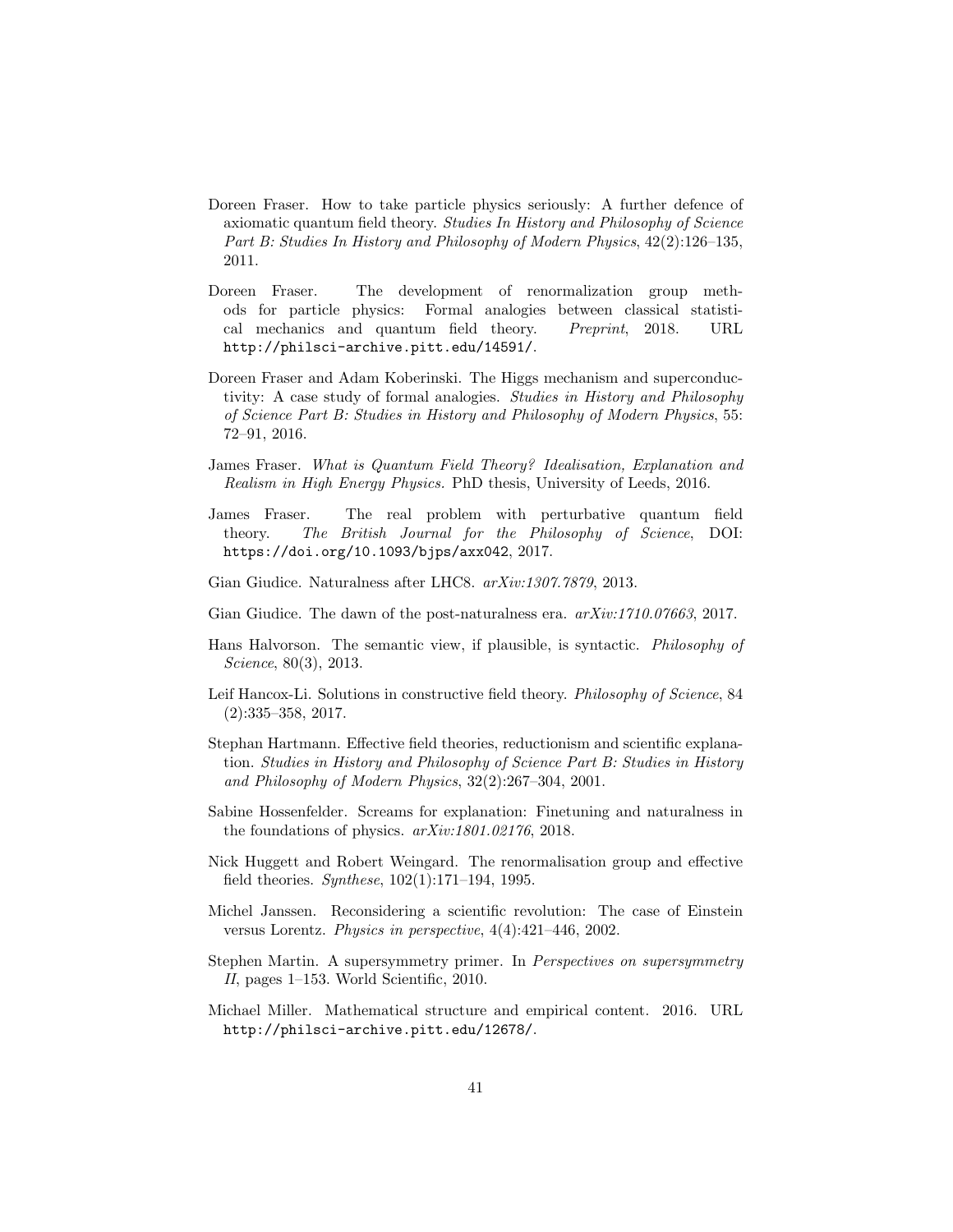- István Montvay and Gernot Münster. Quantum fields on a lattice. Cambridge University Press, 1997.
- Tim Morris. The exact renormalization group and approximate solutions. International Journal of Modern Physics A, 9(14):2411–2449, 1994.
- Tim Morris. Elements of the continuous renormalization group. Progress of Theoretical Physics Supplement, 131:395–414, 1998.
- Elliot Nelson and C. Jess Riedel. Classical branches and entanglement structure in the wavefunction of cosmological fluctuations. arXiv:1711.05719, 2017.
- Michael Peskin and Daniel Schroeder. An Introduction To Quantum Field Theory (Frontiers in Physics). Westview Press Incorporated, 1995.
- Joseph Polchinski. Renormalization and effective Lagrangians. Nuclear Physics B, 231(2):269–295, 1984.
- Stathis Psillos. Scientific realism: How science tracks truth. Routledge, 2005.
- Stathis Psillos. Moving molecules above the scientific horizon: On Perrin's case for realism. Journal for General Philosophy of Science, 42(2):339–363, 2011.
- Daniel Ranard. An introduction to rigorous formulations of quantum field theory. Unpublished essay, advisors: Ryszard Kostecki and Lucien Hardy, Perimeter Institute for Theoretical Physics, 2015.
- Vincent Rivasseau. From perturbative to constructive renormalization. Princeton University Press, 2014.
- Joshua Rosaler. Inter-theory Relations in Physics: Case Studies from Quantum Mechanics and Quantum Field Theory. PhD thesis, University of Oxford, 2013.
- Joshua Rosaler. Local reduction in physics. Studies in History and Philosophy of Science Part B: Studies in History and Philosophy of Modern Physics, 50: 54–69, 2015.
- Joshua Rosaler. Reduction as an a posteriori relation. The British Journal for the Philosophy of Science, DOI: https://doi.org/10.1093/bjps/axx026, 2017.
- Joshua Rosaler. Generalized Ehrenfest relations, deformation quantization, and the geometry of inter-model reduction. Foundations of Physics, 48(3):355– 385, 2018.
- Oliver Rosten. Fundamentals of the exact renormalization group. Physics Reports, 511(4):177–272, 2012.
- Laura Ruetsche. Interpreting quantum theories. Oxford University Press, 2011.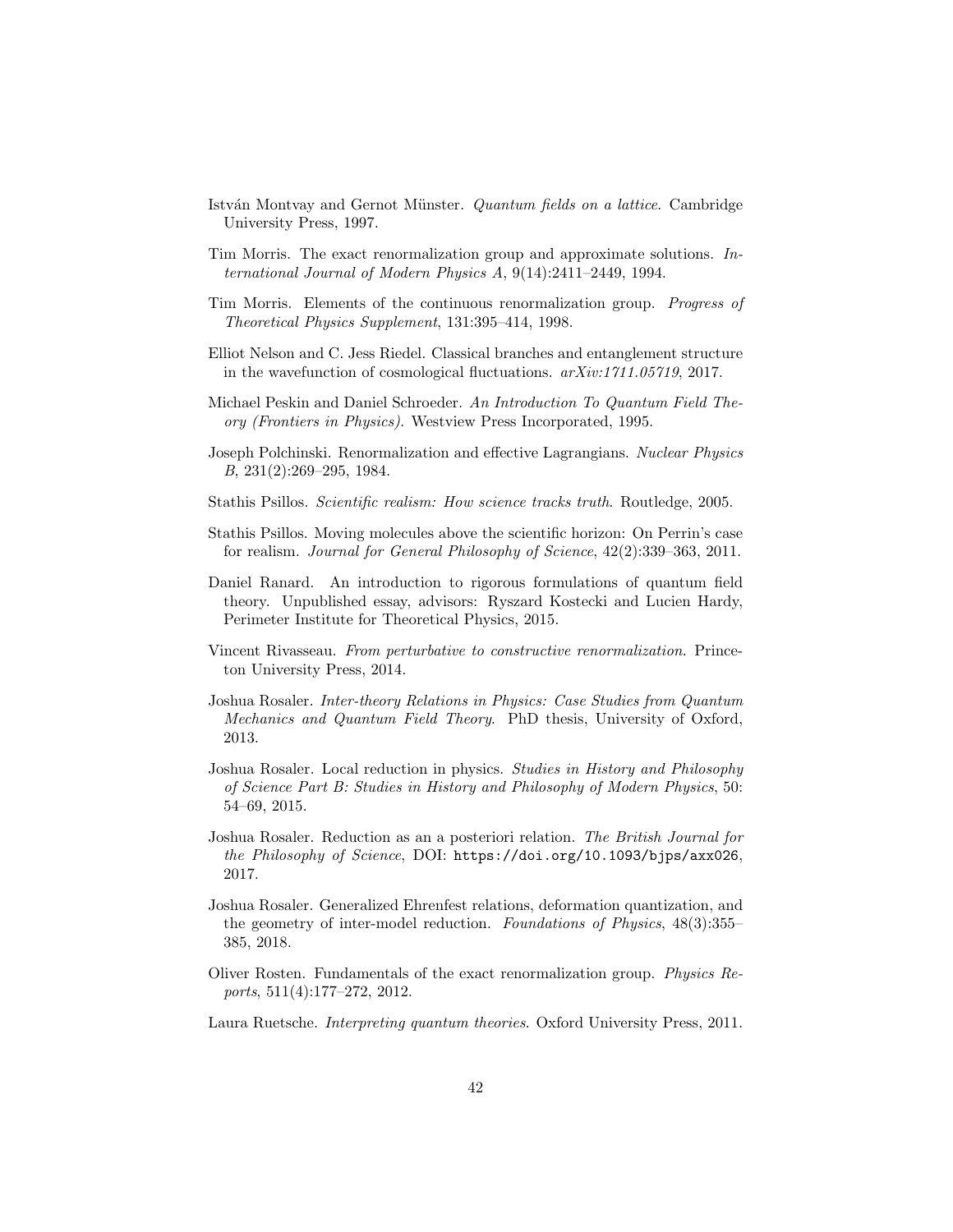- Laura Ruetsche. Renormalization group realism: The ascent of pessimism. Philosophy of Science, 85(5):1176–1189, 2018.
- Juha Saatsi. Scientific realism meets metaphysics of quantum mechanics. 2017. URL http://philsci-archive.pitt.edu/14583/.
- Matthew Schwartz. Quantum field theory and the standard model. Cambridge University Press, 2014.
- Witold Skiba. TASI lectures on effective field theory and precision electroweak measurements.  $arXiv:1006.2142$ , 2010.
- Mark Srednicki. Quantum field theory. Cambridge University Press, 2007.
- Leonard Susskind. Dynamics of spontaneous symmetry breaking in the Salam-Weinberg theory. Physical Review D, 20(10):2619, 1979.
- Gerard 't Hooft. Naturalness, chiral symmetry, and spontaneous chiral symmetry breaking. Recent developments in gauge theories. Proceedings of the NATO Advanced Study Institute on recent developments in gauge theories, held in Cargèse, Corsica, August 26-September 8, 1979, pages 135-157, 1980.
- David Wallace. In defence of naivete: The conceptual status of Lagrangian quantum field theory. Synthese, 151:33–80, 2006.
- David Wallace. Taking particle physics seriously: A critique of the algebraic approach to quantum field theory. Studies in History and Philosophy of Science Part B: Studies in History and Philosophy of Modern Physics, 42(2):116–125, 2011.
- James Wells. The utility of naturalness, and how its application to quantum electrodynamics envisages the standard model and Higgs boson. Studies in History and Philosophy of Science Part B: Studies in History and Philosophy of Modern Physics, 49:102–108, 2015.
- Christof Wetterich. Fine-tuning problem and the renormalization group. Physics Letters B, 140(3-4):215–222, 1984.
- Christof Wetterich. Average action and the renormalization group equations. Nuclear Physics B, 352(3):529–584, 1991.
- Christof Wetterich. Exact evolution equation for the effective potential. Physics Letters B, 301(1):90–94, 1993.
- Christof Wetterich. Where to look for solving the gauge hierarchy problem? Physics Letters B, 718(2):573–576, 2012.
- Porter Williams. Naturalness, the autonomy of scales, and the 125 GeV Higgs. Studies in History and Philosophy of Science Part B: Studies in History and Philosophy of Modern Physics, 51:82–96, 2015.